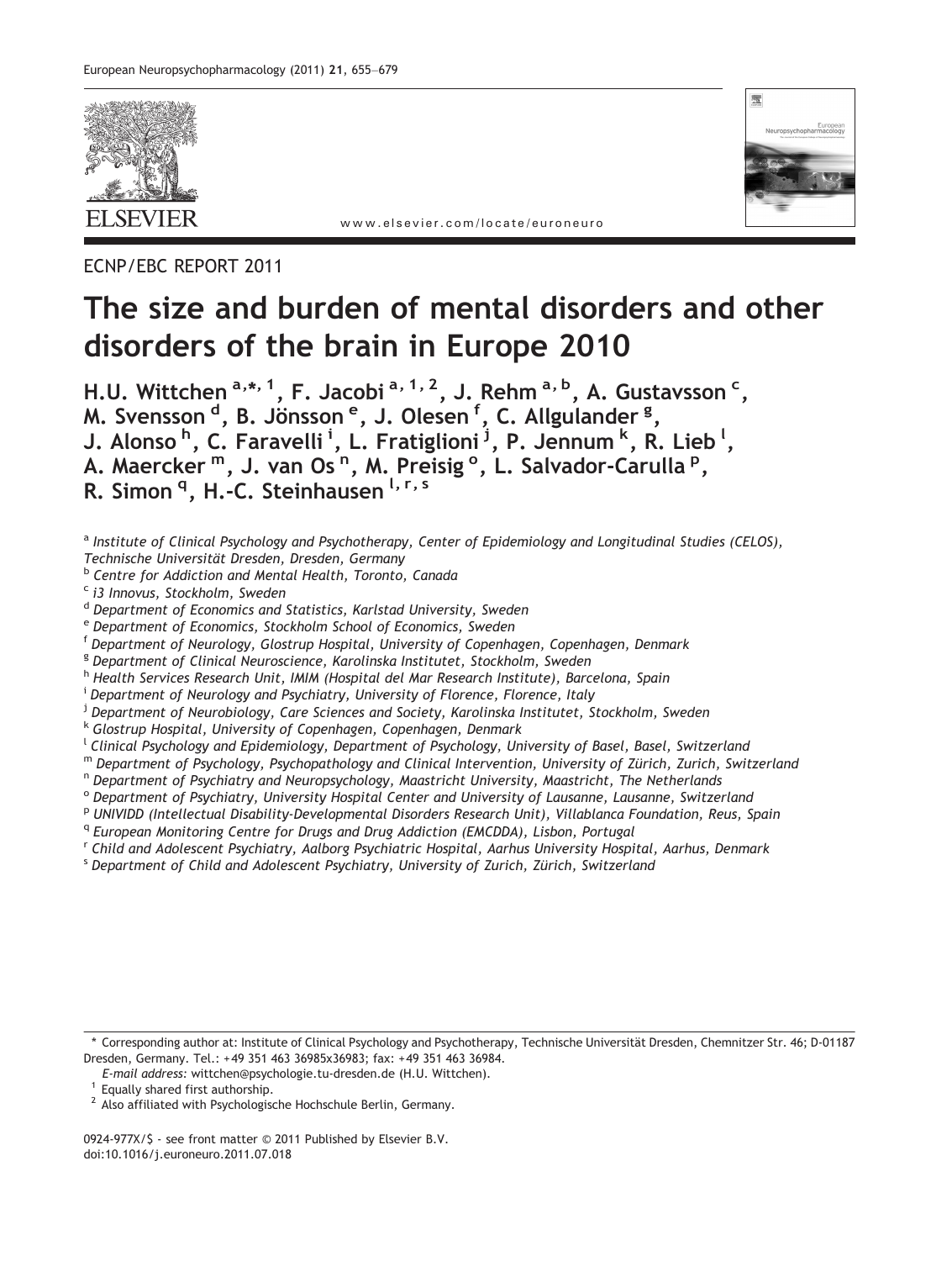## **KEYWORDS**

Prevalence; Disability; Mental disorders; Neurological disorders; Disorders of the brain; Europe

#### Abstract

Aims: To provide 12-month prevalence and disability burden estimates of a broad range of mental and neurological disorders in the European Union (EU) and to compare these findings to previous estimates. Referring to our previous 2005 review, improved up-to-date data for the enlarged EU on a broader range of disorders than previously covered are needed for basic, clinical and public health research and policy decisions and to inform about the estimated number of persons affected in the EU. Method: Stepwise multi-method approach, consisting of systematic literature reviews, reanalyses of existing data sets, national surveys and expert consultations. Studies and data from all member states of the European Union (EU-27) plus Switzerland, Iceland and Norway were included. Supplementary information about neurological disorders is provided, although methodological constraints prohibited the derivation of overall prevalence estimates for mental and neurological disorders. Disease burden was measured by disability adjusted life years (DALY). Results: Prevalence: It is estimated that each year 38.2% of the EU population suffers from a mental disorder. Adjusted for age and comorbidity, this corresponds to 164.8 million persons affected. Compared to 2005 (27.4%) this higher estimate is entirely due to the inclusion of 14 new disorders also covering childhood/adolescence as well as the elderly. The estimated higher number of persons affected (2011: 165 m vs. 2005: 82 m) is due to coverage of childhood and old age populations, new disorders and of new EU membership states. The most frequent disorders are anxiety disorders (14.0%), insomnia (7.0%), major depression (6.9%), somatoform  $(6.3%)$ , alcohol and drug dependence  $(>4%)$ , ADHD (5%) in the young, and dementia (1–30%, depending on age). Except for substance use disorders and mental retardation, there were no substantial cultural or country variations. Although many sources, including national health insurance programs, reveal increases in sick leave, early retirement and treatment rates due to mental disorders, rates in the community have not increased with a few exceptions (i.e. dementia). There were also no consistent indications of improvements with regard to low treatment rates, delayed treatment provision and grossly inadequate treatment. Disability: Disorders of the brain and mental disorders in particular, contribute 26.6% of the total all cause burden, thus a greater proportion as compared to other regions of the world. The rank order of the most disabling diseases differs markedly by gender and age group; overall, the four most disabling single conditions were: depression, dementias, alcohol use disorders and stroke. Conclusion: In every year over a third of the total EU population suffers from mental disorders. The true size of "disorders of the brain" including neurological disorders is even considerably larger. Disorders of the brain are the largest contributor to the all cause morbidity burden as measured by DALY in the EU. No indications for increasing overall rates of mental disorders were found nor of improved care and treatment since 2005; less than one third of all cases receive any treatment, suggesting a considerable level of unmet needs. We conclude that the true size and burden of disorders of the brain in the EU was significantly underestimated in the past. Concerted priority action is needed at all levels, including substantially increased funding for basic, clinical and public health research in order to identify better strategies for improved prevention and treatment for disorders of the brain as the core health challenge of the 21st century. © 2011 Published by Elsevier B.V.

## 1. Introduction

## 1.1. Background

Depression, schizophrenia, panic disorder, drug dependence and insomnia are examples of "mental disorders", while dementia, epilepsy and multiple sclerosis exemplify neurological disorders. Both groups together are also frequently referred to as neuropsychiatric disorders, as "Mental, Neurological and Substance use (MNS, Collins et al., 2011) disorders or more recently and more comprehensively as "disorders of the brain". Until recently, the complexity of disorders with hundreds of specific diagnoses, codified in diagnostic classifications systems (International Classification of Diseases, ICD-10, WHO, 1993; Diagnostic and Statistal Manual of Mental Disorders, DSM-IV, American Psychiatric Association, 1994), was associated with disciplinary fragmentation in research and practice using different concepts and approaches which has significantly impeded a broader and comprehensive appreciation of the size and burden of disorders of the brain. Further, the marginalization and stigma attached to some disorders of the brain have been identified as barriers to a wider recognition of the core relevance of mental disorders (Saxena et al., 2007; Klin and Lemish, 2008; Corrigan, 2004). Both lay persons and professionals are typically unaware of the commonalities and the shared mechanisms of "brain disorders". Further, there is little awareness of the full range of disorders of the brain and little knowledge about the size and burden associated with these diseases in the community and the society. The low levels of awareness and knowledge are major obstacles for improved research on the causes and the treatment of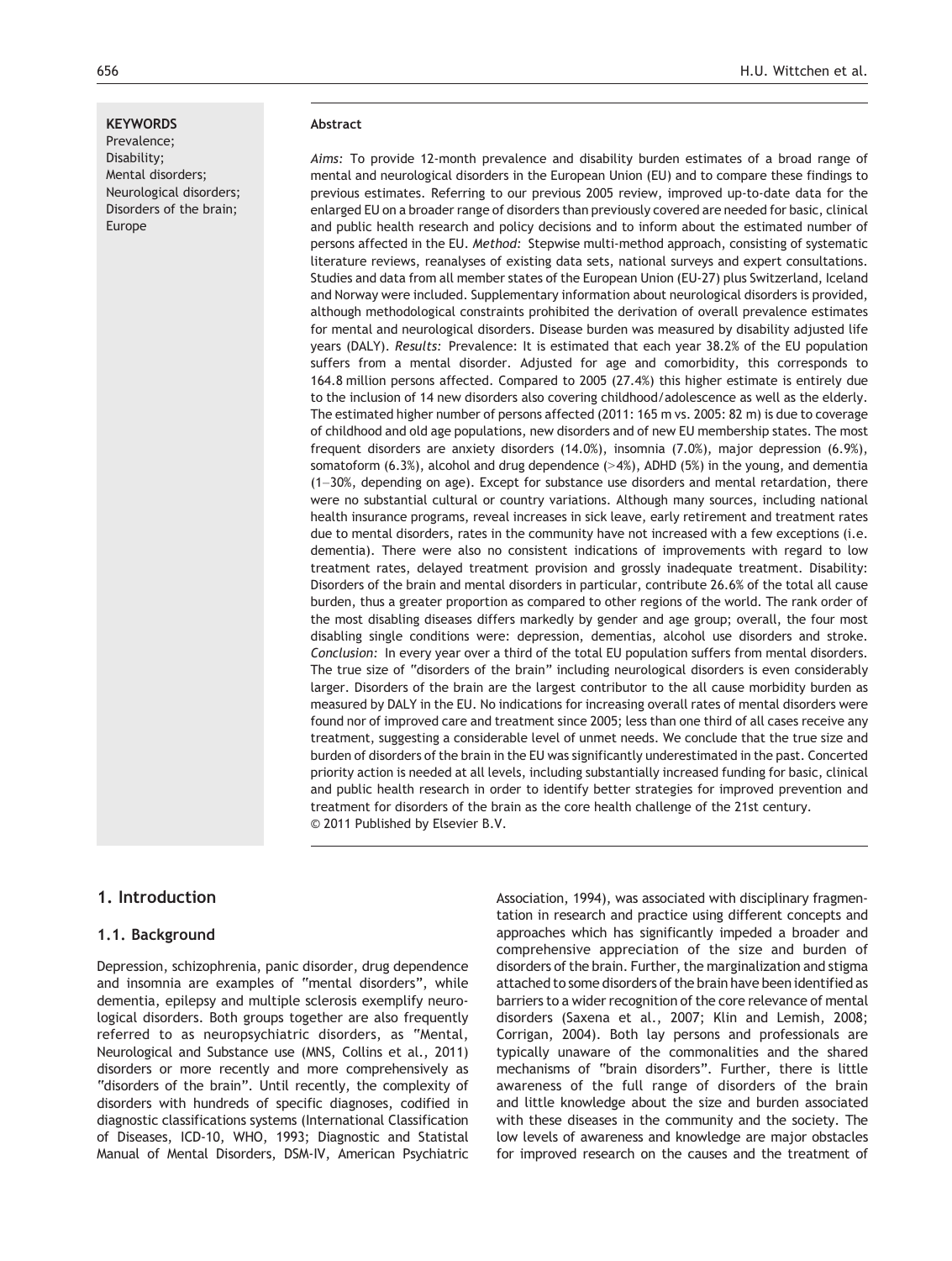disorders, improved allocation of mental health treatment resources and improved provision of care.

During the past decade increasingly stronger evidence has become available documenting that disorders of the brain are not only much more frequent than previously thought but also contribute to a greater burden of disease than previously thought, and should, therefore, be considered as a top global health challenge of the 21st century (Collins et al., 2011; Murray and Lopez, 1996; Prince et al., 2007, WHO, 2001, WHO, 2008; Wittchen and Jacobi, 2005). Numerous epidemiological studies on mental disorders throughout the world have convergently shown with some variability by diagnoses that in each year about one third of the adult population suffers from a mental disorder (Kessler and Üstün, 2008). The Global Burden of Disease studies, that cover comprehensively all disease groups and injury categories (Murray and Lopez, 1996; WHO, 2002; WHO, 2008), have found that increasingly higher proportions of the global burden of disease can be attributed to disorders of the brain. For example, a recent analysis (Collins et al., 2011) estimated that about 13% of global disease is due to disorders of the brain, surpassing both cardiovascular diseases and cancer. However, such global estimates are of limited value for use in the European Union (EU). These estimates are heavily influenced by the most populous countries and regions of the world, with very diverse population, health, and mortality characteristics, as well as different socio-economic and health care systems.

## 1.2. Size, burden and cost of disorders of the brain in Europe

The lack of EU-specific, comprehensive data on the size, burden and cost of mental and neurological disorders prompted the launch in 2003 of a major European wide interdisciplinary effort coordinated by the European Brain Council (EBC) and the European College of Neuropsychopharmacology (ECNP), involving multiple task forces and panels, and using sophisticated methodological approaches including reanalyses of data sets from epidemiological studies in the  $EU^3$  up to the year 2004, which resulted in a series of publications (Andlin-Sobocki et al., 2005; Wittchen et al., 2005). These publications documented the size and burden of neurological (Olesen and Leonardi, 2003; Berr et al., 2005; Campenhausen et al., 2005) and mental disorders (Wittchen and Jacobi, 2005) and provided comprehensive health, economic, and cost data for both groups of disorders. For mental disorders alone it was estimated conservatively that every year 27% of the total adult (18–65) EU population is affected by a mental disorder. This amounted to over 82.7 million affected persons of the applicable reference EU population 2004 aged 18–65 of 301.7 million people in the 2005 study. Most frequent disorders were anxiety, depressive, somatoform and substance use disorders.

 $3$  In addition to the EU-25 (2005 report) and the EU-27 (the present 2011 report), Iceland, Norway and Switzerland were included; the 2011 project covers 30 countries (514 million inhabitants: the 2005 report: 301.7 million, age 18–65).

Further, the 2005 report highlighted the tremendous size and range of associated psychosocial impairments and disabilities due to mental disorders and the generally low treatment rates; only 26% of all cases with mental disorders had any consultation with professional health care services. Among treated cases with mental disorders there was a long delay between onset and first treatment contact and only a small number of patients received minimally adequate interventions (see Kessler and Üstün, 2008, for an overview for the countries participating in the World Mental Health initiative). A substantial degree of the unmet treatment and intervention and poor service provision for mental disorders was due to the combined effects of underutilization, underrecognition, under-treatment and lack of resources.

Similarly detailed analyses for neurological disorders were not possible due to differing methods and standards of epidemiological studies which prohibit the derivation of overall prevalence estimates for having any mental or neurological disorder. Nevertheless, mental and neurological data were used to calculate and estimate the patterns and costs of treatment and the health economic implications in terms of total direct and indirect costs for EU nations (Andlin-Sobocki et al., 2005; Wittchen et al., 2005). This modeling revealed that mental disorders are extremely costly. Compared to many somatic diseases, the categories of costs were different with disproportionally high indirect costs and relatively low direct costs of health care. Together with additional epidemiological evidence for selected neurological conditions, the total EU cost burden of disorders of the brain in 2005 was estimated to be close to 386 billion Euros, of which 277 billion Euros were attributed to mental disorders alone.

## 1.3. Reasons for a 2011 update

The 2005 size, burden, and cost study suffered from several limitations particularly with regard to incomplete age ranges (18–65 for most diagnoses) and the diagnostic scope. As a result, mental disorders in childhood and adolescence, as well as frequent disorders of old age and neurological conditions were not included. Further, we were unable to provide consolidated DALY data for all EU member states, because available data were based on specific groupings of countries used by the World Health Organization that could not be applied to the EU. Along with the wish to describe changes that might have occurred since 2005, the limitations of the 2005 study prompted our efforts to improve the epidemiological estimations by incorporating new available study data. We were particularly interested in broadening the previously restricted scope of mental disorders and the age range covered, including as much as possible additional relevant mental and neurological conditions across the lifespan, and improving previously crude prevalence estimates for some disorders.

## 2. Goals

As part of the EBC's and the ECNP's initiative to conduct an updated and improved "Size, Burden and Cost of Disorders of the Brain in Europe" study, we launched a program in 2009 consisting of numerous work groups, organizations, and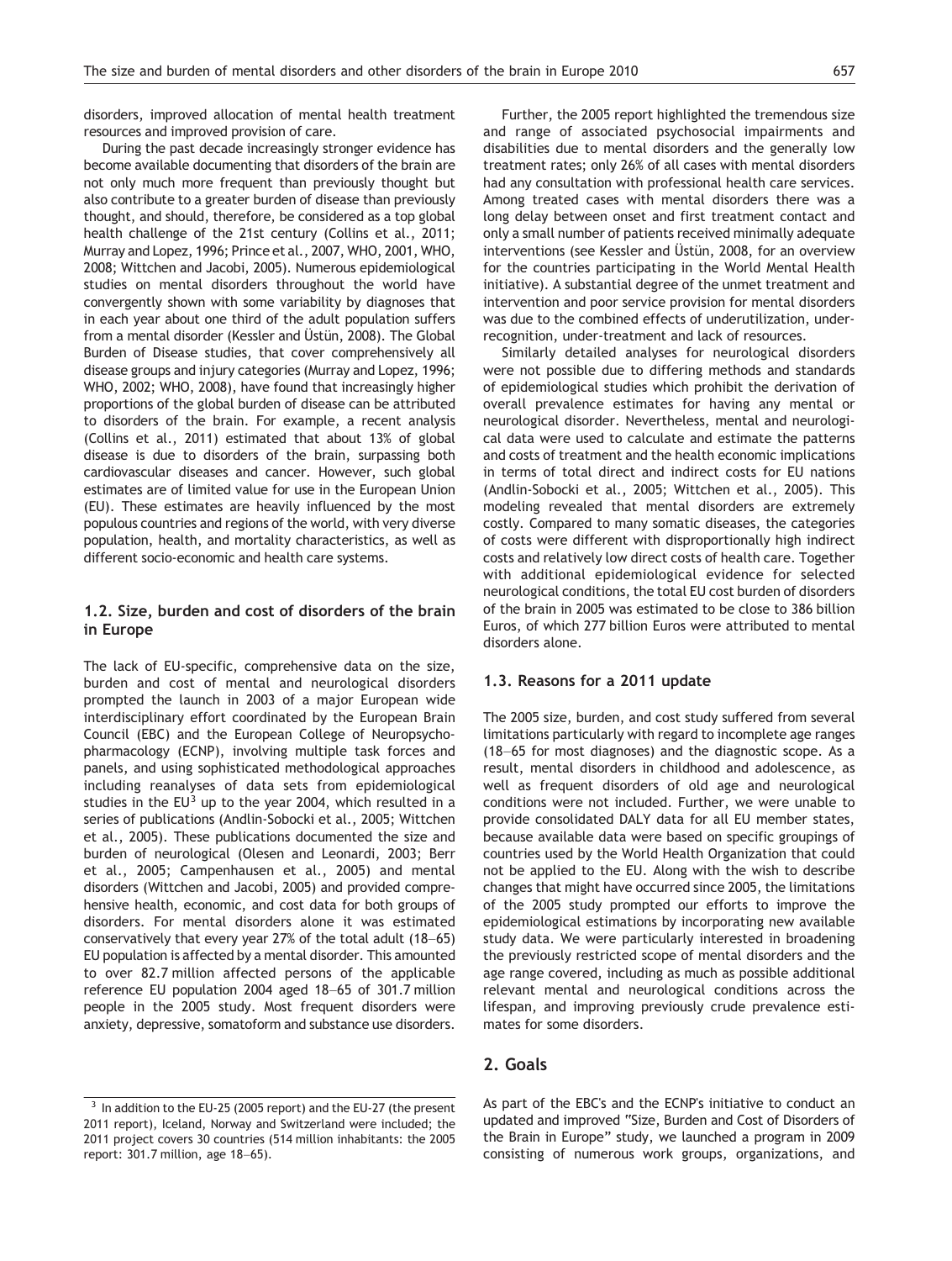individuals with interrelated work packages. The major goals of this program were:

- 1. To provide consolidated best estimates for the 12 month prevalence of mental and neurological disorders for the EU-27 total population in the year 2010.
- 2. To cover as far as possible all major disorders for children and adolescents  $(2-17)$ , adults  $(18-65)$ , and the elderly (65+ years).
- 3. To estimate for the total EU-population the number of persons affected by each diagnosis.
- 4. To estimate the associated DALY burden for mental and neurological disorders for the total EU population, arranged by individual diagnoses and groups of disorders.
- 5. To explore indications of increasing or decreasing rates of individual disorders or groups of disorders.
- 6. To examine the provision of treatment to identify those areas where changes have occurred and those areas with unmet needs for research and/or public health action.

The consolidated size and burden data were further used as input for comprehensive health economic analyses, including cost modeling for all conditions covered. The results of this more extensive cost report are in press ("Cost of Disorders of the Brain in Europe 2011," European Neuropsychophamacology in press).

## 3. Methods

#### 3.1. Overall strategy

Similar to our 2005 review, a stepwise multi-method study approach (described in greater detail in Wittchen and Jacobi, 2005) was adopted consisting of a) reiterative literature searches for epidemiological publications and subsequent data analyses of published material on mental disorders, b) reanalyses of existing accessible epidemiological data sets with uniform assessments, and c) supplementary surveys by country to gather input about existing epidemiological databases via national experts.

#### 3.1.1. Systematic literature search

The search was conducted by 19 epidemiological panels that were formed for this project, with at least one international expert being responsible for diagnostic groups (see acknowledgements for full information). The epidemiological panels systematically reviewed the existing literature from studies in the general population and in communities with a documented sampling strategy. The respective studies were eligible whenever prevalence estimates for established diagnoses of mental disorders were reported (according to DSM-III, DSM-IIIR or DSM-IV or ICD-10; American Psychiatric Association, 1980, 1987, 1994; World Health Organization, 1993), and established diagnostic instruments with explicit diagnostic criteria of these diagnostic classificatory systems were used. Since such explicit diagnostic criteria were largely unavailable before 1980, our search period was from the early 80s to 2010. The epidemiologic chairs were asked to take into account all eligible papers, including those already covered in our report (Wittchen and Jacobi, 2005), to discuss their literature searches with their panel, and to use personal contacts and networks to ensure that no relevant studies were missed. No study was identified that had been overlooked in the 2004 review; this can be regarded as a validation and confirmation of the integrity of the Wittchen and Jacobi (2005) report. Slightly different conventions were adopted for mental disorders covered in the 2005 report and the newly incorporated diagnoses. For

example, epidemiological studies of childhood and adolescent disorders, covered in this paper, typically use different assessment procedures which take into account the cognitive and developmental capabilities of children and which also use different conventions than do studies of adults with regard to reporting prevalence findings (dimensional cut-offs, point rather than strict 12-month prevalence, etc.). Epidemiological studies on neurological disorders also use approaches and conventions (incidence rather than prevalence studies, inclusion of clinical samples) that differ from those used in mental disorder studies.

The existence of these methodological differences seems to account for the fact that there is not a single study that has examined the full spectrum of disorders simultaneously. Due to the substantial degree of comorbidity between disorders, it is not possible to simply aggregate the findings in one single table with one overall count. Thus, it remains impossible to calculate the exact proportion of the total EU population affected by any mental or neurological disorder. Consolidated overall counts are only possible for adult mental disorders because many studies used similar diagnoses, similar instruments, and conventions, allowing for reanalyses of existing data sets and aggregation.

For this reason, we have presented our findings separately for mental disorders in adults (Table 2), and for childhood conditions, personality disorders and selected neurological conditions (Table 3). This manner of presentation allows the direct comparison of our new findings with those from the 2005 report; however, we are unable to take into account comorbidity patterns between mental and neurological disorders or to report estimated overall prevalence of all neuropsychiatric disorders.

#### 3.1.2. Reanalyses

Since some publications and reports did not contain prevalence data in the manner needed for the survey, we accessed the original data of some of the countries participating in the ESEMeD project (ESEMeD/MHEDEA 2000 Investigators, 2002) and the Mental Health Supplement of the German National Health Interview and Examination Survey (GHS–MHS; Jacobi et al., 2002, 2004a). These studies provide nationwide general population estimates in community samples for a wide range of disorders using almost identical methods (either M-CIDI or WMH-CIDI as a diagnostic instrument). They further allow for aggregated estimates (e.g. "any anxiety disorder"), determination of ratios (e.g. gender, time frames other than 12-month) as well as analyses of other indicators, such as impairment and disability or treatment rates (Kessler and Üstün, 2008). This database was supplemented by the longitudinal Early Developmental Stages of Psychopathology study in 14–24 years old (EDSP; Wittchen et al., 1998; Lieb et al., 2000b) to provide estimates for younger people. Reanalyses were conducted by the coordinating center with a restricted set of mental health disorders reported in Table 1, to estimate comorbidity rates, treatment rates, age and gender effects by diagnoses, and to provide an overall estimate of having any disorder (for details, see Wittchen and Jacobi, 2005).

#### 3.1.3. National experts survey

This survey was meant to serve as an independent validation component of our data. The role of these country-specific experts was also to provide advice and guidance and to assist in identifying additional studies in regions or whole countries not yet included (e.g. reports not published in an accessible journal). Because epidemiological studies containing prevalence data are not available for many EU countries, we assembled a data bank of national experts to critically review the diagnostic findings. We submitted our data tables to all country-specific experts, independently of whether any data or findings were reported for that country. Experts from all countries were requested to review tables with their "best estimates" (with a confidence interval of +/−25%) for each diagnosis. They were asked to answer the following questions: "According to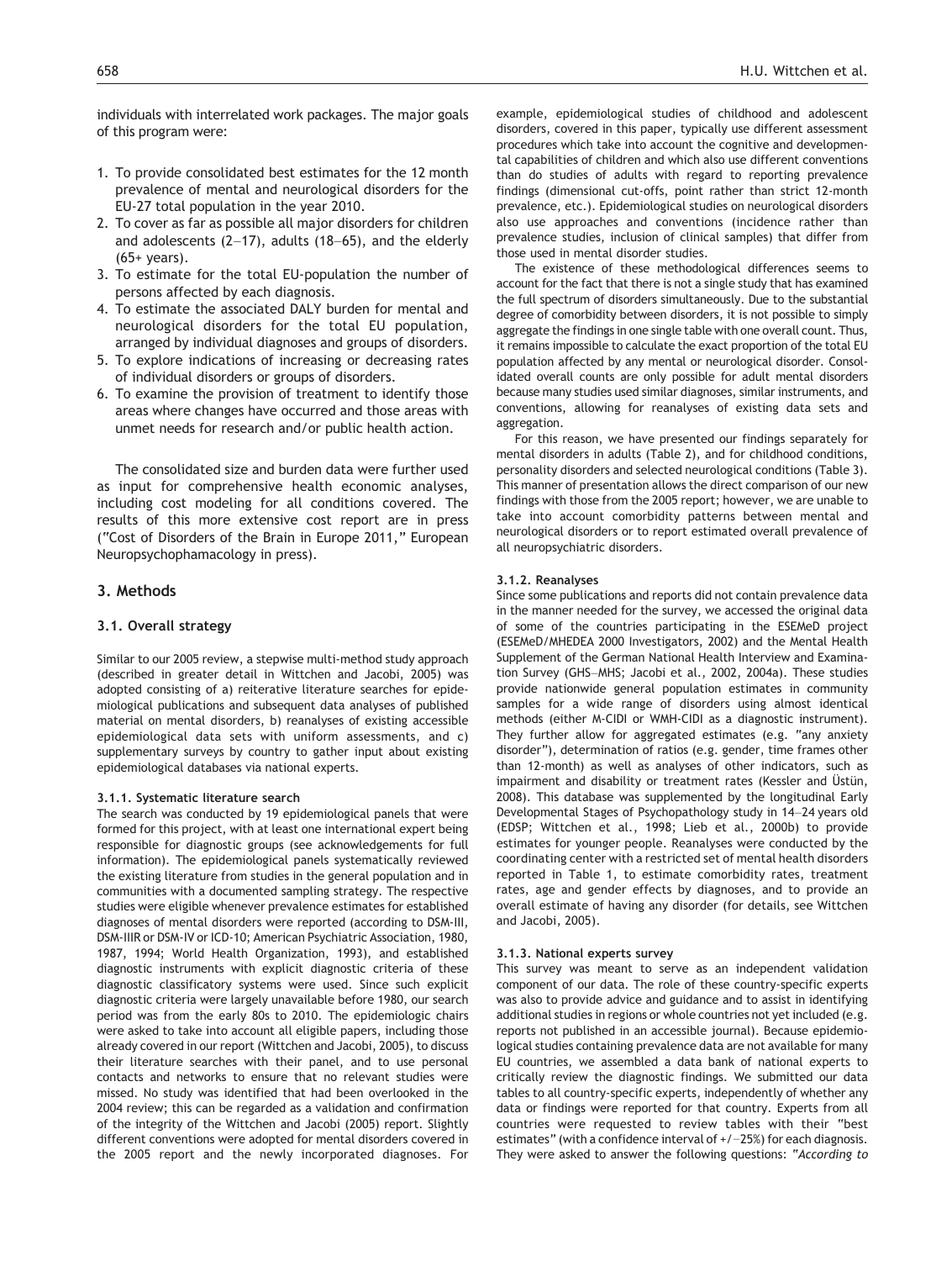| Diagnoses <sup>a</sup> and studies included in the review.<br>Table 1 |                         |                   |                                                                                                                                                                                                                                                                                                                                                                                                                                                         |
|-----------------------------------------------------------------------|-------------------------|-------------------|---------------------------------------------------------------------------------------------------------------------------------------------------------------------------------------------------------------------------------------------------------------------------------------------------------------------------------------------------------------------------------------------------------------------------------------------------------|
| <b>Disorders</b>                                                      | Age range<br>considered | $ICD-10$<br>codes | Studies/references                                                                                                                                                                                                                                                                                                                                                                                                                                      |
| A) Disorders already included in 2005 report                          |                         |                   |                                                                                                                                                                                                                                                                                                                                                                                                                                                         |
| Substance use disorders                                               |                         |                   |                                                                                                                                                                                                                                                                                                                                                                                                                                                         |
| Alcohol dependence                                                    | $15+$                   | F <sub>10.2</sub> | EMCDDA (2010), Florescu et al. (2009), de Girolamo et al. (2006),                                                                                                                                                                                                                                                                                                                                                                                       |
| Opioid dependence                                                     | $15 - 64$               | F11.2             | Hansen et al. (2011), NHS (2009), Latvala et al., (2009), Vicente et al. (2010),<br>WHO Euro (2010) +12 studies, see Wittchen and Jacobi (2005) <sup>b</sup>                                                                                                                                                                                                                                                                                            |
| Cannabis dependence                                                   | $15 - 64$               | F12.2             |                                                                                                                                                                                                                                                                                                                                                                                                                                                         |
| Psychotic disorders                                                   |                         |                   |                                                                                                                                                                                                                                                                                                                                                                                                                                                         |
| Schizophrenia                                                         | $18+$                   | F <sub>2</sub> x  | Perälä et al. (2007), Preisig (pers. comm.); +6 studies,<br>see Wittchen and Jacobi (2005) <sup>b</sup>                                                                                                                                                                                                                                                                                                                                                 |
| Other psychotic disorders                                             | $18+$                   |                   |                                                                                                                                                                                                                                                                                                                                                                                                                                                         |
| Mood disorders                                                        |                         |                   |                                                                                                                                                                                                                                                                                                                                                                                                                                                         |
| Major depression                                                      | $14+$                   | F32, F33          | Arbabzadeh-Bouchez et al. (2008), Battaglia et al. (2004),<br>Bruffaerts et al. (2008), de Graaf et al. (2008), Perälä et al. (2007),                                                                                                                                                                                                                                                                                                                   |
| <b>Bipolar disorders</b>                                              | $18 - 65$               | F30, F31          | Stefansson and Lindal (2009), Preisig (pers. comm.), Alonso (pers. comm.),<br>+17 studies, see Wittchen and Jacobi (2005) <sup>b</sup>                                                                                                                                                                                                                                                                                                                  |
| Anxiety disorders                                                     |                         |                   |                                                                                                                                                                                                                                                                                                                                                                                                                                                         |
| Panic disorder                                                        | $14+$                   | F41.0             | PTSD: Darves-Bornoz et al. (2008, 6 countries), de Vries and Olff (2009),                                                                                                                                                                                                                                                                                                                                                                               |
| Agoraphobia                                                           | $14+$                   | F40.0             | Hapke et al. (2006), Maercker et al. (2008a,b) McManus et al. (2009a,b),<br>Priebe et al. (2010), Wittchen et al. (1998)                                                                                                                                                                                                                                                                                                                                |
| Social phobia                                                         | $14+$                   | F40.1             |                                                                                                                                                                                                                                                                                                                                                                                                                                                         |
| <b>GAD</b>                                                            | $14+$                   | F41.1             |                                                                                                                                                                                                                                                                                                                                                                                                                                                         |
| Specific phobias                                                      | $14 - 65$               | F40.2             | Other anxiety disorders: Arbabzadeh-Bouchez et al. (2008),                                                                                                                                                                                                                                                                                                                                                                                              |
| <b>OCD</b>                                                            | $18+$                   | F42               | Alonso and Kessler (2008), Bruffaerts et al. (2008),<br>de Graaf et al. (2008), de Girolamo et al. (2008), Haro et al. (2008),                                                                                                                                                                                                                                                                                                                          |
| <b>PTSD</b>                                                           | $14+$                   | F43.1             | Torres et al. (2006) +12 studies, see Wittchen and Jacobi (2005) <sup>b</sup>                                                                                                                                                                                                                                                                                                                                                                           |
| Somatoform disorders                                                  | $18 - 65$               | F45               | 6 studies included in Wittchen and Jacobi (2005) <sup>b</sup>                                                                                                                                                                                                                                                                                                                                                                                           |
| Eating disorders                                                      |                         |                   |                                                                                                                                                                                                                                                                                                                                                                                                                                                         |
| Anorexia nervosa                                                      | $14 - 65$               | F50.0, F50.1      | Preti et al. (2009, 6 countries) +5 studies, see Wittchen and Jacobi (2005) <sup>b</sup>                                                                                                                                                                                                                                                                                                                                                                |
| Bulimia nervosa                                                       | $14 - 65$               | F50.2, F50.3      |                                                                                                                                                                                                                                                                                                                                                                                                                                                         |
| B) New diagnoses included since 2004                                  |                         |                   |                                                                                                                                                                                                                                                                                                                                                                                                                                                         |
| Childhood and adolescence disorders                                   |                         |                   |                                                                                                                                                                                                                                                                                                                                                                                                                                                         |
| Hyperkinetic disorders/ADHD                                           | $6 - 17$                | F90.x             | Baumgärtel et al. (1995), Döpfner et al. (2008a, 2008b), Esser et al. (1990),                                                                                                                                                                                                                                                                                                                                                                           |
| Conduct disorder                                                      | $5 - 17$                | F91.x             | Fombonne (2009), Ford et al. (2003), Gomez-Beneyeto et al. (1994),<br>Kroes et al. (2001), Landgren et al. (1996), Puura et al. (1998),                                                                                                                                                                                                                                                                                                                 |
| Pervasive developmental<br>disorders/autism                           | $2 - 17$                | F84.x             | Steinhausen et al. (1998), Taylor and Sandberg (1991), Verhulst et al. (1997)                                                                                                                                                                                                                                                                                                                                                                           |
| Mental retardation                                                    | $2 - 65$                | F70-F79           | Maulick et al. (2011; 17 studies from Europe)                                                                                                                                                                                                                                                                                                                                                                                                           |
| Personality disorders (PD)                                            |                         |                   |                                                                                                                                                                                                                                                                                                                                                                                                                                                         |
| Dissocial PD <sup>c</sup>                                             | $18 - 65$               | F60.2             | Coid et al. (2006), Torgersen et al. (2001)                                                                                                                                                                                                                                                                                                                                                                                                             |
| Emotionally unstable PD <sup>c</sup>                                  | $18 - 65$               | F60.3             |                                                                                                                                                                                                                                                                                                                                                                                                                                                         |
| Sleep disorders                                                       |                         |                   |                                                                                                                                                                                                                                                                                                                                                                                                                                                         |
| Nonorganic insomnia                                                   | $18+$                   | F51.x             | Desai et al. (2004), Ferini-Strambi et al. (1994), Ferini-Strambi et al. (1999),                                                                                                                                                                                                                                                                                                                                                                        |
| Hypersomnia                                                           | $18+$                   | G47.1             | Ghorayeb et al. (2007), Gislason et al. (1988), Harma et al. (1998),<br>Heier et al. (2009), Hublin et al. (1994), Jennum and Sjol (1993),                                                                                                                                                                                                                                                                                                              |
| Narcolepsy                                                            | $18+$                   | G47.3             | Klutmann et al. (1995), Larsson et al. (2003), Leger et al. (2000),                                                                                                                                                                                                                                                                                                                                                                                     |
| Sleep apnea                                                           | $18+$                   | G47.4             | Leger et al. (2010), Nugent et al. (2001), Ohayon and Bader (2010),<br>Ohayon et al. (1997), Ohayon et al. (2002),<br>Ohayon and Sagales (2010), Ohayon and Smirne (2002), Pallesen et al. (2001),<br>Philip et al. (2010), Plywaczewski et al. (2008), Stradling and Crosby (1991),                                                                                                                                                                    |
| Dementias                                                             | $60+$                   | F00-F03           | Stradling et al. (2000), Teculescu et al. (1998), Wittchen et al. (2001)<br>Kurz (2001), Andersen (1997), Rahkonen (2003), Helmer et al. (2006),<br>Riedel-Heller (2001), Tsolaki et al. (1999), Tognoni et al. (2005),<br>De Ronchi et al. (2005), Abela et al. (2007), Ott et al. (1995),<br>Bdzan et al. (2007), Gascón-Bayarri et al. (2007), von Strauss et al. (1999),<br>Börjesson-Hanson et al., (2004), Gostynski et al. (2002), Brayne (2006) |

<sup>a</sup> Note: Despite the fact that most studies were conducted using DSM criteria and diagnoses, we include in this table the corresponding ICD-codes; differences in consistent terminology were retained.

 $\overline{b}$  Studies included in the 2005 report are highlighted in the references section with  $\overline{\ }$ .<br>C DSM: antisocial personality disorder, borderline personality disorder.

your expert knowledge or available study findings in your country, are the prevalence estimates in the table a) 'in the range of the respective interval', or b) 'higher', or c) 'lower'?" Experts were encouraged to use the "don't know" category if they were not aware of information for their country concerning the prevalence of a particular diagnosis. Contact was maintained via e-mail or by telephone for questions and discussion.

Expert inquiries were completed for 27 countries; thus, we received feedback for almost every included country. Despite considerable attempts, we failed to reach experts from Luxemburg,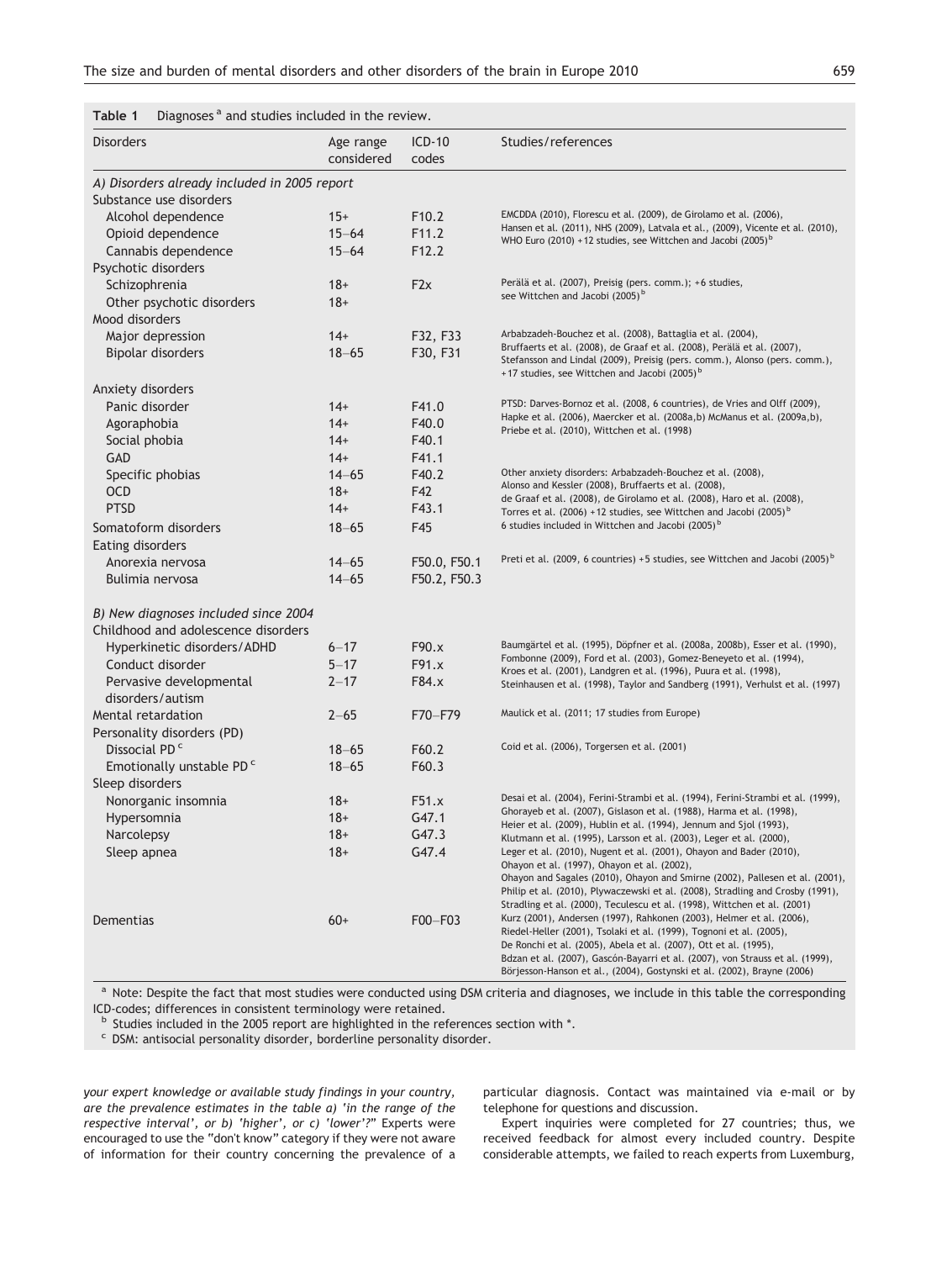Malta, and Poland. The findings of this survey revealed that our best estimates are by and large acceptable. Notable diagnostic exceptions were:

- a) For alcohol dependence, 35% of all eligible national experts indicated that for their country higher rates should have been estimated. Most of these judgments came from Central and Eastern European countries, what accords with the epidemiological evidence (Rehm et al., 2005a).
- b) For three diagnoses a substantial number of countries indicated that a lower 12-month estimate would be more appropriate. Seven experts (from: BU, DK, ES, FI, GR, LV, NE) suggested lower estimates for major depression in their country, 10 experts (from: BU, CY, ES, FI, GR, IT, LV, NE, PT, RO) suggested lower estimates for agoraphobia and nine experts (BU, CH, CY, DK, ES, FI, HU, LV, RO) lower estimates for post-traumatic stress disorder (PTSD).

Different understandings of the diagnosis (e.g. for agoraphobia), or the availability of local study data with lower prevalence estimates, played a key role in the suggested lower estimates (e.g. inclusion of older age without adjustment, different use of diagnostic algorithms in some countries participating in the World Mental Health Surveys) rather than did the existence of national or regional variability.

For several disorders many national experts did not feel confident to make a substantive appraisal, either because the diagnosis was outside their expertise, or because of a lack of relevant data. The most frequently unrated diagnoses because of a lack of evidence were narcolepsy (81%), sleep apnoea (77%), insomnia (54%), borderline personality disorder (50%), conduct disorder (46%), and dementia and somatoform disorders (42%). A table with the distribution of the ratings by disorders is provided in the online appendix to this article. Online materials can be accessed at: www. psychologie.tu-dresden.de/i2/klinische/sizeandburden.html.

#### 3.2. Diagnostic spectrum

Table 1 lists all included diagnostic categories, together with their respective ICD-10-codes, the number and citation of selected epidemiological studies we reviewed to arrive at our best estimates for 12-month prevalence, and the respective age range to which these estimates apply. Because of space restrictions, those studies reviewed for our 2005 report are not repeated in this table, but are highlighted in the reference section. The diagnostic categories used throughout this paper are not entirely consistent with ICD-10 labels. This is due to the fact that most research is conducted using the DSM system which uses terminology not entirely consistent with the ICD-10.

3.2.1. Diagnoses of mental disorders covered in the 2005 report Only three changes were made regarding the diagnostic spectrum covered in our 2005 report: (i) PTSD was added to the anxiety group because several new studies allowed us to address this disorder with sufficient quality. (ii) "Illicit substance use disorders" (which was one category in 2004; Rehm et al., 2005b) was separated into two groups of major interest, namely opioid and cannabis dependence. (iii) Eating disorders (which were one category) are now separately reported (anorexia nervosa and bulimia nervosa). For these diagnoses, the availability of original data from several studies allowed us to calculate the median and the interquartile range (IQR), along with a calculated gender ratio. Further, for these diagnoses, comorbidity rates and prevalence rates for having any of these diagnoses could be estimated.

#### 3.2.2. Additional diagnoses for 2011 — report

Evidence for all additional and new diagnoses covered was based entirely on reviews and expert rated "best-estimates". Because no access was possible to the original data, and since most studies were

restricted to one diagnosis only no comorbidity analyses were feasible, and no overall prevalence estimates for having any mental disorder taking into account the full range of diagnoses could be calculated.

Childhood and adolescence disorders. A total of 37 eligible studies were included, describing a broader group of disorders that typically have their onset in childhood and which might extend into adulthood or over the whole lifespan. Examples of disorders which fall into the latter category include autism and mental retardation. Additional specific disorders are: (i) pervasive developmental disorders/autism spectrum disorders, (ii) hyperkinetic disorders/attention deficit hyperactivity disorders (adhd), (iii) conduct disorders (including oppositional defiant disorders, and (iv) mental retardation, also called "intellectual disability disorder" (IDD), which denotes a broader syndrome group irrespective of its etiology (similar to dementia) characterized by a deficit in cognitive functioning before the acquisition of skills through learning (Salvador-Carulla and Bertelli, 2008).

Personality disorders. Only two of nine subtypes, namely borderline/emotionally unstable personality disorder and dissocial/antisocial personality disorder, are reported here (due to reasons related to the available cost studies in the overall project), but in the two sources identified for those disorders the same prevalence information is also given for the other F60 diagnoses.

Sleep disorders. Sufficient data evidence were available to include sleep disorders, namely (non-organic) insomnia (8 studies), hypersomnia (2 studies), narcolepsy (3 studies), and sleep apnoea (14 studies).

Dementia. We reviewed evidence from a total of 17 studies, extending a review paper by Berr et al. (2005), and covering all types of dementia irrespective of their etiology, without considering diagnostic subtypes. We decided to use as the applicable age range 60 and above (we used 65+ in the 2005 report) to include early onset disorders.

#### 3.2.3. Neurological disorders and conditions and other disorders of the brain

Although we reviewed the literature for several other disorders (brain tumor, epilepsy, headache, multiple sclerosis, Parkinson's disease, stroke and brain trauma), and identified a high number of excellent studies (see "Cost of Disorders of the Brain in Europe 2011", European Neuropsychophamacology in press), the type and form of these estimates in the literature could not be integrated into the approach chosen for this paper. Unlike the disorders discussed above, studies concerning neurological disorders and conditions and other disorders of the brain largely refer to clinical and treatment samples and provide no comparable 12-month estimates. As a result, we could not include these data in the present analysis. However, we will report some crude figures in the discussion to enhance the utility of our overall estimates. Further, some of the disorders mentioned are presented in the chapter on DALYs.

#### 3.3. Literature search and criteria for inclusion

In an initial step, a series of database searches (Web of Knowledge, PubMed, PsycINFO, SCOPUS) were performed by the epidemiological panels to identify all epidemiological studies on the included diagnoses conducted in European regions. The search (time period "old" disorders: 2004–2010; "new" disorders: 1990–2010) used the following key words and related terms: epidemiology, prevalence, incidence, community, general population, mental disorders, psychiatric diagnoses/diseases, names of the 30 included European countries, and the specific diagnostic terms (e.g. for psychotic disorders: psychotic, psychosis, schizophrenia, delusional, schizoaffective etc.). Each of these hits was cross-checked and evaluated,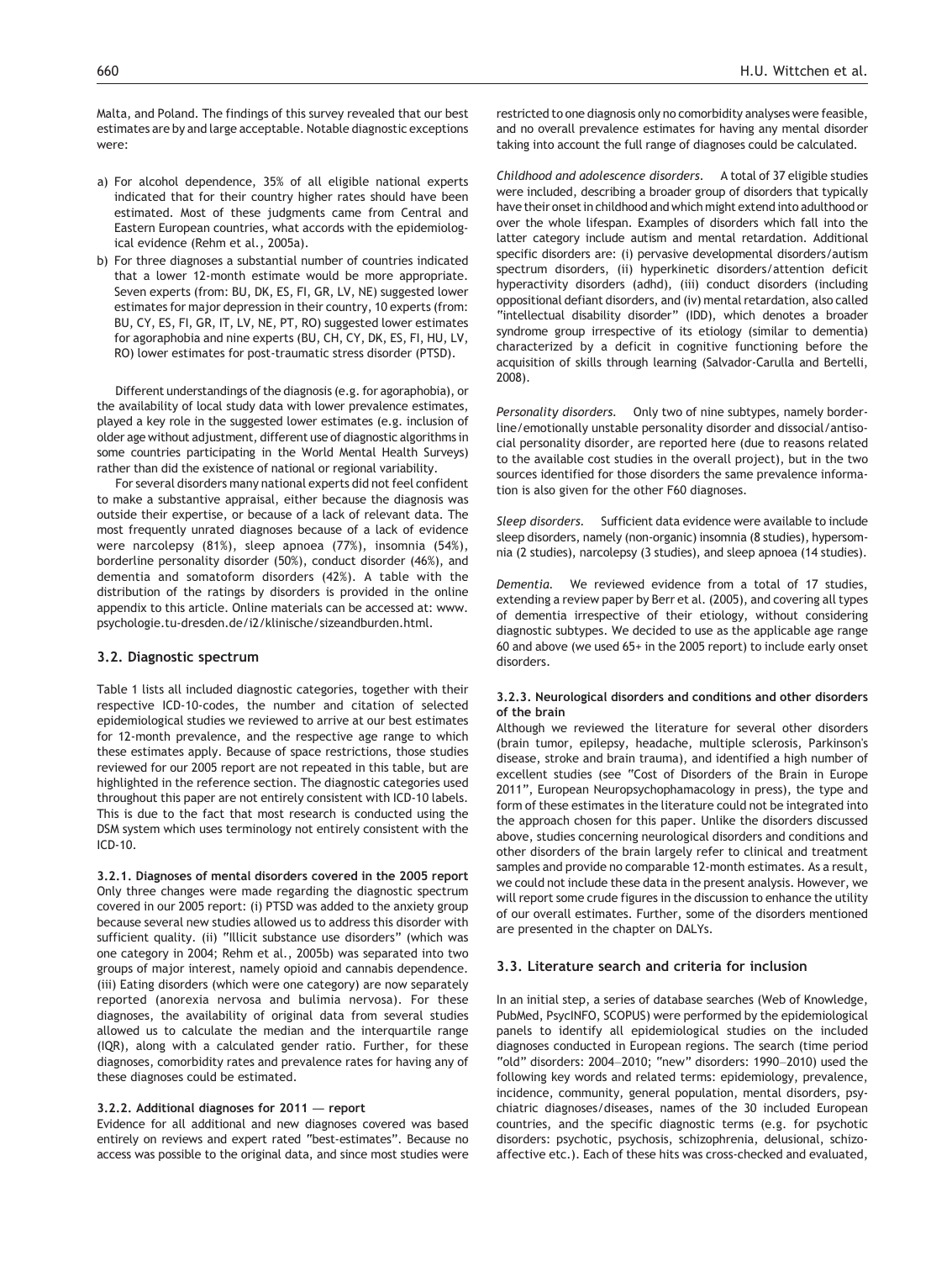resulting in 840 references after elimination of duplicates and the first screening of titles and abstracts. Among the resulting 840 references the overwhelming majority were excluded for the following reasons: a) no relevant prevalence data was reported in the publication, b) no data was from a European country, c) the samples were clinically or otherwise based. (Detailed literature search descriptions for selected diagnoses are available in the online appendix to this article.) To be included in the systematic review and the subsequent analyses, the following criteria needed to be met:

- Conducted in an EU-27 country, plus Iceland, Norway and Switzerland (the total number of European countries included was 30);
- Use of a population-based approach (i.e. subjects sampled from a defined community or the whole country, no clinical studies);
- Use of explicit diagnostic information according to established diagnostic criteria, by use of an established diagnostic instrument, either according to ICD-10 (WHO, 1993) or DSM-III-R/DSM-IV (APA, 1994). Diagnostic information should be assessed by one of the following diagnostic instruments: DIS (Robins et al., 1981), CIDI (Robins et al., 1988) and variants thereof, SCAN (Wing et al., 1990) or related approaches, e.g. SCID-II (First et al., 1997) for personality disorders, or the Diagnostic System for Mental Disorders in Childhood and Adolescence (DISYPS; Döpfner et al., 2008a). Studies assessing psychopathology and mental health exclusively by means of questionnaires or screening instruments (e.g. GHQ, Goldberg and Hiller, 1979; CIDI-SF, Kessler et al., 1998; MHI-5, Berwick et al., 1991; PHQ-9, Kroenke et al., 2001) were not included. Diagnostic prevalence findings should refer to the past 12 months, although shorter intervals were also considered.
- Age groups covered: The decision to include a broader age spectrum than was previously considered was made despite the fact that studies in children, young adolescents, and the elderly use different assessment instruments and might have specific restrictions with regard to reliability and validity, meaning there should be caution in merging and aggregating the data. Therefore, we restricted, in some instances, the applicable age range, with contingent changes regarding the estimation of the number of people affected (see Table 1).

#### 3.3.1. Other data sources

Aside from community studies, we also identified studies that provide information about prevalence in primary care settings, as well as recognition and treatment rates. These studies typically investigate the prevalence of one or two target diagnoses in unselected primary care populations and refer to cross-sectional 2 week or 1 month diagnoses, rarely using established diagnostic instruments. Although primary care studies can provide important additional information, we decided to give priority to the population-based approach and do not report findings of primary care studies here. We also received some data from nationwide and regional registers of services (e.g. from Denmark and Belgium). However, because of the extremely high variability in diagnostic standards and reporting conventions of the register information, we felt unable to aggregate such data in a meaningful statistical way. Service register data — although highly valuable in local health care research and planning (e.g. reports from the Health Research Board in Ireland) — are problematic for our purposes because they rely only on identified patients, and it has been known that people with mental or psychiatric disorders often do not seek treatment or do not present with mental health problems as a reason for consultation and are therefore not identified as cases (Goldberg and Huxley, 1980). This was also the basis for our being unable to include some interesting mental health studies and databases that were identified during the country specific expert surveys (e.g. from Hungary, Latvia, Lithuania, Portugal, Romania). Studies not yet published

(i.e. identified during panel discussions or the expert survey) were not considered.

#### 3.4. Determination of "best estimates" and derivation of overall estimates

12 month prevalence estimates will be reported in this paper as the most frequently used time frame across studies. For a few studies only point prevalence rates were available; in these cases the point prevalence rates were projected to a 12 month estimate using extrapolations from studies where both point and 12 month prevalence rates were available.

Aggregation of diagnostic findings for each diagnosis across all EU member states was done most often by reporting median percentage and IQR (where at least five studies were available). For several diagnoses, the epidemiological panels derived "best estimates" by judgment taking into account the median and range. This was the case whenever the median appeared to be heavily biased by some specific methodological factors. In this instance, panel experts could choose to determine the "best estimate" from a reference study (e.g. when after evaluation by the epidemiological panels the median was considered to be biased by some studies with outlier prevalence, most frequently due to selective attrition due to using 2-stage designs, limitations to a certain age group while evidence suggests substantially different prevalence by age, power, etc.). Although weighting schemes were also examined and applied for some diagnoses, the unweighted findings are reported in this paper, unless otherwise indicated.

For some disorders, we took into account disorder-specific variations between countries. For example, for alcohol dependence documented evidence of substantial changes (WHO-EURO, 2010) as well as mental retardation (Durkin, 2002; Maulick et al., 2011) mandated extrapolations in order to derive appropriate estimates for the number of people affected (three European regions of different substance use disorder levels). For other disorders, agegroup specific differences were considered, such as for Generalized Anxiety Disorder (GAD), for which higher rates in the elderly have been found (Goncalves et al., 2011).

In summarizing prevalence data, we present a consolidated overall prevalence for having any mental disorder. This overall estimate is based on 13 diagnoses of mental disorders for which we had access to the original data in order to determine the number of subjects having any of these 13 diagnoses, thus avoiding double counting by accounting for comorbidity. These 13 diagnoses are almost identical to those used in the 2005 report. For the new diagnoses, an empirical approach was not possible because the prevalence data for these 14 diagnoses were not available and there were no studies covering these disorders jointly within one study design. To arrive at an aggregated prevalence, two adjustments were necessary:

- 1. Adjusting age-group-specific prevalence: For disorders with a small applicable age range (i.e. for child/adolescent disorders or for dementia), we calibrated the age specific diagnostic prevalence to reflect the total population of all ages. Thus, the resulting adjusted prevalence score for such diagnoses is necessarily only a fraction of the prevalence estimate reported in the respective studies. The adjusted score refers to the total reference population, consistent with the conventions used for the 13 mental disorders mentioned above.
- 2. Adjusting for comorbidity: In order to avoid double counting we made several assumptions based on theoretical and restricted empirical grounds. For personality disorders, we assumed that these cases would most likely already be counted as having at least one other mental disorder. Therefore, we excluded this group of disorders from the overall prevalence estimation. For insomnia, we assumed high comorbidity with depression and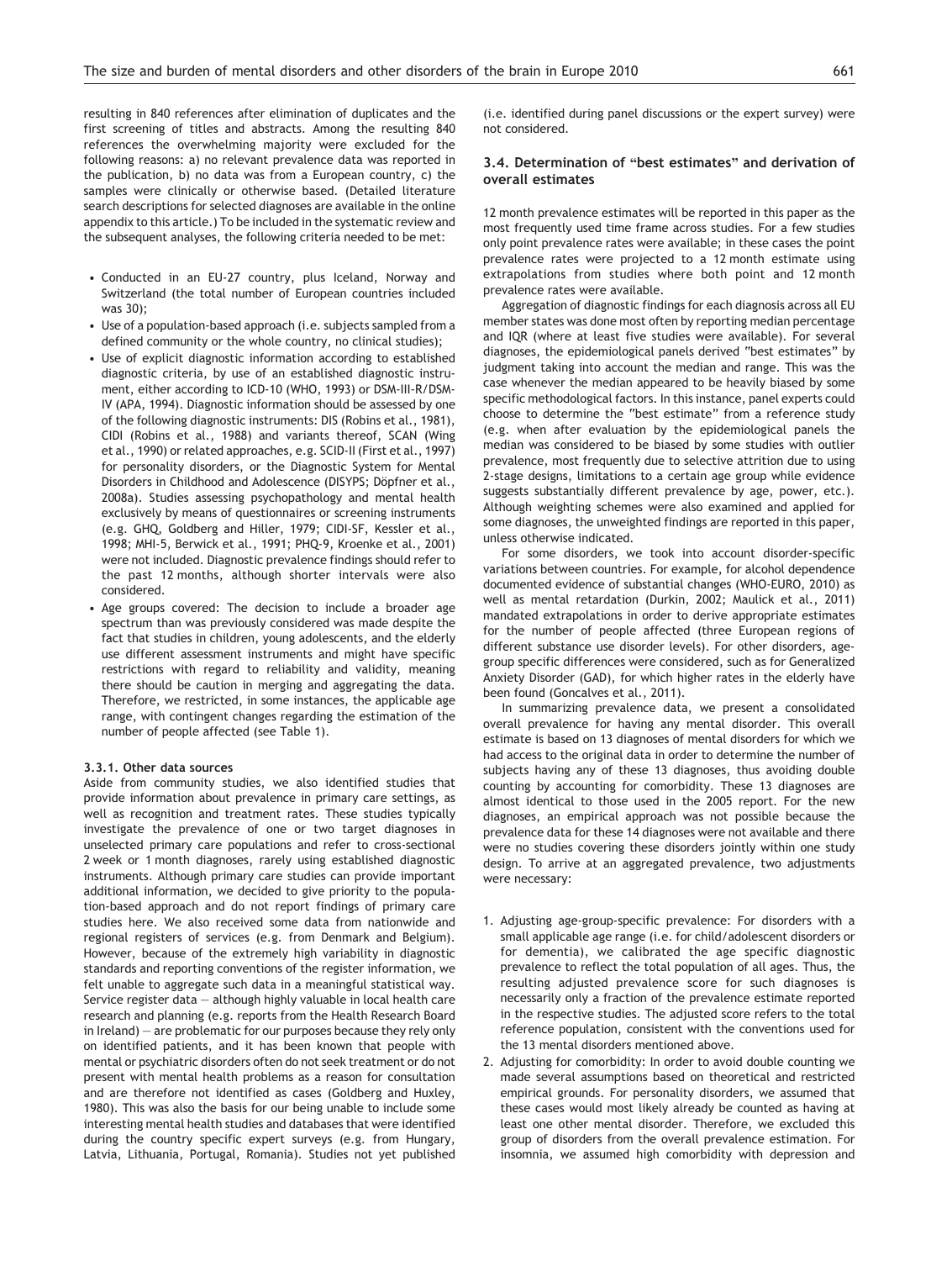some anxiety disorders, and discounted the adjusted rate by 50% as a consequence. For all other disorders, we assumed they would not have been counted elsewhere. This applies, for example, for dementia and mental retardation, both of which are typically excluded from community surveys with standardized interviews.

We are aware that one "representative" prevalence estimate might be problematic in terms of "over-equalization" of subpopulations (even within one country with perhaps very diverse and different communities in certain urban and rural areas). But, in light of the fact that no substantial between-country variation can be expected in most diagnoses (with substance use disorders as the most relevant exception), the choice of this "best estimate" approach was the most straightforward approach within our ECNP/ EBC program to combine epidemiological and cost data on a public health level in the EU with its over 500 million inhabitants.

#### 3.5. Disability adjusted life years lost (DALY)

The DALY is a measure of overall disease burden, expressed as the number of years lost due to ill-health, disability, or early death. The DALY extends the concept of potential years of life lost due to premature death and includes equivalent years of 'healthy' life lost by virtue of being in a state of poor health or disability, thereby combining mortality and morbidity into a single metric (WHO, 2008). DALYs are calculated based on incidence and duration for the respective disorder group.

DALYs from the latest available Global Burden of Disease update (for 2004, conducted and published by the World Health Organization in 2008) were obtained by the World Health Organization by country, GBD disease category, sex, and age. Based on these data, disease and gender-specific standardized and unstandardized rates of DALYs per 10,000 were calculated for the EU using the 2008 population of all 27 member states as a reference (Rothman et al., 2008). In addition, these standardized rates were also calculated for three regions within the EU: Western Europe, comprising Austria, Belgium, Cyprus, Denmark, Finland, France, Germany, Greece, Iceland, Ireland, Italy, Luxembourg, Malta, Netherlands, Norway, Portugal, Spain, Sweden, Switzerland, United Kingdom; Central Europe: Bulgaria, Czech Republic, Hungary, Poland, Romania, Slovakia, Slovenia; and Eastern Europe: Estonia, Latvia, Lithuania.

Unfortunately these data do not cover the full spectrum of all disorders discussed in this paper. Particular significant deficits were the lack of data regarding social and specific phobias, GAD and somatoform disorders, all of which are highly prevalent and quite impairing. Further, the diagnostic definitions for all diagnoses are not entirely consistent with the present study. For example, DALYs are usually reported for alcohol use disorders, whereas in our study only DALYs due to alcohol dependence are reported. Further, DALYs due to drug use disorders are usually considered, whereas we are limited to dependence on cannabinoids and opioids.

## 4. Results

## 4.1. 12 month prevalence of mental disorders (update of the 2005 report)

Table 2 presents information about the number of studies covered, the prevalence range of studies and median (Md) across studies, with the IQR and gender ratio (females:males) as derived from the findings of community studies. The resulting consolidated "expert-based best estimate" of the 12 month prevalence is highlighted, along with the estimated number of subjects in the EU affected within the applicable age ranges.

The updated and improved 2011 estimates for disorders listed in Table 2, based on a substantially higher number of studies as compared to the 2005 report, are almost identical to our previous estimations. No substantial changes were observed in the more recent studies when accounting for methodological differences, indicating that no substantial increases or decreases were identified. Except for substance use disorders with a marked preponderance of males, and psychotic disorders with a slight preponderance of males, females are affected approximately 2–3 times more frequently than males by the other mental disorders listed in Table 2.

With respect to the "best estimate" data in the table, the most prevalent 12 month disorders are anxiety disorders (total 14%), specific phobias (6.4%), social phobias (2.3%) agoraphobia (2%) and panic disorder (1.8%). Although these numbers are almost identical to our previous report, new data on GAD and PTSD suggest remarkable differences by age group. For GAD, evidence suggests highest rates (3.4%) among the elderly (65+), and considerably lower rates (1.7%) in the 14–65 age group, while PTSD rates decline by age (14–34: 2.9%, 35–65: 1.3%, 65+: 1.1%). Thus, we used these different rates to calculate the total number of persons affected. It should also be noted that for some anxiety disorders "best estimates" tend to be slightly higher than the observed median due to the fact that more recent studies did not cover younger age groups. We therefore accounted for this "methods effect" by imputing the higher rates to reflect the true rates in the applicable age range (14+).

Consistent with the 2005 report, mood disorders are the second most frequent group of disorders (7.8%), dominated by major depression (6.9%). The lower observed median was assumed to be due to the inclusion of more recent studies that have included the elderly (65+ years of age) for which remarkably low prevalence was found, inconsistent with clinical studies. The experts considered the diminished elderly rates to be a well documented (Knauper and Wittchen, 1994) artifact of standardized diagnostic instruments. Thus, the "best estimate" of 6.9% for adults (14–65) was considered to be more appropriate.

Somatoform disorders that include somatisation disorder, undifferentiated somatoform disorder, pain disorder and hypochondriasis ranked number 3, with an observed median of 6.3% (identical to the 2005 report estimate). However for the purpose of this study, the estimate 6.3% was discounted to avoid double counting with the new neurological category of headaches by excluding all somatoform cases where the disorder was exclusively due to headache. This was done by reanalysing the available data sets and recalculating the 12-month rates without taking into account headache symptoms, resulting in best-estimate of 4.9%. It should be further noted that we did not include three studies with higher estimates, namely (Pakriev et al., 1998, conducted in Russia), Leiknes et al. (2007, no DSM compatible diagnoses) and Stefansson and Lindal (2009, self report data).

Alcohol dependence (3.4%) and opiod and cannabis dependence rank together as the fourth most frequent group of disorder. Rates for opioid dependence have been shown to decline from a relatively high 0.4% in late adolescence to a considerably lower estimate of 0.1% in the elderly. Thus, assuming that the median derived from studies in younger age groups applied to the ages considered in the report, namely 15–64, there would be an overestimation of the number of persons affected. A similar effect is observed for cannabis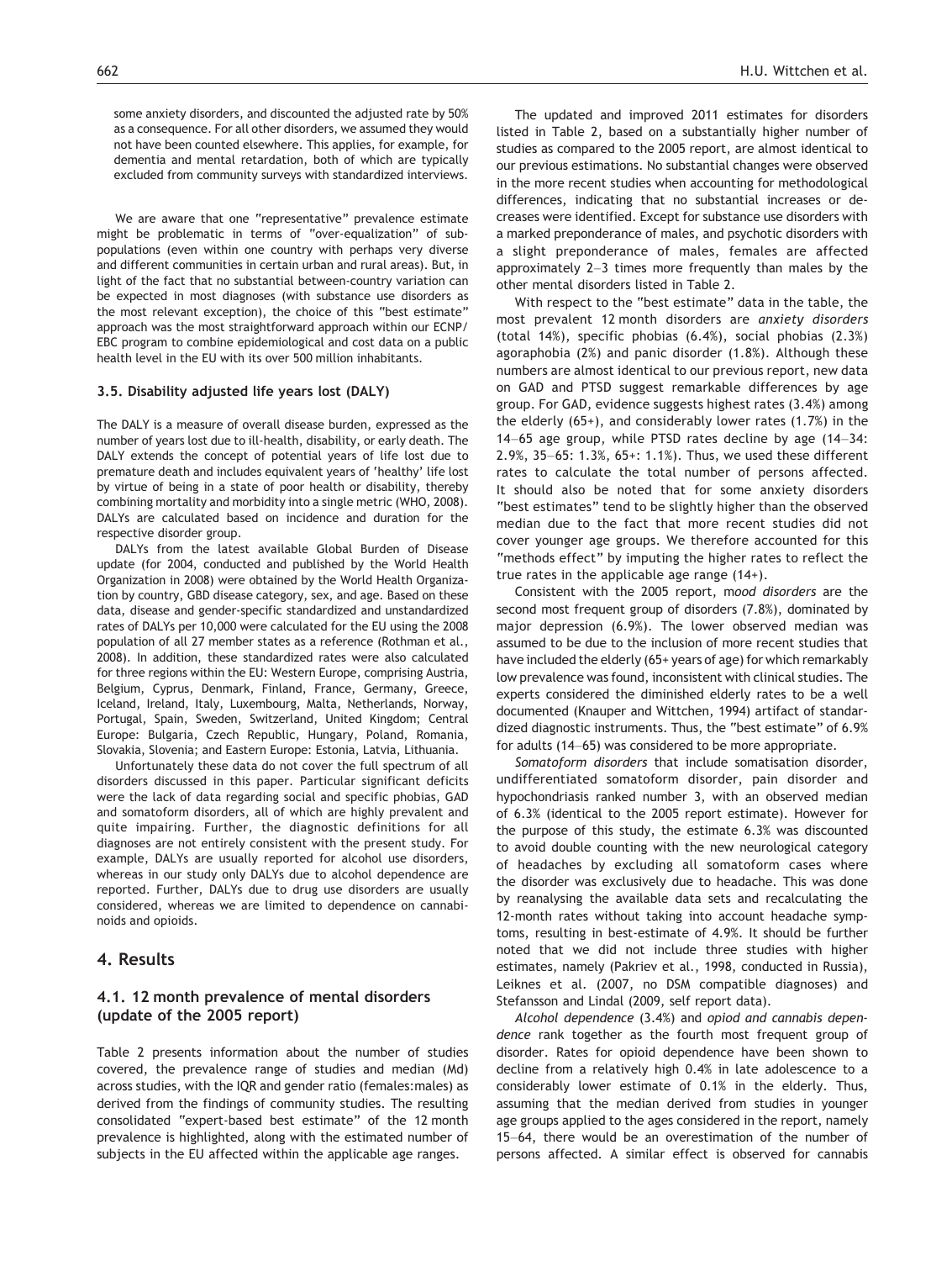Table 2 Summary of prevalence studies (median) in mental disorders: best estimates and number of subjects in the EU affected (part I: diagnoses covered in 2005 report).

| Diagnosis (DSM-IV)               |                   | Community studies |                        |                  | Expert based             |                                              | Applicable | Gender           |
|----------------------------------|-------------------|-------------------|------------------------|------------------|--------------------------|----------------------------------------------|------------|------------------|
|                                  | No. of<br>studies | Range<br>(%)      | Md <sup>a</sup><br>(%) | IQR <sup>a</sup> | "Best<br>estimate"<br>%  | No. persons<br>affected<br>(in millions) $b$ | age range  | ratio<br>$f$ : m |
| Substance use disorders          |                   |                   |                        |                  |                          |                                              |            |                  |
| Alcohol dependence               | 15                | $0.0 - 9.3$       | 3.4                    | $0.7 - 4.7$      | 3.4                      | 14.6                                         | $15+$      | 0.3              |
| Opioid dependence                | 14                | $0.1 - 0.7$       | 0.3                    | $0.1 - 0.6$      | $0.1 - 0.4$ <sup>c</sup> | 1.0                                          | $15 - 64$  | 0.7              |
| Cannabis dependence              | 14                | $0.0 - 0.9$       | 0.3                    | $0.1 - 0.4$      | $0.3 - 1.8$ <sup>d</sup> | 1.4                                          | $15 - 64$  | 0.4              |
| Psychotic disorders <sup>e</sup> | 4/4               | $0.2 - 2.6$       | (0.2) 1.0              | $0.2 - 1.1$      | 1.2                      | 5.0                                          | $18+$      | 0.8              |
| Mood disorders                   |                   |                   |                        |                  | 7.8                      |                                              |            |                  |
| Major depression                 | 25                | $1.0 - 10.1$      | 5.7                    | $3.2 - 7.4$      | 6.9                      | 30.3                                         | $14+$      | 2.3              |
| Bipolar disorder                 | 11                | $0.2 - 1.1$       | 0.7                    | $0.7 - 0.9$      | 0.9                      | 3.0                                          | $18 - 65$  | 1.2              |
| Anxiety disorders <sup>f</sup>   |                   |                   |                        |                  | 14.0                     | 61.5                                         | $14+$      | 2.5              |
| Panic disorder                   | 18                | $0.6 - 3.1$       | 1.2                    | $0.4 - 2.0$      | 1.8                      | 7.9                                          | $14+$      | 2.5              |
| Agoraphobia                      | 16                | $0.1 - 3.1$       | 1.2                    | $0.4 - 2.0$      | 2.0                      | 8.8                                          | $14+$      | 3.1              |
| Social phobia                    | 15                | $0.6 - 7.9$       | 2.0                    | $1.1 - 4.4$      | 2.3                      | 10.1                                         | $14+$      | 2.0              |
| Generalized anxiety disorder     | 14                | $0.2 - 4.3$       | 2.0                    | $0.6 - 2.2$      | $1.7 - 3.4$ <sup>g</sup> | 8.9                                          | $14+$      | 2.1              |
| Specific phobias                 | 12                | $3.1 - 11.1$      | 4.9                    | $3.4 - 7.1$      | 6.4                      | 22.7                                         | $14 - 65$  | 2.4              |
| Obsessive-compulsive disorder    | 10                | $0.1 - 2.3$       | 0.7                    | $0.5 - 1.1$      | 0.7                      | 2.9                                          | $18+$      | 1.6              |
| Post-traumatic stress disorder   | 12                | $0.6 - 6.7$       | 2.3                    | $0.7 - 2.5$      | $1.1 - 2.9$ <sup>h</sup> | 7.7                                          | $14+$      | 3.4              |
| Somatoform disorders             | 6                 | $1.1 - 11.0$      | 6.3                    | $2.1 - 7.8$      | $4.9^{i}$                | 20.4                                         | $18 - 65$  | 2.1              |
| Eating disorders                 |                   |                   |                        |                  |                          |                                              |            |                  |
| Anorexia nervosa                 | 6                 | $0.0 - 0.6$       | 0.1                    | $0.0 - 0.2$      | $0.2 - 0.5$ <sup>j</sup> | 0.8                                          | $14 - 65$  | 4.5              |
| Bulimia nervosa                  | $\overline{7}$    | $0.0 - 0.9$       | 0.3                    | $0.0 - 0.2$      | $0.1 - 0.9k$             | 0.7                                          | $14 - 65$  | 8.0              |

<sup>a</sup> Md = median, IQR = interquartile range.<br><sup>b</sup> According to Eurostat 2010 for the age groups used.<br><sup>c</sup> 15–34: 0.4%, 35–44: 0.3%, 45–54: 0.2%, 55–64: 0.1%.

<sup>d</sup> 14–17: 1.8%, 18–64: 0.3%.<br><sup>e</sup> Four studies use narrow schizophrenia definition, four studies a broader definition of psychotic syndromes.

Aggregate from one reference study (Jacobi et al., 2004a) because in different studies different anxiety disorders were included; therefore no Md and IQR were calculated; 95% confidence interval is 13.4–15.6%.<br><sup>8</sup> 14–65: 1.7%, 66+: 3.4%.<br><sup>h</sup> 14–34: 2.9%, 35–65: 1.3%, 66+: 1.1%.

<sup>i</sup> Without headache (estimate reduced by cases with headache as main somatoform symptom in order to avoid double count with headache diagnosis in EBC "cost of disorders of the brain" report).

 $\frac{1}{1}$  14–17: 0.54%; 18–65: 0.21%.<br>
<sup>k</sup> 14–17: 0.86%; 18–65: 0.14%.

dependence (age group drop from 1.8% to 0.3%). For these disorders we use different prevalence for different age group subsets of the EU population to calculate the number of persons affected.

Psychotic (1.2%) and eating disorders rank among the less prevalent 12 month diagnoses. For psychotic disorders, the challenge was that many studies exclusively report rates for schizophrenia as defined by DSM III and DSM-IV; the higher best estimate accounts for this by imputing the ratio of psychotic vs. schizophrenia prevalence. For eating disorders, higher rates were estimated for the age range 14–17 (0.5% and 0.9%) and lower rates for the age range 18–65 (0.2% and 0.1%), accounted for in the calculation of the number of persons affected.

## 4.2. 12 month prevalence of other mental disorders (2011 addition)

Table 3 summarizes the additional mental disorders by indicating the number of studies included for each diagnosis, the range of findings, the "expert based best estimate" derived and agreed upon by the epidemiological panels, information about the number of people affected, the applicable age ranges, and the gender ratios. The data reported in this table are based exclusively on reviews and expert opinion.

#### Personality disorders

The two studies that met inclusion criteria are prominent and include a review of the literature (citing mostly studies from outside Europe). They focus on current symptomatology with good methodological quality. The community studies from the UK (Coid et al., 2006) and Norway (Torgersen et al., 2001) show almost identical prevalence estimates of 0.7 for borderline personality disorder and antisocial personality disorder (0.6%). These estimates are lower compared to recently reported U.S. lifetime prevalence of 3.6%–5.9% (Grant et al., 2004, 2008; Huang et al., 2009), but in light of their stringent methodology, the estimates from the UK and Norway can be regarded as conservative.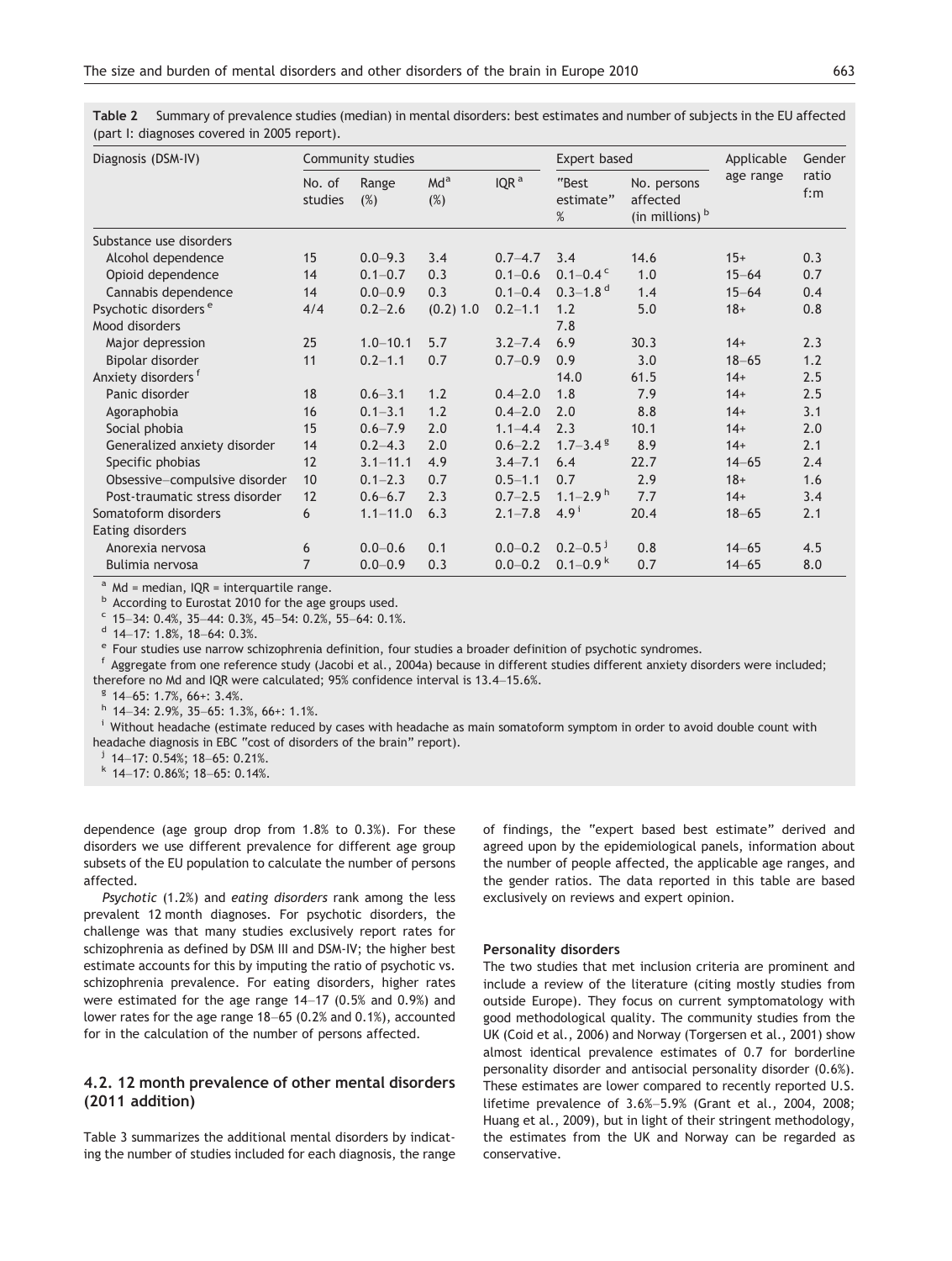| Diagnosis (DSM-IV)                 | No. of<br>studies | Range<br>(%)      | "Best<br>estimate"<br>$(\%)$ | No. persons<br>affected<br>(in millions) $a$ | Applicable<br>age range | Gender<br>ratio<br>f:m |
|------------------------------------|-------------------|-------------------|------------------------------|----------------------------------------------|-------------------------|------------------------|
| Personality disorders (PD)         |                   |                   |                              |                                              |                         |                        |
| Borderline PD                      | 2                 | $0.7 - 0.7$       | 0.7                          | 2.3                                          | $18 - 65$               | 0.5                    |
| Dissocial/antisocial PD            | $\overline{2}$    | $0.6 - 0.7$       | 0.6                          | 2.0                                          | $18 - 65$               | 0.2                    |
| Childhood and adolescent disorders |                   |                   |                              |                                              |                         |                        |
| Hyperkinetic disorders/ADHD        | 12                | $1.0 - 17.8$      | 5.0                          | 3.3                                          | $6 - 17$                | 0.3                    |
| Pervasive developmental dis.       | 19                | $0.3 - 1.8$       | 0.6                          | 0.6                                          | $2 - 17$                | 0.25                   |
| Conduct disorders                  | 6                 | $0.0 - 6.0$       | 3.0                          | 2.1                                          | $5 - 17$                | 0.3                    |
| Mental retardation (IDD)           | 17                | $0.4 - 1.4$       | 1.0                          | 4.2                                          | $2 - 65$                | 0.8                    |
| Sleep disorders                    |                   |                   |                              |                                              |                         |                        |
| Insomnia                           | 8                 | $6.0 - 12.0$      | 7.0                          | 29.1                                         | $18+$                   | 2.0                    |
| Hypersomnia                        | $\overline{2}$    | $0.8 - 0.8$       | 0.8                          | 3.1                                          | $18+$                   | 1.0                    |
| Narcolepsy                         | 3                 | $0.02 - 0.05$     | 0.02                         | 0.1                                          | $18+$                   | 1.0                    |
| Sleep apnoea                       | 14                | $1,3-4,0$         | 3.0                          | 12.5                                         | $18+$                   | 0.7                    |
| Dementia <sup>b</sup>              | 17                | n.a. <sup>c</sup> | 5.4                          | 6.3                                          | $60+$                   | 1.6                    |

Table 3 Prevalence studies in mental disorders: best estimates and number of subjects in the EU affected (part II: new diagnoses (not in 2005 report)).

a According to Eurostat 2010 for the age groups used.

<sup>b</sup> Dementia rates were estimated by age group specific estimates per 5 years after age 60.<br><sup>c</sup> Not applicable because great differences in different age groups (60–65: around 0.3–1%, up to 85+: 11.5–31.7%).

#### Childhood and adolescent disorders

A considerable number of studies were available for attention deficit hyperactivity disorder (ADHD)/hyperkinetic disorders (F90.x), conduct disorders (F91.x, CD), and pervasive developmental disorders (PDD), including autism, Asperger's syndrome, PDD-NOS, and the very rare childhood disintegrative disorders (F84.x). The mean 12 month prevalence rates used in this report are based on the mean prevalence rates of all eligible studies using sample size as a weight in the mean calculation. This led to a prevalence rate of 5% for ADHD and 3% for CD for ages 6 to 17 and 5 to 17 respectively. The boy–girl ratio for ADHD and CD is estimated to be 3:1. Further, it was estimated that the prevalence rate decreases in adolescence for ADHD, whereas increasing rates for conduct disorders were observed in adolescence.

For pervasive developmental disorders (PDD), our searches identified a recent review article which analyzed 43 studies on the prevalence of autism spectrum disorders from birth to early adult life with most surveys including a school-aged sample and an overall age of 8.0 years (Fombonne, 2009). The prevalence rate is chosen based on the mean prevalence among studies published since 2000, considering that the review indicated that there has been a statistically significant increase in estimated prevalence rates over time. Based on this argument, a prevalence rate of 0.64% is used in this report. The boy–girl ratio was, based on the review, assumed to be 4:1. These figures are based on the analysis of a total of 19 epidemiological surveys, including 9 from European countries. A recent community study (Brugha et al., 2011) revealed a slightly higher estimate (1%) in adults; however, because of the low sample size and the large confidence interval, overlapping with our best estimate, we felt that our estimate was better substantiated.

#### Mental retardation

Intellectual developmental disorder (IDD) refers to what has previously been denoted as mental retardation (ICD-10: F70–F79) or intellectual disability (Schalock et al., 2007), and we use this new terminology in order to comply with the forthcoming proposals for ICD-11 (Salvador-Carulla et al., in press) and DSM-5 (www.dsm5.org). The derivation of the overall estimate was based on a total of 52 studies from the only international systematic review on IDD published to date (Maulick et al., 2011), with an expert-base adjustment for the European case. This meta-analysis assessed studies published between 1980 and 2009, and provided an overall estimate of the prevalence of intellectual developmental disorders/intellectual disability of 10.37/1000 population. Meta-analysis was done using random effects to account for heterogeneity, and subgroup analyses by gender and country income level were also performed. This meta-analysis included 17 epidemiological studies from 9 countries from the EUR-A subregion.<sup>4</sup> Unfortunately, no studies were included from Eastern Europe, where rates of IDD are expected to be higher.

In order to provide a global 12-month prevalence of IDD for Europe, and taking into account the lack of data from Eastern Europe, a conservative expert-based estimate of 10.00/1000 has been chosen for this study. The adjusted estimate was agreed upon by a group of four experts on IDD and was motivated by several factors. Higher prevalence rates have been described in low- and middle-income countries as compared to prevalence rates in high-income countries (Durkin, 2002; Maulick et al., 2011). The global prevalence for middleincome countries in the meta-analysis was 15.94/1000 (95%CI 13.56–18.32) vs. 9.21 (95%CI 8.46–9.96) for high-income countries. The mean prevalence in Western Europe was 7.86/

<sup>4</sup> Eur-A: 27 countries with very low child and adult mortality (the countries included in the meta-analysis are italicized): Andorra, Austria, Belgium, Croatia, Cyprus, the Czech Republic, Denmark, Finland, France, Germany, Greece, Iceland, Ireland, Israel, Italy, Luxembourg, Malta, Monaco, the Netherlands, Norway, Portugal, San Marino, Slovenia, Spain, Sweden, Switzerland and the United Kingdom (Northern Ireland).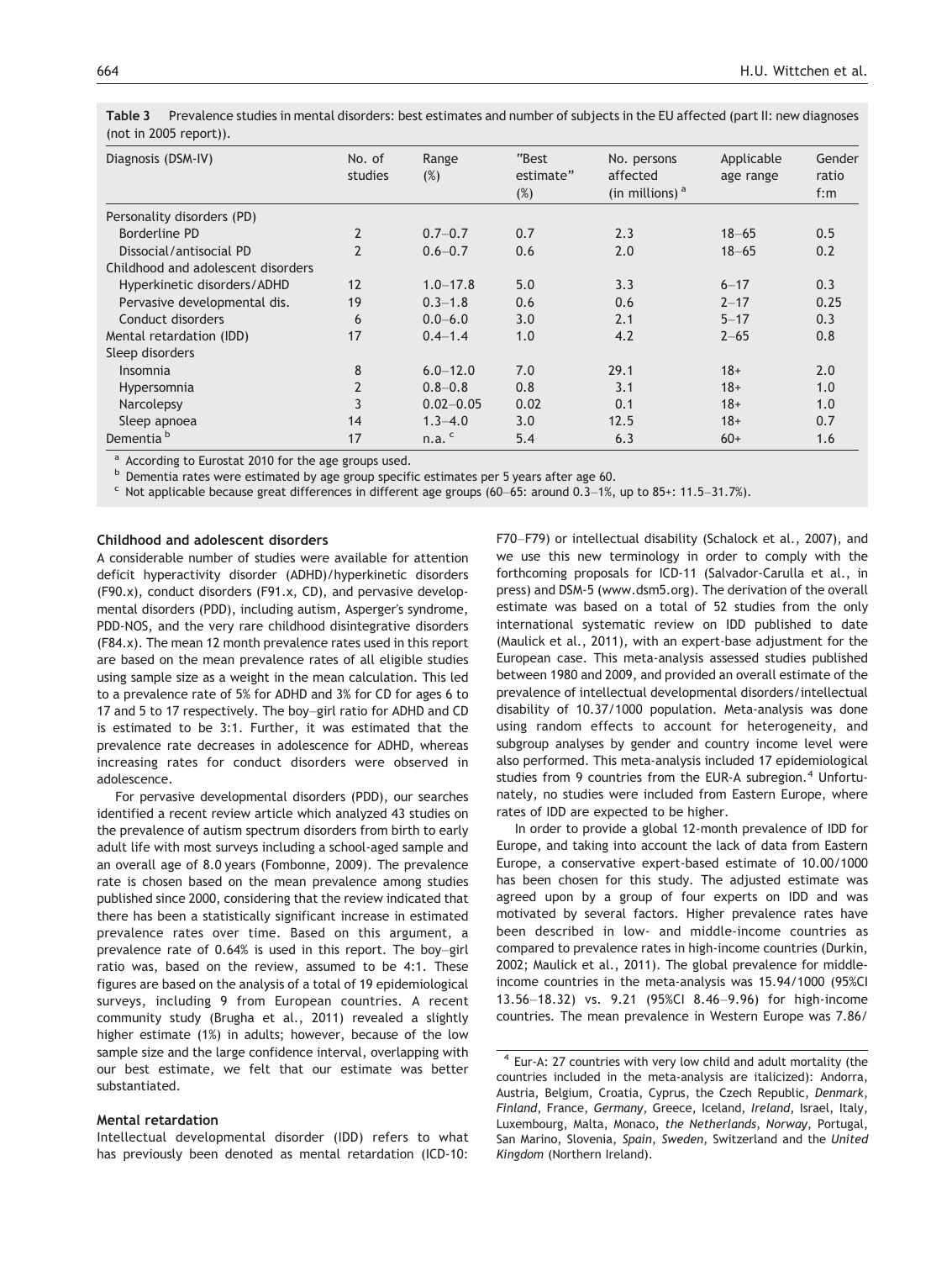1000 population, which is below the general estimate for all high-income countries in the same systematic review. Although some epidemiological studies in Central and Eastern Europe indicate rates between 3 and 5/1000, most reported studies are above 20/1000 (WHO, 2005). Studies indicate a female–male ratio varying between 0.7 and 0.9 among adults and between 0.4 and 1.0 among children and adolescents (Maulick et al., 2011). In this report, we assume a female–male ratio in the midpoint of that interval at 0.8.

## Sleep disorders

A total of 27 studies were taken into account for sleep disorders, with the most stable estimates for sleep apnoea (best estimate 3.0%), narcolepsy (0.02%) and hypersomnia (0.8%). For the best estimate for nonorganic insomnia of 7%, one should acknowledge that an accurate method to delineate insomnia from other mental disorders in which insomnia is a key symptom currently does not exist. Thus, one might assume a substantial overlap.

#### Dementia

For dementias, the overall estimate of 5.4% for age 60+ was based on the weighted mean of all studies across 5 age groups, namely 60–64: 0.5%, 65–69: 0.9%, 70–74: 2.6%, 75–79: 6.1%, 80–84: 14.8%, 85+: 23.7%. The number of persons affected was determined by taking into account age group and country where available, otherwise the European mean was imputed.

## 4.3. Prevalence and number of persons affected: comparison of 2004 vs. 2010 estimates

#### Prevalence 2005 vs. 2011

Table 4, Group A compares the 12 month estimates from the 2005 report with the findings for 2011 for those diagnoses where such a comparison is technically feasible. There are no indications of remarkable differences between the 2005 and 2011 findings. All 2011 best estimates are within the 95% confidence intervals estimated for 2005, suggesting that none of the disorders listed has either substantially increased or decreased in prevalence. The few minor differences in Table 4 are due to technical changes in disorder definitions, necessitated by the inclusion of additional disorders, namely somatoform (deletion of headache), illicit substance dependence, and eating disorders (a more detailed diagnostic breakdown) and do not reflect true changes. Consequently, there is no difference in the overall 12 month prevalence of having any of these disorders (27.4% in 2005 vs. 27.1% in 2011).

Group B of Table 4 lists the additional disorders providing overall prevalence estimates. Since these disorders were not included in the 2005 report, no comparison data can be presented. The best estimates for each disorder are consistent with the results in Table 3; however, there are a few noteworthy differences. Hyperkinetic/ADHD and conduct disorder prevalence estimates for children and adolescents were adjusted to reflect the same EU reference population as the disorders in Group A. As a result of this adjustment, the total prevalence rate drops from 5% (for subjects aged 6–17) to 0.6% (taking into account the respective applicable age ranges for each diagnosis). Similarily for the same reasons, the estimated prevalence for conduct disorders drops to 0.4% and for dementia from 5.4% (ages 60+) to

1.2%. This adjustment has no effect on the number of persons affected which remains unchanged.

For insomnia, as described above, the original prevalence of 7% was discounted because of assumed comorbidity with depression and anxiety; the discounted prevalence rate is 3.5%, with an associated drop in the estimated number of persons affected from 29.1 to 14.6 million. To further avoid the risk of double counting, the prevalence rate for personality disorders was not taken into account in the overall prevalence estimate.

Taking all these adjustments together, the additional diagnoses have a total overall prevalence of 11.1%. Taking Group A and Group B disorders together, we assume a total overall prevalence for the 27 diagnoses of 38.2%.

## Number of persons affected (Group A)

The number of people affected by a specific disorder is substantially higher than in 2005, due to the increase in the EU population since 2005 (adoption of new member states) and the broader age ranges chosen (inclusion of children and the elderly, age-group specific estimates) for many diagnoses. This necessarily also implies that a substantially larger proportion of the EU population is included in absolute numbers. Additionally, increases in life expectancy might have played a role for disorders in the elderly. Accordingly, the overall number of persons affected by any (group A) mental disorder reported in the 2005 report (82.7 million) is now substantially higher (118 million, see Table 4). A substantial further change in prevalence and the number of persons affected is attributed to the additional diagnoses not covered in the 2005 report. Even after accounting for the risk of double counting by not including personality disorders or 50% of the insomnia cases, the total prevalence of 11.1% for additional Group B diagnoses equals 46.7 milion persons affected. Taking diagnostic Groups A and B together, this amounts to an estimated total number of persons affected by any listed disorder of over 164 million.

## 4.4. Disability and burden: DALYs attributable to mental and other disorders of the brain in Europe

The DALY is a health gap measure for burden of disease, capturing both years of life lost due to premature mortality and years of life lost due to living with disability. Overall, the burden of disease in mental and other disorders of the brain is mainly due to disability, i.e., these disorders impact on the daily functioning of people, rather than leading to premature mortality compared to cancer or cardiovascular disease (WHO, 2008).

In the EU, mental and other disorders of the brain are responsible for a huge proportion of overall burden of disease: almost 1 in 3 of all years of life lost due to premature mortality in women, and almost 1 in 4 in men are due to disorders of the brain (see Table 5 and Fig. 2). These figures are conservatively estimated, as only half of all the DALY caused by stroke were integrated (a usual convention as stroke is also part of cardiovascular disorders).

The three most important contributors to burden of disease are depression (7.2% of the overall burden of disease in Europe), Alzheimer's disease/dementia (3.7%) and alcohol use disorders (3.4%). There are clear gender differences: women were disproportionally affected by depression (one in 10 healthy years of life lost is due to this disorder, or 10.3% of all the DALYs), while for men alcohol use disorders are the biggest relative contributor to the disease burden in Europe (5.3% of all the DALYs; see Table 5).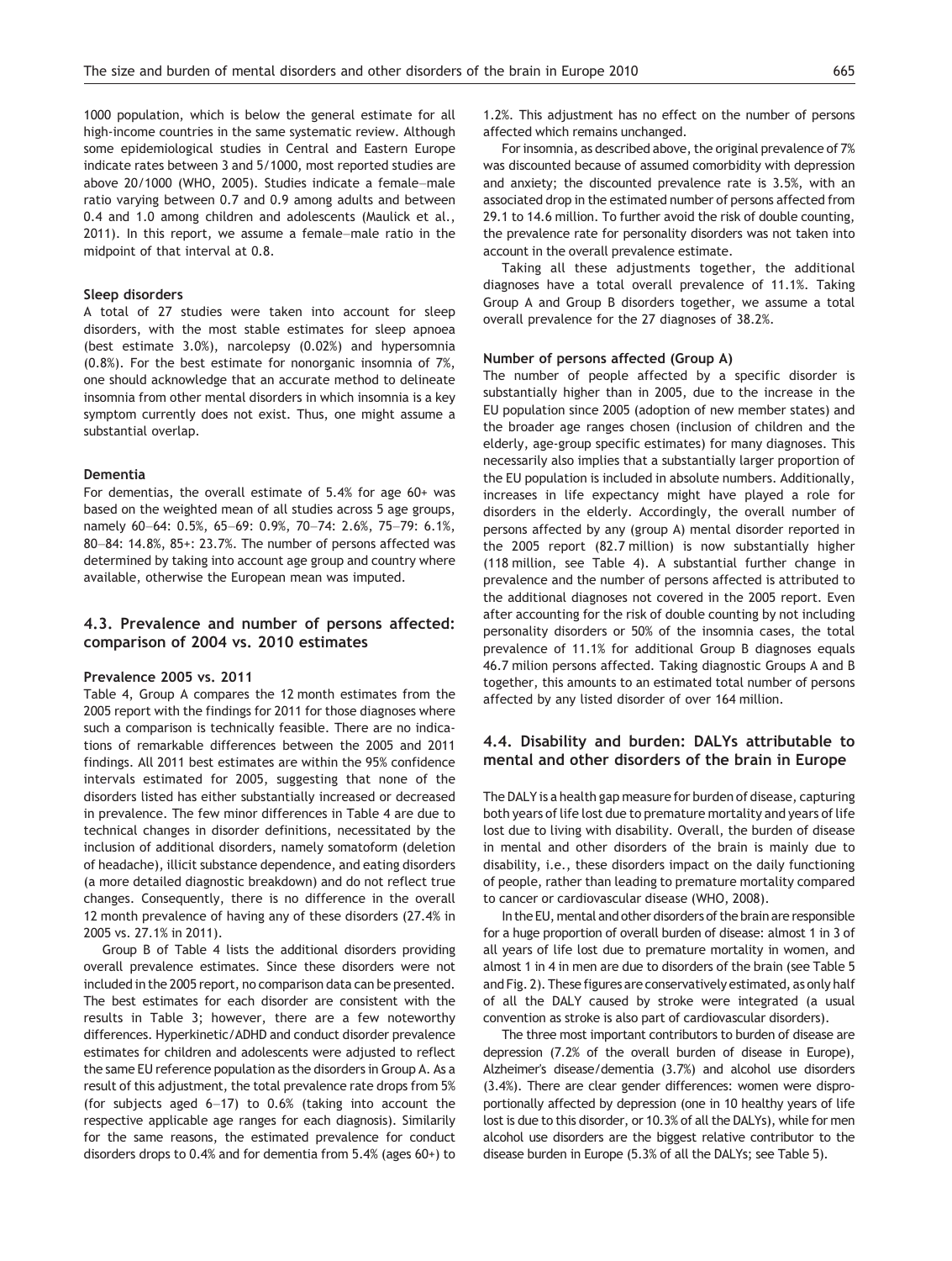|                                         | Prevalence estimate |             | No. of persons affected |             |
|-----------------------------------------|---------------------|-------------|-------------------------|-------------|
|                                         | 2005                | 2011        | 2005                    | 2011        |
|                                         | % (95% CI)          | $\%$        | Million                 | Million     |
| Group A: 2005 report diagnoses          |                     |             |                         |             |
| Alcohol dependence                      | $2.4(0.2-4.8)$      | 3.4         | $7.2(5.9 - 8.6)$        | 14.6        |
| Opioid dependence (drug dep)            | $0.5(0.1-0.6)$      | $0.1 - 0.4$ | $2.0(1.5-2.2)$          | 1.0         |
| Cannabis dependence (drug dep)          | See above           | $0.3 - 1.8$ | See above               | 1.4         |
| Psychotic disorders                     | $0.8(0.2 - 2.0)$    | 1.2         | $3.7(2.8-5.4)$          | 5.0         |
| Major depression                        | $6.9(4.8 - 8.0)$    | 6.9         | $18.4(17.2-19)$         | 30.3        |
| Bipolar disorder                        | $0.9(0.5-0.9)$      | 0.9         | $2.4(1.7-2.4)$          | 3.0         |
| Panic disorder                          | $1.8(0.7-2.2)$      | 1.8         | $5.3(4.3,-5.3)$         | 7.9         |
| Agoraphobia                             | $1.3(0.7-2.0)$      | 2.0         | $4.0(3.3-4.7)$          | 8.8         |
| Social phobia                           | $2.3(1.1-4.8)$      | 2.3         | $6.7(5.4-9.3)$          | 10.1        |
| Generalized anxiety dis.                | $1.7(0.8-2.2)$      | $1.7 - 3.4$ | $5.9(5.3-6.2)$          | 8.9         |
| Specific phobias                        | $6.4(3.4 - 7.6)$    | 6.4         | $18.5(14.4 - 18.6)$     | 22.7        |
| <b>OCD</b>                              | $0.7(0.5-1.1)$      | 0.7         | $2.7(2.5-3.1)$          | 2.9         |
| <b>PTSD</b>                             |                     | $1.1 - 2.9$ |                         | 7.7         |
| Somatoform disorders <sup>d</sup>       | $6.3(2.1 - 7.8)$    | 4.9         | $18.9(12.7-21.2)$       | 20.4        |
| Anorexia nervosa (eating dis.)          | $0.4(0.3 - 0.7)$    | $0.2 - 0.5$ | $1.2(1.0-1.7)$          | 0.8         |
| Bulimia nervosa (eating dis.)           | See above           | $0.1 - 0.9$ | See above               | 0.7         |
| Subtotal any Group A                    | 27.4%               | 27.1%       | 82.7                    | 118.1       |
| Group B: additional 2011 diagnoses      |                     |             |                         |             |
| Borderline personality dis <sup>a</sup> |                     | 0.7         |                         | 2.3         |
| Dissocial personality dis <sup>a</sup>  |                     | 0.6         |                         | 2.0         |
| Hyperkinetic dis./ADHD <sup>b</sup>     |                     | (5.0) 0.6   |                         | 3.3         |
| Pervasive dev. dis./autism              |                     | 0.6         |                         | 0.6         |
| Conduct disorders <sup>b</sup>          |                     | (3.0) 0.4   |                         | 2.1         |
| Mental retardation                      |                     | 1.0         |                         | 4.2         |
| Insomnia <sup>c</sup>                   |                     | $(7.0)$ 3.5 |                         | (29.1) 14.6 |
| Hypersomnia                             |                     | 0.8         |                         | 3.1         |
| Narcolepsy                              |                     | 0.02        |                         | 0.1         |
| Sleep apnoea                            |                     | 3.0         |                         | 12.5        |
| Dementias <sup>b</sup>                  |                     | (5.4) 1.2   |                         | 6.3         |
| Total any Group B                       |                     | 27.1        |                         | 51.0        |
| Subtotal any adjusted                   |                     | 11.1%       |                         | 46.7        |
| <b>Total A and B</b>                    | 27.4%               | 38.2%       | 82.7                    | 164.8       |

Table 4 Comparison of 2005 and 2011 estimates and overall number of cases affected by mental disorders in the EU (in millions).

Note: Estimated prevalences do not correspond to number of persons due to age group-specific adjustments.

<sup>a</sup> Borderline and dissocial personality disorders not counted in subtotal to avoid double counting with disorders from Group A. b Childhood/adolescent disorders, except for autism, rates () refer only to age group 2–17. Therefore the age group prevalence was

adjusted to reflect the total population, dementia rates (applicable age range 60+) were also adjusted.

<sup>c</sup> Insomnia counted only 50% (as a conservative strategy in order to avoid double counting with disorders from Group A).<br><sup>d</sup> Without headache.

There are also some regional differences. Overall, for men, the highest rates of DALYs can be found in the Eastern part of the EU (Baltic countries), again mainly driven by alcohol use disorders. Rates in the rest of Europe are fairly similar for men, with Eastern Europe being slightly different from the rest with less depression, more epilepsy (again partly caused by alcohol) and lower rates of Alzheimer's and other dementia (due to significantly lower life expectancy — Zatonski et al., 2008). Western Europe has relatively more burden of disease caused by drug use disorders. For women, overall disease burden varies much less between regions and countries (women also have much less variability in life expectancy between European countries or regions than men — Zatonski et al., 2008), but again alcohol use disorders are proportionally higher, and Alzheimer's/dementia proportionally lower than in the rest of Europe.

# 5. Discussion

This report provides for the first time consolidated data on the current size and the burden of mental disorders and neurological disorders for the EU. Based on a complex interdisciplinary effort, structured literature reviews, reanalyses of existing data sets, and appraisals, we describe the 12 month prevalence and the associated disability burden. Extending our previous 2005 report, we cover the 27 EU countries plus Switzerland, Norway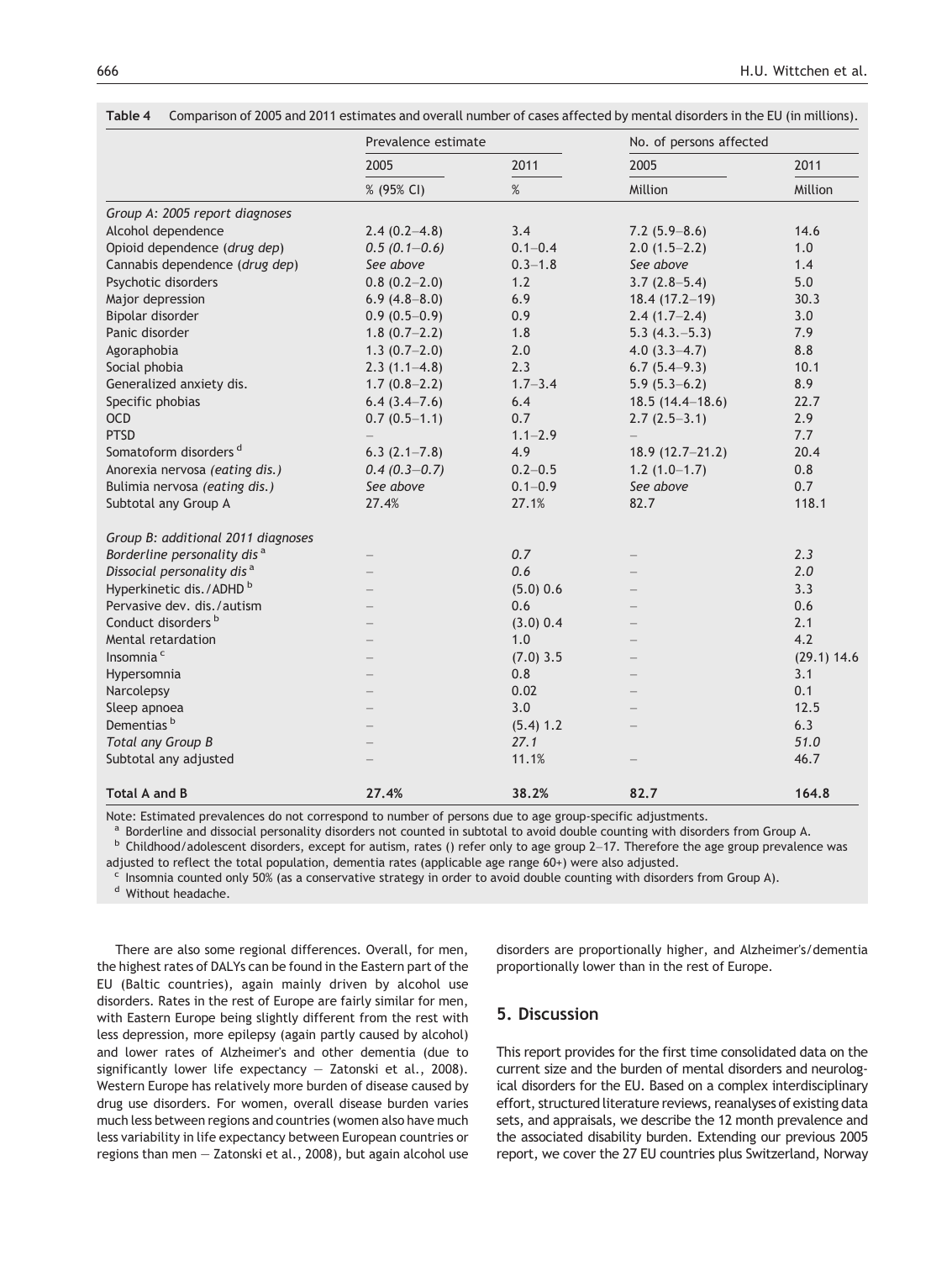| Revised rankings of DALY estimates (age 15+) by<br>Table 5 |                       |                          |                | selected mental and neurological disorders (total and rate per 10,000 persons) for the EU-27 population.                        |                              |                          |                 |                            |                       |                          |                 |
|------------------------------------------------------------|-----------------------|--------------------------|----------------|---------------------------------------------------------------------------------------------------------------------------------|------------------------------|--------------------------|-----------------|----------------------------|-----------------------|--------------------------|-----------------|
| Men                                                        |                       |                          |                | Women                                                                                                                           |                              |                          |                 | <b>Both</b>                |                       |                          |                 |
| Diagnosis                                                  | <b>DALYS</b><br>Total | 10,000 DALYS<br>Rate per | Rank           | Diagnosis                                                                                                                       | <b>DALYS</b><br><b>Total</b> | 10,000 DALYS<br>Rate per |                 | Rank Diagnosis             | <b>DALYS</b><br>Total | 10,000 DALYS<br>Rate per | Rank            |
| Alcohol use disorders                                      | 1,668,597             | 82.8                     |                | Unipol. depr. dis.                                                                                                              | 2,891,945                    | 134.4                    |                 | Unipol. depr. dis.         | 4,320,400             | 103.7                    |                 |
| Unipol. depr. dis.                                         | ,428,455              | 70.9                     |                | Dementias                                                                                                                       | 1,476,756                    | 68.6                     |                 | Dementias                  | 2,236,514             | 53.7                     |                 |
| Stroke                                                     | 783,449               | 38.9                     |                | Stroke                                                                                                                          | 793,389                      | 36.9                     |                 | Alcohol use disorders      | 2,039,741             | 48.9                     |                 |
| Dementias                                                  | 759,758               | 37.7                     |                | Migraine                                                                                                                        | 490,744                      | 22.8                     |                 | Stroke                     | 1,576,838             | 37.8                     |                 |
| Drug use disorders                                         | 578,236               | 28.7                     |                | Alcohol use disorders                                                                                                           | 371, 143                     | 17.2                     |                 | Drug use disorders         | 756,548               | 18.2                     |                 |
| Bipolar affective disorder                                 | 367,638               | 18.2                     |                | Bipolar affective disorder                                                                                                      | 360,204                      | 16.7                     |                 | Bipolar affective disorder | 727,841               | 17.5                     |                 |
| Schizophrenia                                              | 329,945               | 6.4                      |                | Schizophrenia                                                                                                                   | 307,748                      | 14.3                     |                 | Migraine                   | 642,677               | 15.4                     |                 |
| Parkinson's disease                                        | 174,037               | $\frac{8}{6}$            |                | Panic disorder                                                                                                                  | 256,932                      | 11.9                     |                 | Schizophrenia              | 637,693               | 15.3                     | ∞               |
| Insomnia (primary)                                         | 168,845               |                          |                | Insomnia (primary)                                                                                                              | 220,908                      | 10.3                     |                 | Insomnia (primary)         | 389,753               | 9.4                      |                 |
| Migraine                                                   | [51,933]              |                          |                | OCD                                                                                                                             | 181,777                      | 8.4                      | $\overline{0}$  | Panic disorder             | 383,783               | 9.2                      |                 |
| Epilepsy                                                   | 150,145               |                          |                | <b>PTSD</b>                                                                                                                     | 181,422                      | 8.4                      | $\overline{1}$  | Parkinson's disease        | 334,446               | 8.0                      |                 |
| OCD                                                        | 147,907               |                          | $\Xi$          | Drug use disorders                                                                                                              | 178,312                      | 8.3                      | 12              | <b>OCD</b>                 | 329,684               | 7.9                      | $\overline{c}$  |
| Panic disorder                                             | 126,851               | 6.3                      |                | Parkinson's disease                                                                                                             | 160,409                      |                          | 13              | Epilepsy                   | 260,424               | 6.2                      |                 |
| Multiple sclerosis                                         | 72,722                | 3.6                      | $\overline{4}$ | Epilepsy                                                                                                                        | 110,279                      |                          | $\overline{4}$  | <b>PTSD</b>                | 245,475               | 5.9                      | $\overline{4}$  |
| PTSD                                                       | 64,054                | 3.2                      | $\overline{1}$ | Multiple sclerosis                                                                                                              | 00,104                       | 4.7                      | $\overline{15}$ | Multiple sclerosis         | 172,826               | 4.1                      | $\overline{15}$ |
| Mental retardation,                                        | 2657                  | $\overline{0}$           | $\frac{6}{1}$  | Mental retardation,                                                                                                             | 2736                         | $\overline{0}$           | $\frac{6}{5}$   | Mental retardation,        | 5393                  | $\overline{0}$           | 16 <sup>a</sup> |
| lead-caused                                                |                       |                          |                | lead-caused                                                                                                                     |                              |                          |                 | ead-caused                 |                       |                          |                 |
| Total mental dis.                                          | 5,642,944             | 280.0                    |                | Total mental dis.                                                                                                               | 6,429,882                    | 298.8                    |                 | Total mental dis           | 12,072,826            | 289.7                    |                 |
| Total neurological dis.                                    | 1,332,286             | 66.1                     |                | Total neurological dis.                                                                                                         | 1,654,926                    | 76.9                     |                 | Total neurological dis.    | 2,987,212             | 71.7                     |                 |
| Total other neuropsychiatr                                 | 423,544               | 21.0                     |                | Total other neuropsychiatr                                                                                                      | 382,981                      | 17.8                     |                 | Total other neuropsychiatr | 806,525               | 19.4                     |                 |
| TOTAL                                                      | 7,398,774             | 367.1                    |                | TOTAL                                                                                                                           | 8,467,788                    | 393.5                    |                 | TOTAL                      | 15,866,563            | 380.7                    |                 |
| Total all cause DALY                                       | 31,616,455            |                          |                | Total all cause DALYs                                                                                                           | 28, 125, 319                 |                          |                 | Total all cause DALYs      | 59,741,774            |                          |                 |
| Proport. neuropsychiatr.                                   |                       | 23.4%                    |                | Proport. neuropsychiatr.                                                                                                        |                              | 30.1%                    |                 | Proport. neuropsychiatr.   |                       | 26.6%                    |                 |
|                                                            |                       |                          |                | a DALYs due to lead caused mental retardation represent only a small fraction of the burden attributable to mental retardation. |                              |                          |                 |                            |                       |                          |                 |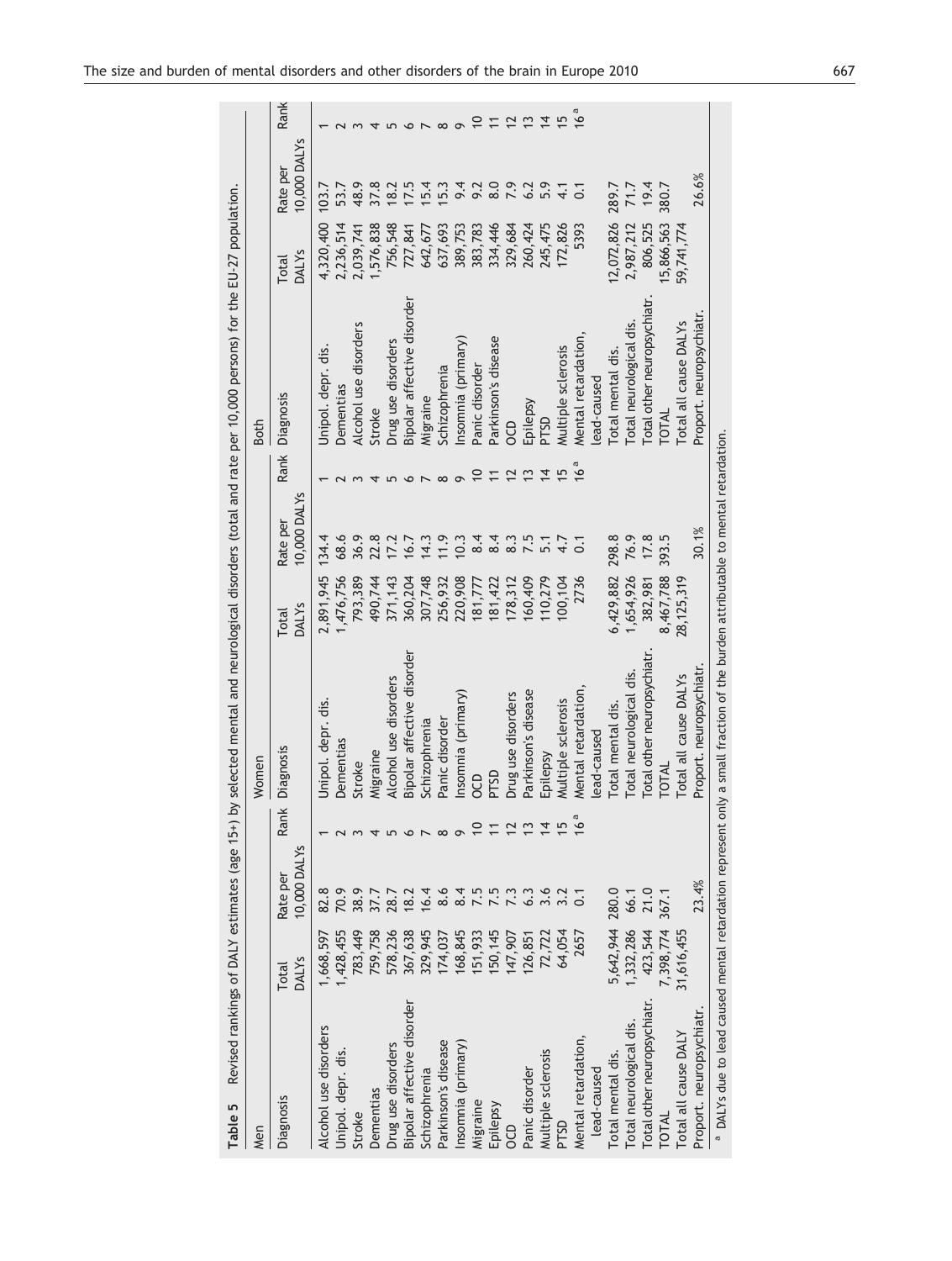

#### **Mental Disorders by prevalence (and estimated number of persons affected in millions) Neurological disorders: Number of persons affected (in millions)**

Fig. 1 Note 1: Except for dementia estimates for neurological disorders are not included in the overall prevalence estimate (\*) for mental disorders. Note 2: Only a few sellected neurological conditions conditions covered in the "Cost of Disorders of the Brain" project are listed here. Note 3: Several mental disorders presented in the text are not listed in the figure, because of space restrictions. (\*) Might overlap with somatoform disorders in mental disorders. (\*\*) Dementia is listed among mental and neurologic disorders.

and Iceland, a much broader range of diagnoses and a broader age range than in our 2005 report. The main findings are:

- 1. Every year over 38.2% of the total EU population suffer from at least one of the 27 mental disorders covered. This corresponds to an estimated 164.7 million persons.
- 2. This new 2011 prevalence estimate of 38.2% is considerably higher than the previous estimate of 27.4%, provided in our 2005 report. The 2005 report estimate was based on a restricted number of 13 diagnostic groups, restricted to age groups 18–65, and highlighted to be an extremely conservative estimate. The present report adds a total of 14 additional diagnoses, now more appropriately reflecting the true size of mental disorders across all age groups.
- 3. No indications were found for increasing or decreasing rates of mental disorders from 2005 to 2011 when exactly the same diagnoses are considered (27.4% in 2005 vs. 27.1% in 2011). Thus, the apparent increase in prevalence is entirely due to including additional diagnoses.
- 4. The estimated number of persons affected in the EU is substantially higher (82.7 million in the 2005 report vs. 164.7 million in 2011). This is due to the joint effects of a

larger EU-reference population (now total EU population, broader applicable age ranges for study findings), resulting in a change from 82.7 to 118 million for the 2005 diagnoses, and the coverage of 14 new diagnoses, adding a further 46.7 million cases.

- 5. The most frequent mental disorders in terms of the estimated number of persons affected across all age groups are: anxiety disorders (69.1 million), unipolar depression (30.3 million), insomnia (29.1 million), somatoform disorders (excluding headache symptoms) (20.4 million), alcohol (14.6 million), opiate (1.0 million) and cannabis dependence (1.4 million), dementias (6.3 million), mental retardation (4.2 million) and childhood/adolescent disorders, such as attention-deficithyperactivity disorders (ADHD) and other hyperkinetic disorders (3.3 million).
- 6. Since we chose a conservative approach to deriving the prevalence estimates and avoided double-counting by considering comorbidity amongst included disorders, our new 12 month prevalence estimate of 38.2% for mental disorders with over 164 million persons affected every year appears to be a reasonable and well supported "best estimate".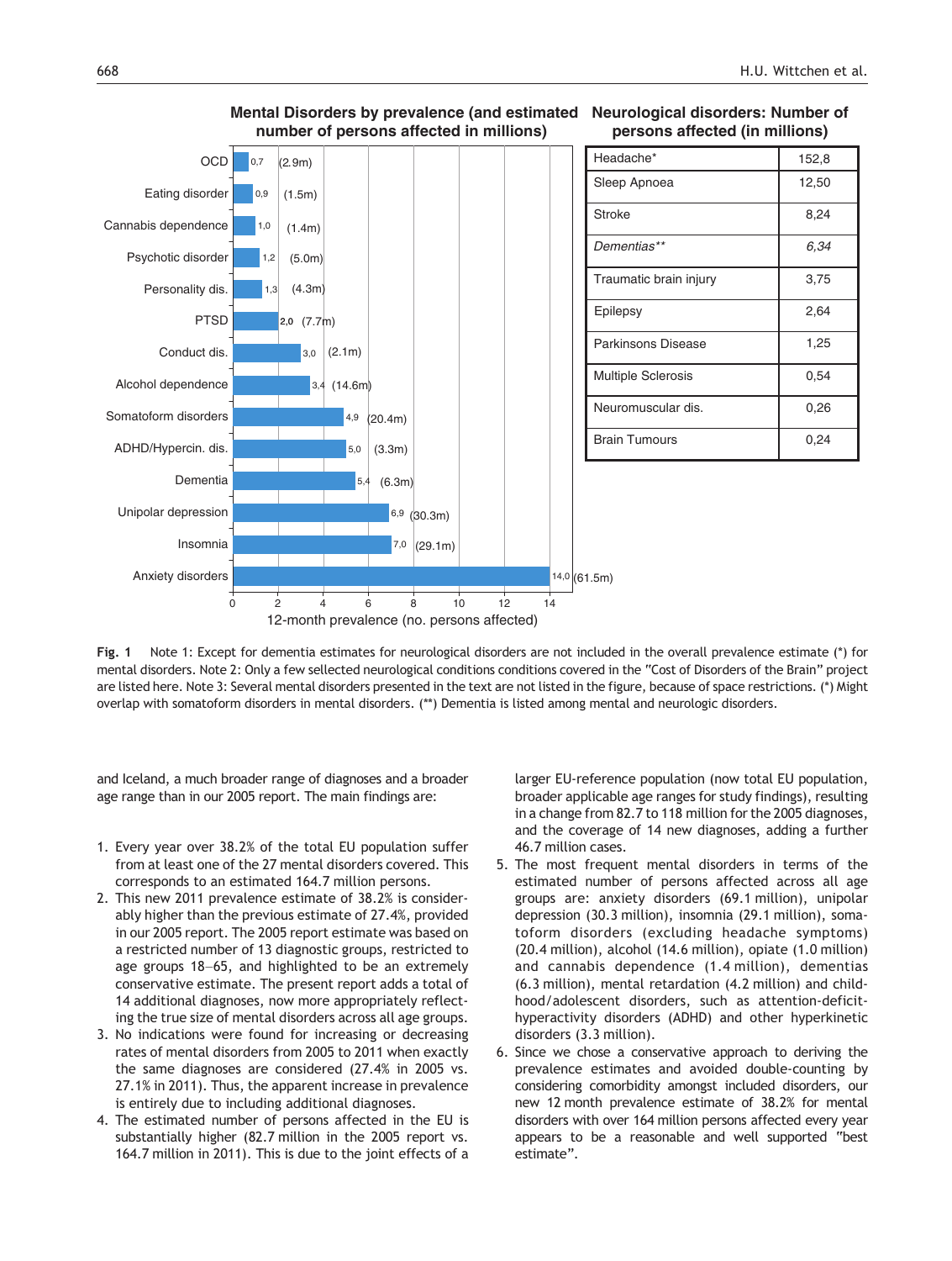

Fig. 2 Summary of DALY estimates.

- 7. From a more comprehensive perspective of "disorders of the brain" that includes mental and neurological disorders, we must assume that the true size of "disorders of the brain" in the EU is almost certainly considerably larger. As displayed in Fig. 1, neurological disorders affect dozens of millions of persons in the EU. However, we refrain from including these numbers in the current calculations and avoid guessing an overall prevalence and number. This is because there are simply no sufficient data available that would allow such calculations without a substantial risk of inappropriately inflating the prevalence and size estimates. We do not know yet how mental and neurological disorders overlap longitudinally and, thus, would introduce a considerable double counting bias.
- 8. The disability burden of mental and neurological disorders is immense. Our revised estimates for neuropsychiatric conditions combined account for 30.1% of the total disease burden in females and 23.4% in males. These new estimates also reveal that for the EU mental disorders account for considerably higher proportions than previously thought. In terms of DALY, depression has already become by far the most burdensome disorder of all diseases in the EU.
- 9. Unlike previous DALY analyses, our consolidated analyses for the EU-27 countries also reveal substantially different patterns of burden for males and females, and a rank order of the most disabling diseases considerably different from previous publications.

Several limitations need to be acknowledged. (i) To estimate the prevalence for diagnoses we relied on studies that revealed for some diagnoses quite different methodological standards and approaches. (ii) Although we tried to account for such effects, no consistent strategy could be adopted. Because of these problems, our prevalence findings and total EU-population estimates should be regarded with caution. (iii) For many countries no epidemiological data were available on the majority of diagnoses. Our assumption that the prevalence estimates from some EU countries can be generalized to other EU countries is questionable and, thus, requires future examination. (iv) The findings rely entirely on 12 month prevalence estimates or post-hoc derivation of such a measure for a restricted range of all existing mental and neurological diagnoses. (v) For methodological reasons studies typically covered only one diagnosis, or a restricted set of diagnoses, or were very limited to certain age groups. Thus, the calculation of overall rates and extrapolation to broader age ranges are based on potentially imperfect assumptions and should be regarded with caution. (vi) The data base used to estimate DALYs refers to data from the WHO and not the data base used in this paper. The data do not cover the full spectrum of all disorders discussed in this paper. Particular significant deficits were the lack of data regarding social and specific phobias, GAD and somatoform disorders, all of which are highly prevalent and quite impairing. Further, the diagnostic definitions for all diagnoses are not entirely consistent with the present study. For example, DALYs are usually reported for alcohol use disorders, whereas in our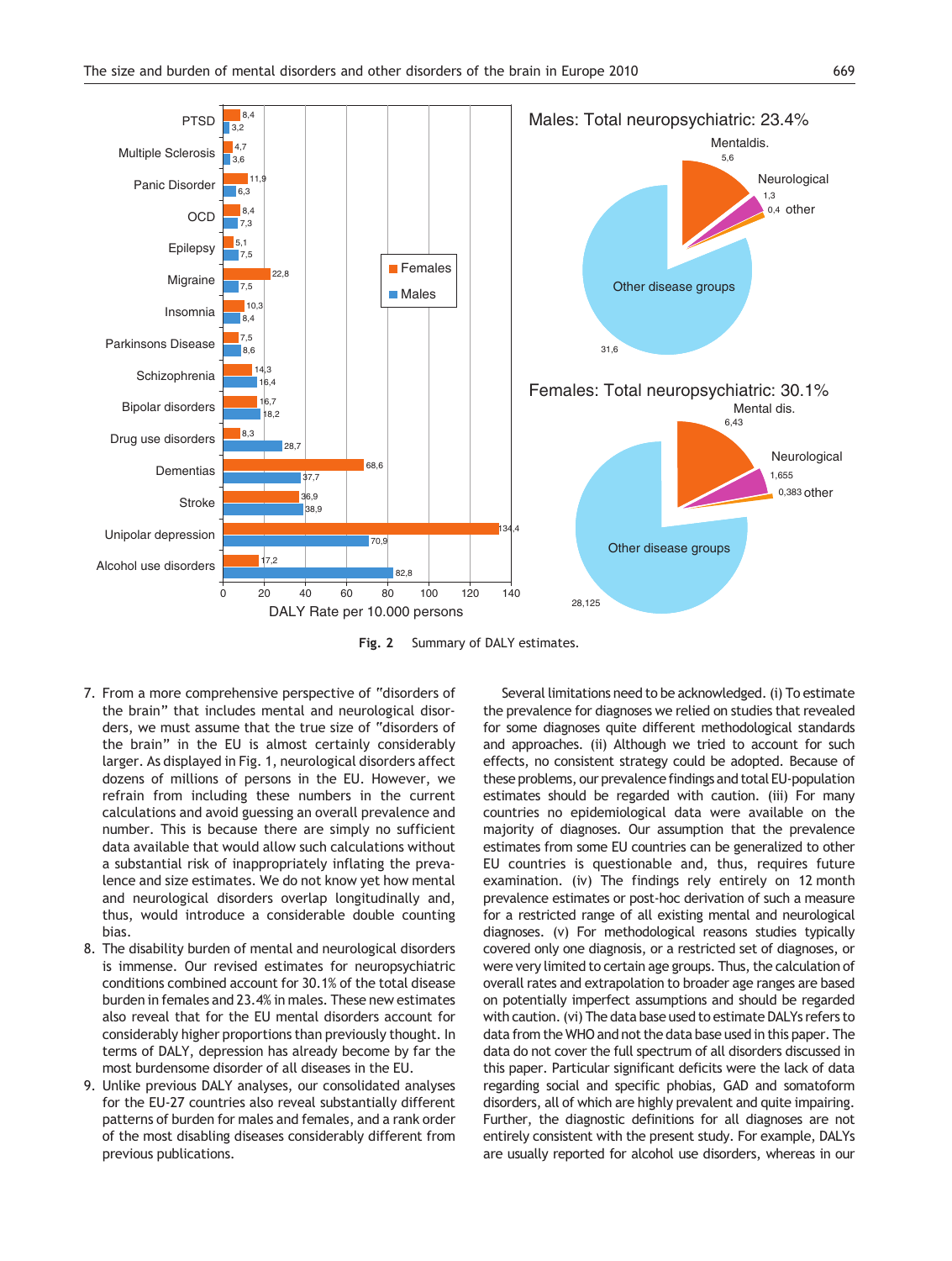study only DALYs due to alcohol dependence are reported. Similarly, available data are limited to lead caused mental retardation and are thus most likely a considerable underestimation of true burden (Stouthard et al., 1997).

## 5.1. Mental disorders are the core health challenge of the 21st century

Taking these limitations into account, our data could still be considered as a major milestone in our understanding of the utmost significance of mental and neurological disorders. The increasingly broad and methodologically improved database that has become available over the past decade has allowed us to not only provide considerably improved estimates based on a wealth of available studies, but also to be much more comprehensive with regard to the diagnostic spectrum and with regard to the age groups covered. In particular, it is noteworthy that all studies are based on rigid criteria that ensure that assigning a diagnosis demands presence of a clinically relevant disorder and not simply a "mental health problem". It has to be acknowledged, though, that in our choice of diagnoses we were confined to those disorders for which sufficient data were available. It is fair to state that they are still significant epidemiologcial research gaps (see below). But at least we were in a better position than 2005 to present a fuller picture of the true size and burden in Europe. In fact, we are unaware of any other study that has ever covered such an extensive range of mental disorders and selected other disorders of the brain.

This unique situation, however, makes it also challenging to make meaningful comparisons with other studies. Our estimate of over 38% for the 12-month prevalence of 27 major diagnoses of mental health most probably will not be a surprise for psychiatric epidemiologists and researchers involved in longitudinal studies. Moffitt et al. (2010) has recently highlighted the issue of how to determine the "true" prevalence of mental disorders by showing that the prevalence of disorders approximately doubled in prospective as compared to retrospective data. This suggests that past estimates of mental disorders in cross-sectional designs might lead to very conservative estimates. The implications of this finding for etiological theory, construct validity of diagnoses, public perception of stigma, estimates of the burden of disease, and public health policy are still unresolved. The core question is how to utilize our findings and best estimates now, whether or not our estimates will be supported and extended by firmer evidence in the future. What do these numbers mean and imply, and how can they be used for improving the future?

From a broader perspective, our prevalence findings underline impressively that mental disorders as well as neurological disorders must be considered to be Europe's foremost health care challenge of the 21st century.

The challenges are complex. There are dozens of group of disorders and hundreds of specific diagnoses that might require preventive, therapeutic and rehabilitative interventions of different types and intensity in different age groups. The current availability of effective, though frequently not optimal treatments, the current absence of absolute cure, and the dearth of preventive interventions for mental and other disorders of the brain demand concerted action on all levels. This includes innovative basic research into the

causes as much as the identification of new targets for psychological treatments and pharmacological drug intervention as well as translational and public health research. Most importantly, it also requires a rethinking of our current standards of provision for mental health care in general. As the disability and societal burden of brain disorders will increase further, simply due to increased life expectancy, there is an immediate need for action and placing mental disorders on top of the policy priority list.

Our findings also indirectly reveal that simply selecting one or two disorders as a target might not contribute effectively to change from a public health perspective. Rather, concerted action is needed from a broader perspective that considers the onset and the course of all disorders over the lifespan addressed in a coordinated manner, including the full spectrum of disorders in children and adolescents, adults, and the elderly. Tendencies to single out the most frequent, the seemingly most severe and dramatic presentations, and neglecting what might be perceived as "less severe" and significant, might lead neither to improved models in basic and clinical research nor to designing more effective care and intervention strategies. There is strong evidence, including our reviewed studies with a longitudinal component (i.e. de Graaf et al., 2011; Kessler et al., 2011, Beesdo et al., 2010, 2009), that the majority of people with mental disorders have had their first onset in childhood or adolescence, rarely remit spontaneously, but have substantially increased risk for a number of temporarily secondary disorders. These longitudinal patterns are reflected in the cross-sectional epidemiological studies as co- or even multi-morbidity. This apparently not random developmental pattern is not only associated with increasingly more malignant patterns of psychosocial dysfunctions and disability, but contributes to the immense disability burden of mental disorders. Such developmental pathways seem to indicate the existence of critical trajectories for certain types of disorders that might be chosen as potentially promising targets for interventions and, thus, might have significant value for improved causal models.

From this perspective, the frequent strategy of overstressed health care systems to care predominantly for the most severe — which typically implies for mental disorders those that are already quite advanced on their way to severe co- and multi-morbid suffering — seems to be inadequate (Kessler et al., 2003). A higher impact could be expected from stringent early detection and early treatment before more severe expression occurs. In this respect, our findings of high rates of anxiety, childhood and adolescent disorders provide important clues for what types of disorders might be most promising targets.

Our findings hopefully also contribute to correcting misconceptions and stigma. In particular the notion that mental disorders simply reflect poor coping with everyday problems in living, confined to a few people. It is important to highlight that our data do not reflect "mental health problems" as frequently assumed. Instead, our data refer without exceptions to clinically highly relevant specific disorders, determined by the use of standardized diagnostic assessments with explicit diagnostic criteria as defined in the official diagnostic classification system. Being almost exclusively based on the DSM-IIIR and DSM-IV criteria, this report only counts people as having mental disorders when all criteria are met, including the mandatory criteria of duration, severity, as well as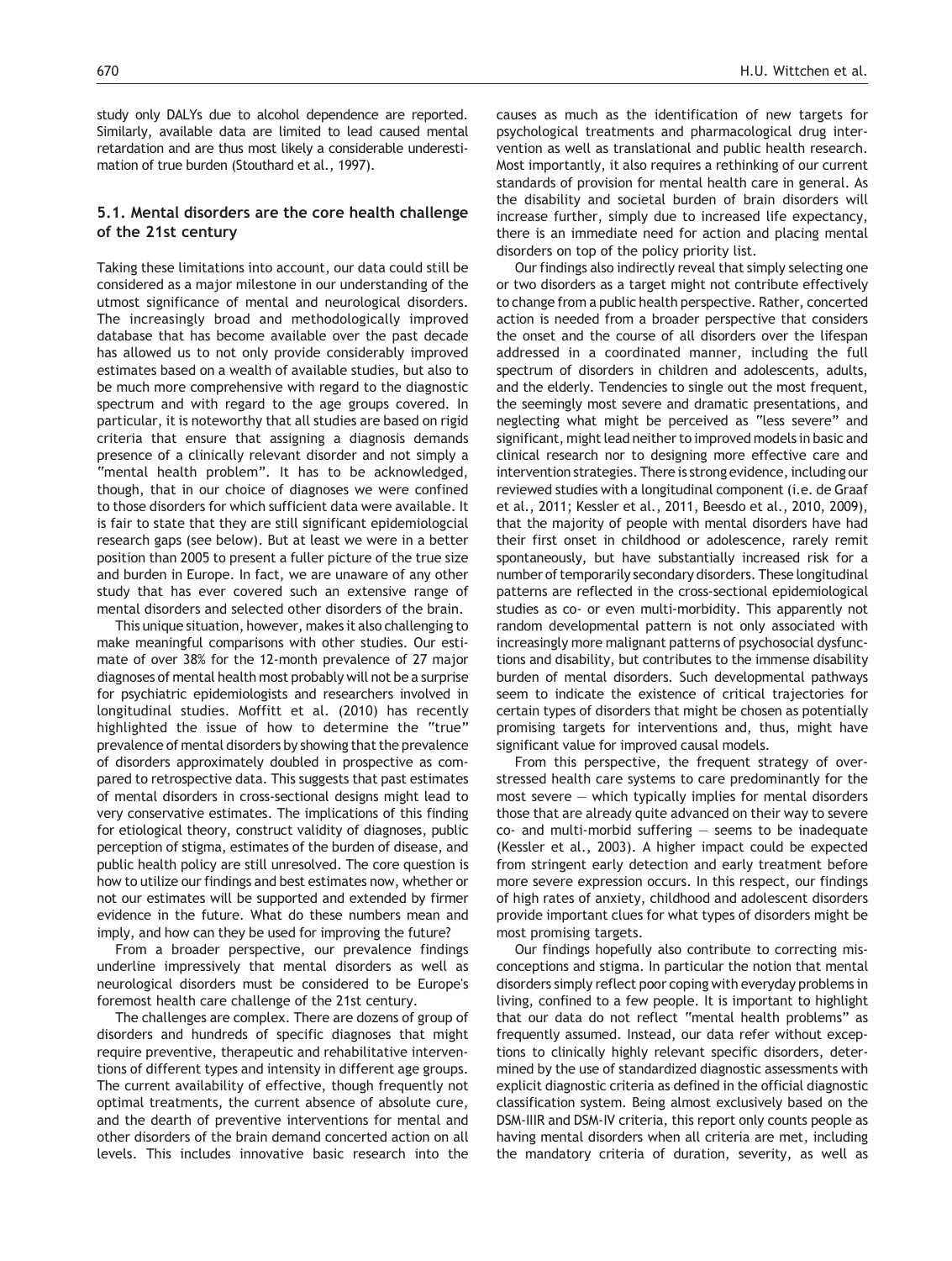dysfunction in psychosocial functioning and disability. The existence of such diagnostic manuals and procedures is typically not known and appreciated. Lay persons, the public, and even many clinicians and researchers might be surprised and skeptical both about our 38% estimate and the large number of disorders included. This might be due to limited knowledge, negative attitudes, and potentially to misconceptions about the nature of mental disorders. Most lay people are unaware of the full spectrum of mental disorders, being typically only informed about diagnoses like depression, alcohol and drug dependence, and schizophrenia. We hope that our report will be instrumental in changing this.

However, even mental health specialists might be surprised by our prevalence tables. This is because in their everyday practice they see quite different patterns of patients due to factors like diagnosis-specific helpseeking behavior, severity of the condition, or specializations of the clinician.

We hope that our findings will have an impact on the public, clinicians, and policy makers leading to different attitudes and understandings of mental disorders as a core health challenge. Understanding that mental disorders and neurological disorders are disorders of the brain, bound to healthy brain functions as the most complex human organ, occurring in many forms with different causes, symptoms, and patterns, will be a major first step for the future. Proving and communicating that these disorders are treatable by a range of treatment options will be another core challenge.

#### 5.2. Health care utilization and treatment implications

The availability of the six-country study ESEMeD/MHEDEA 2000 Investigators (2004c) provides benchmark data, that appear by and at large consistent with several individual national and regional studies (Bijl and Ravelli, 2000b; Bijl et al., 2003; Jacobi et al., 2004a,b; ten Have et al., 2004; Wittchen, 2000). According to these convergent findings, only one out of two patients with a mental disorder has ever received some professional attention. Among those with at least one contact, the vast majority is seen only in primary care. There is little doubt that only about one in four of all subjects with mental disorders receive any professional mental health help, and even fewer receive notionally adequate (10%) mental health care by drugs or psychotherapy. Even in the more comprehensive health care systems with access free of charge to psychotherapy, such as in Germany (Jacobi et al., 2004a), the situation is not markedly different. Thus, we concluded in 2005 (Wittchen and Jacobi, 2005) that across the EU there seems to be a substantial degree of unmet treatment needs. There are some indications that the type and the degree of unmet needs vary widely by region and country (ESEMeD/MHEDEA, 2000 Investigators, 2004c), and that only some disorders, such as depression, are likely to receive any professional attention and treatment (Bijl et al., 2003). Our 2005 health economic analyses highlighted that mental disorders are extremely costly, not because of high direct treatment costs, but because of indirect costs. Compared to many somatic diseases, the categories of costs are very different with disproportionally high indirect cost items (sick days and disability, early retirement), and relatively low direct costs of health care (low expenditures for diagnostic measures, treatment and care), raising the question of whether the indirect cost burden could be substantially reduced by effective increases in direct costs.

Our current report has revealed that the situation summarized for 2005 has not substantially changed. This is supported by longitudinal studies, in particular the NEMESIS-2 study (de Graaf et al., 2010, 2011).

Part of the explanation why it is apparently so difficult to progress may be that treatment for many disorders is variable and various, ranging from physical (i.e. electroconvulsive therapy) and drug treatment to various forms of psychological therapies as well as psychosocial and counseling interventions. Treatment providers are psychiatrists and neurologists, general practitioners or psychotherapists, with either a medical or a psychological background, and a range of other human service providers, such as social workers whose work may be mostly syndrome-specific. In many countries the situation is complicated by the diversity of cost and reimbursement institutions (governmental and private insurance, pension funds, internal sickness funds in companies etc.; Knapp et al., 2007). The fragmentation of disciplines and concepts in the mental health treatment system continues to be a major challenge.

Kessler and Üstün (2008) recently summarized the unmet need for treatment of mental disorders under three major headings. First only a minority of people with mental disorders, even in countries with the best health care systems, are receiving treatment. The second is that even though a higher proportion of chronic cases eventually obtain treatment, substantial delays in obtaining treatment are pervasive with long time lapses, typically averaging years. The third is the questionable quality of most treatments. Once provided, it is often inadequate in relation to minimal standards published in treatment guidelines. The authors highlight that the third component is particularly critical because the other components become, to some extent, irrelevant unless treatment meets minimal standards of adequacy. This consideration raises concerns particularly with regard to the frequent awareness and screening campaigns conducted in the recent years.

## 5.3. Disability

The available data (ESEMeD/MHEDEA, 2000 investigators, 2004b; Bijl et al., 2003; Jacobi et al., 2004b) confirm the immense disability burden in terms of several crude (years lived with disability, work loss days etc.) and more sophisticated indicators (work productivity, quality of life etc.). Consistent with numerous earlier studies for specific diagnoses (Bijl and Ravelli, 2000a; Jacobi et al., 2004b; Greenberg et al., 1996, 1999; Kessler and Frank, 1997; Rice and Miller, 1998; Spijker et al., 2004; Wittchen, 2002) and expert-based WHO projections (i.e. Murray and Lopez, 1996; Olesen and Leonardi, 2003), there is thus little doubt that mental disorders rank together as the quantitatively most disabling group of all medical disorders. This is because of the critical combination of their high prevalence and the diagnosis-specific associated impairments and disabilities. Many mental disorders, in particular anxiety, substance, and somatoform disorders start as early as in childhood, having typically adverse effects on further neurocognitive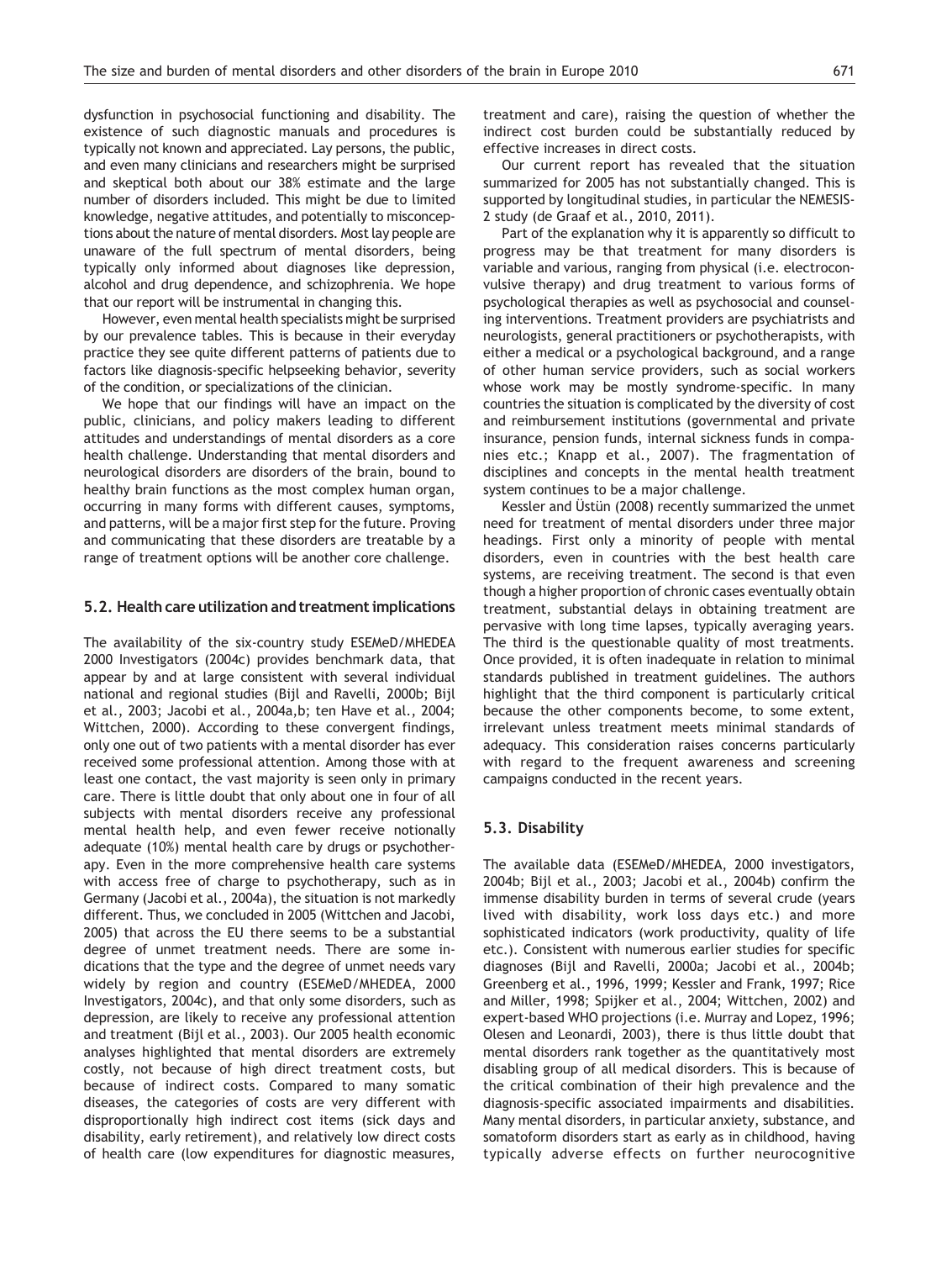development, such as with regard to school and academic achievement, social functioning and social integration, that might persist throughout the lifespan or at least have an enduring impact.

The DALY analyses presented in this report provide considerably improved measures that are specific for the EU and that should be used as a future standard reference.

The new estimates

- confirm that disorders of the brain are the major contributor to the total EU disease burden;
- $-$  reveal that depression  $-$  in contrast to previous pro $j$ ections  $-$  is already now the most important single contributor to the total disease burden;
- show that there are tremendous diagnosis-specific differences, and highlight that even seemingly "less serious" disorders are associated with a substantial degree of disability; and
- confirm the existence of substantially different disability differences between females and males.

However, the disability data used for our examination also raise serious concerns because they evidently do not reflect the full range of mental disorders that should have been considered. Many childhood/adolescent disorders, and many prevalent types of anxiety and somatoform disorders as well as neurological disorders (Leonardi, 2010; Leonardi et al., 2010), for example, are not at all or obviously not adequately accounted for. It is further highly questionable whether the residual category of "other neuropsychiatric disorders" accurately reflects their impact. Future DALY analyses must take a more comprehensive account of the full spectrum of disorders of the brain to ensure adequate representation of these disorders in the future.

## 5.4. Epidemiological research needs

Our findings also highlight several evident future needs in epidemiological and public health research:

- There is a strong need for greater coordination and even standardization of methods to improve further the quality and comparability of epidemiological data in the EU, extending the diagnostic range to cover simultaneously neurological and mental disorders. Greater harmonization of epidemiological standards in studies for mental and neurological disorders would allow to derive overall estimates of prevalence for disorders of the brain — not available at this point in time and overcome disciplinary fragmentation.
- Europe is characterized by an immense diversity of mostly national studies (single country or region) with a considerable degree of clinical and methodological sophistication. This "richness", however, has the considerable disadvantage of restricting the possibility of direct comparisons between countries and estimating prevalence across all EU countries (Fryers et al., 2004). Improved methods might also be instrumental to decide whether there are "true" and consistent differences in prevalence by country, as indirectly suggested by cross-national comparison data (The WHO World Mental Health Survey Consortium, 2004, ESEMed/MHEDEA, 2000 Investigators, 2004a).
- There is a need for incidence longitudinal studies especially in defined age cohorts, for example in children and adolescents, that would provide better data for the onset, natural course and the identification of critical trajectories. Such data would provide better guidance for preventive trials, and targeted early interventions. This is particularly important for preventing the development of co- and multimorbidity, because earlier and more rapid treatment of a temporally primary disorder will prevent secondary comorbidity.
- There is also a strong and continued need for studies in the elderly that inform about the most prevalent mental disorders in old age, the complex developmental patterns of co- and multimorbidity between mental and neurological and other somatic diseases. Beyond providing much needed data about the natural course, trajectories and determinants of disorders of the brain in old age, the specific needs for interventions in this age group (Riedel-Heller et al., 2006) should be determined more comprehensively.
- Most diagnoses of mental disorders cannot be directly equated with specific treatment needs. Thus there is a need for studies that include a wider range of information regarding treatment and intervention needs. On this basis clinically sensitive and economically feasible decision algorithms could be explored to determine what types of interventions should be assigned to which type of patient. These algorithms might go beyond the established diagnostic classes acknowledging additionally patterns of comorbidity, behavioral, medical, and developmental risks, instead of oversimplified measures of current "severity" or "impairment".

## 6. Conclusion

The results of this EU review are by and at large consistent with those of earlier international studies where a similar range of disorders is considered. However, we document that the true range of mental disorders is obviously considerably larger than the previously available "best-estimate" of 27% suggested in 2005 (Wittchen and Jacobi, 2005). The present survey has covered 27 diagnoses, adding 14 more core diagnoses of mental disorders arriving at a conservative estimate of 38.2%. Thus, well over one third of the EU population during any given 12 month period suffers from mental disorders alone, most of which are not receiving any treatment.

The true size of "disorders of the brain" that includes a wider range of neurological disorders in addition to mental disorders is almost certainly even considerably larger. Methodological reasons and the fact that the overlap (comorbity) between mental and neurological could not be determined and accounted for with acceptable precision prohibited the derivation of an overall prevalence. The high prevalence of neurological disorders provides proof that our 38% estimate is at best a conservative, lower bound estimate for disorders of the brain. We conclude accordingly that the true size and burden of disorders of the brain in the EU has been significantly underestimated in the past. Concerted priority action is needed at all levels, including in particular substantially increased funding for basic, clinical and public health research in order to identify better strategies for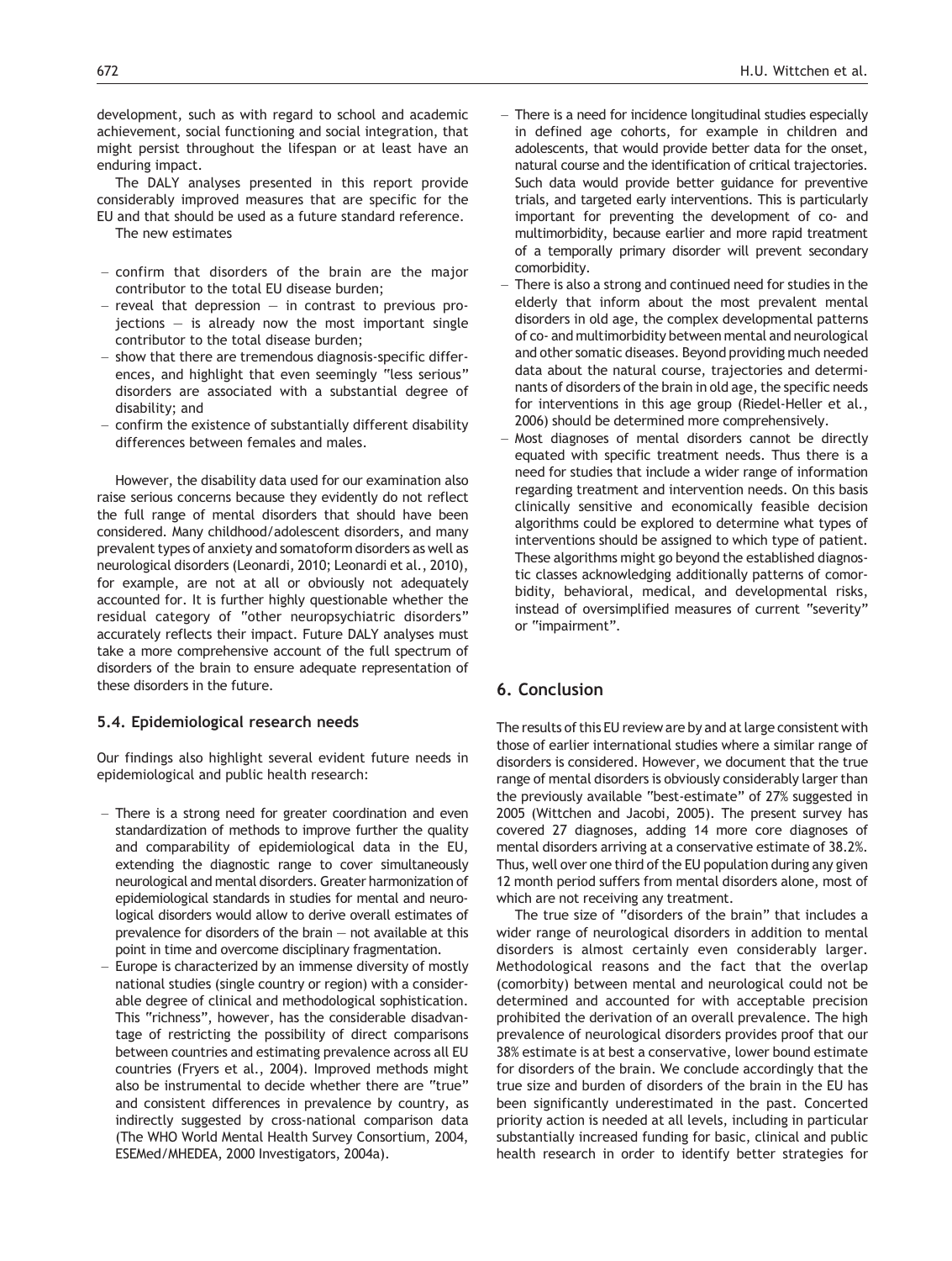improved prevention and treatment for disorders of the brain as the core health challenge of the 21st century.

## Role of the funding source

This paper was commissioned by the European College of Neuropsychopharmacology (ECNP) who provided grant support to the Technische Universitaet Dresden in the context of European Brain Council (EBC) Task Force project on "Size and Burden and Cost of Disorders of the Brain". The overall Task Force project received unrestricted educational grant support by H. Lundbeck A/S as well as financial support by the European Federation of Neurological Societies. The funding agencies had no further role in the study design, collection of data, analysis, interpretation and the preparation of this manuscript.

## **Contributors**

See below under acknowledgements.

## Conflict of interest

None of the authors have conflicts of interest associated with the work reported in this paper.

## Acknowledgements

This paper was prepared in the framework of the European College of Neuropsychopharmacology (ECNP) and European Brain Council (EBC) Task Force project on "Size and Burden and Cost of Disorders of the Brain in Europe 2010". The data summarized in this report provide the essential input for the 2011 EBC (www. europeanbraincouncil.org) initiative "Cost of Disorders of the Brain in Europe" (CDBE; steering committee: Jes Olesen, Bengt Jönsson, Hans-Ulrich Wittchen). The support and assistance of many colleagues are acknowledged.

Overall coordination of the project was performed by Anders Gustavsson and the other members of the Steering Board (Jes Olesen, Bengt Jönsson, Hans-Ulrich Wittchen). Data collection for epidemiological issues in mental disorders was coordinated by the Institute of Clinical Psychology and Psychotherapy, Technische Universität Dresden (Frank Jacobi, Hans-Ulrich Wittchen), with the following diagnostic panels: substance use disorders (chaired by Jürgen Rehm, Roland Simon), psychotic disorders (Hans-Ulrich Wittchen, Jim van Os), mood disorders (Jordi Alonso, Martin Preisig), anxiety disorders (Christer Allgulander, Carlo Faravelli, Frank Jacobi, Andreas Maercker, Hans-Ulrich Wittchen), somatoform disorders (Roselind Lieb), eating disorders (Hans-Ulrich Wittchen), personality disorders (Frank Jacobi), childhood/adolescence and developmental disorders (Hans-Christoph Steinhausen), mental retardation/intellectual disability disorders (Luis Salvador-Carulla), sleep disorders (Poul Jennum), and dementias (Laura Fratiglioni). Further neurological panels were: multiple sclerosis (Maura Pugliatti), movement disorders (Richard Dodel), brain tumor (Brigitte Schlehofer), brain trauma (Pieter E. Vos), stroke (Tobias Kurth), headaches (Lars Jacob Stovner), epilepsy (Ettore Beghi), and neuromuscular disorders (Peter van den Bergh, David Hilton-Jones). DALY calculations provided by Jürgen Rehm.

Additionally, the following experts provided support in at least one of the work steps: Stefanie Drabsch (University of Florence, Italy), Manfred Döpfner (University of Cologne, Germany), Simon Forstmeier (University of Zürich, Switzerland), Andrea Gabilondo (Generalitat de Catalunya, Barcelona, Spain), Andrew Gloster (Technische Universität Dresden, Germany). Michael Höfler (Technische Universität Dresden, Germany), Corinna Jacobi (Technische Universität Dresden, Germany), Linus Jönsson (i3 innovus, Stockholm, Sweden), Korinna Karampampa (i3 innovus, Stockholm, Sweden), Danica Klempova (EMCDDA, Lisbon, Portugal), Gunther Meinlschmidt (University of Basel, Switzerland), Amir Musayev (i3 innovus, Stockholm, Sweden), Jayadeep Patra (Centre for Addiction and Mental Health, Toronto, Canada), Rafael Martínez-Leal, Jose García-Ibáñez, and Francisco Aguilera (Fundació Villablanca Reus, Spain), Peter van den Bergh (The Université catholique de Louvain, Belgium), Julian Vicente (EMCDDA, Lisbon, Portugal), Frank Verhulst (Erasmus Medical Center — Sophia Children's Hospital, Rotterdam, Netherlands), Weili Xu (Karolinska Institutet, Stockholm).

The authors would like to thank the experts for participating in commenting on the prevalence data for their countries: Austria: Johannes Wancata (Universitätsklinik für Psychiatrie, Vienna); Belgium: Julien Mendlewicz, (Hospital Erasme ULB, Department of Psychiatry, Brussels); Bulgaria: Hristo Hinkov (Department of Global Mental Health, National Center for Public Health Protection, Sofia); Cyprus: Ioanna Katsounari (The Chicago School Of Professional Psychology, Chicago); Czech Republic: Cyril Höschl (Prague Psychiatric Center, Prague); Denmark: Povl Munk-Jörgensen (Aalborg Psychiatric Hospital, Aalborg); Estonia: Eduard Maron (University of Tartu, Tartu); Finland: Erkki Isometsä (Institute of Clinical Medicine, Helsinki); France: Jean-Pierre Lèpine (Hôpital Fernand Widal, Paris); Greece: Petros Skapinakis (School of Medicine, Ioannina); Hungary: Zoltan Rihmer (National Institute for Psychiatry and Neurology, Budapest); Iceland: Jon G. Stefánsson (Landspitalinn-University Hospital, Reykjavík); Ireland: Donna Tedstone Doherty (Health Research Board, Dublin); Italy: Carlo Faravelli (Department of Neurology and Psychiatry, University of Florence, Florence); Latvia: Elmārs Rancāns (Latvian Academy of Medicine, Riga); Lithuania: Gintautas Daubaras (Mental Health Center, Vilnius), Arunas Germanavicius (Vilnius University, Vilnius); Netherlands: Ron de Graaf (Trimbos-Instituut, Utrecht); Norway: Kari Ann Leiknes (University of Oslo, Oslo); Romania: Bogdan Ioan Voinescu (University of Medicine and Pharmacy, Cluj-Napoca); Slovakia: Alexandra Brazinova (International Neurotrauma Research Organisation, Vienna); Slovenia: Mojca Dernovsek (Educational and Research Institute Ozara, Ljubljana); Spain: Jordi Alonso (IMIM - Hospital del Mar Research Institute, Barcelona); Sweden: Christer Allgulander (Karolinska Institutet, Stockholm); Switzerland: Martin Preisig (University of Lausanne, Prilly-Lausanne); United Kingdom: Traolach Brugha (Leicester General Hospital).

# References <sup>5</sup>

- Abela, A., Mamo, J., Aquilina, C., et al., 2007. Estimated prevalence of dementia in the Maltese Islands. Malta Med. J. 19, 23.
- Alonso, J., Kessler, R., 2008. Prevalence and treatment of mental disorders in Germany: results from the European study of the epidemiology of mental disorders (ESEMeD) survey. In: Kessler, Üstun (Eds.), The WHO World Mental Health Surveys: Global Perspectives on the Epidemiology of Mental Disorders. Cambridge University Press, New York, pp. 331–345.
- American Psychiatric Association, 1980. Diagnostic and Statistical Manual of Mental Disorders, 3rd ed. American Psychiatric Association, Washington, DC.
- American Psychiatric Association, 1987. Diagnostic and Statistical Manual of Mental Disorders. (rev.) third ed. American Psychiatric Association, Washington, DC.

<sup>5</sup> References with an \* refer to publications and studies cited in Table 1.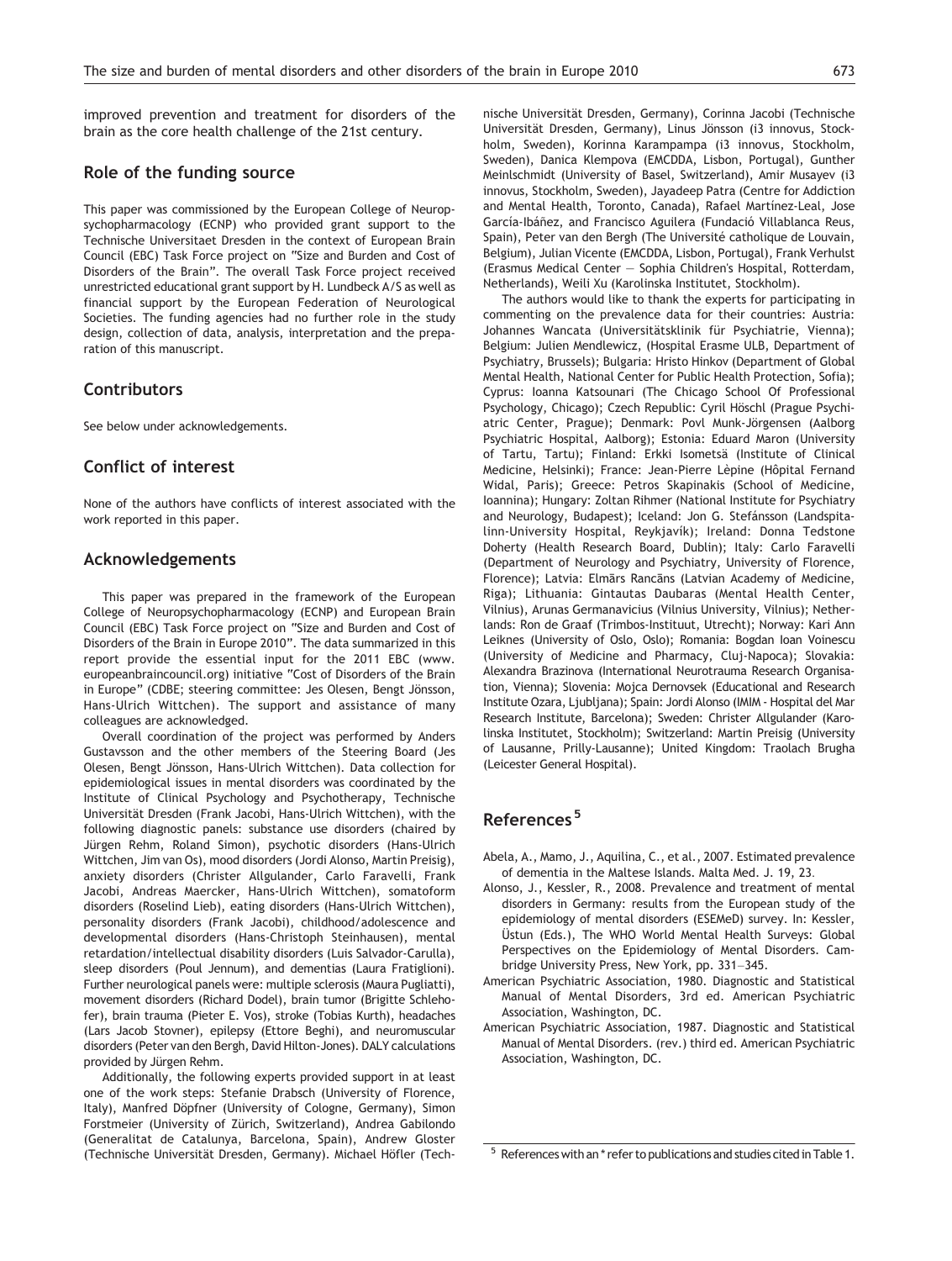- American Psychiatric Association, 1994. Diagnostic and Statistical Manual of Mental Disorders, 4th ed. American Psychiatric Association, Washington, DC.
- Andersen, K., 1997. Prevalence of very mild to severe dementia in Denmark. Acta Neurol. Scand. 96, 82–87.
- Andlin-Sobocki, P., Olesen, J., Wittchen, H.-U., Jönsson, B., 2005. Cost of disorders of the brain in Europe. Eur. J. Neurol. 12, 1–27.
- \*Angst, J., Gamma, A., Gastpar, M., Lépine, J.-P., Mendlewicz, J., Tylee, A., 2002. Gender differences in depression. Eur. Arch. Psy. Clin. N. 252, 201–209.
- \*Angst, J., Gamma, A., Endrass, J., Goodwin, R., Ajdacic, V., Eich, D., Rössler, W., 2004. Obsessive–compulsive severity spectrum in the community: prevalence, comorbidity, and course. Eur. Arch. Psy. Clin. N. 254, 156–164.
- \*Ansseau, M., 1999. Èpidémiologie des troubles Psychiatiques dans la Province de Luxembourg. Brochure editée par la plate-forme de concertation psychiatrique de la Provence de Luxembourg.
- Arbabzadeh-Bouchez, S., Gasquet, I., Kovess-Masfety, V., Negre-Pages, L., Lépine, J.P., 2008. The prevalence of mental disorders and service use in France: results from a National Survey 2001– 2002. In: Kessler, Üstun (Eds.), The WHO World Mental Health Surveys: Global Perspectives on the Epidemiology of Mental Disorders. Cambridge University Press, New York, pp. 305–330.
- \*Arnarson, E.Ö., Gudmundsdottir, A., Boyle, G.J., 1998. Six-month prevalence of phobic symptoms in Iceland: an epidemiological postal survey. J. Clin. Psychol. 54, 257–265.
- \*Ayuso-Mateos, J.L., 2001. Depressive disorders in Europe: prevalence figures from the ODIN study. Br. J. Psychiatry 179, 308–316.
- \*Baruffol, E., 1993. Anxiety, depression, somatization and alcohol abuse. Prevalence rates in a general Belgian community sample. Acta Psychiatr. Belg. 93, 136–153.
- Battaglia, A., Dubini, A., Mannheimer, R., Pancheri, P., 2004. Depression in the Italian community: epidemiology and socioeconomic implications. Int. Clin. Psychopharmacol. 19, 135–142.
- Baumgärtel, A., Wolraich, M.L., Dietric, M., 1995. Comparison of diagnostic criteria for attention deficit disorders in a German elementary school sample. J. Am. Acad. Child Adolesc. Psychiatry 34, 629–638.
- Bdzan, L.B., Turczyński, J., Szabert, K., 2007. Prevalence of dementia in a rural population [Article in Polish]. Psychiatr. Pol. 41 (2), 181–188 (Mar–Apr).
- \*Becker, E.S., Türke, V., Neumer, S., Soeder, U., Krause, P., Margraf, J., 2000. Incidence and prevalence rates of mental disorders in a community sample of young women: results of the "Dresden Study". In: Manz, R., Kirch, W. (Eds.), Public Health Research and Practice: Report of the Public Health Reserach Association Saxony II. Roederer, Regensburg, pp. 259–291.
- Beesdo, K., Höfler, M., Leibenluft, E., Lieb, R., Bauer, M., Pfennig, A., 2009. Mood episodes and mood disorders: Patterns of incidence and conversion in the first three decades of life. Bipolar Disorders 11, 637–649.
- Beesdo, K., Pine, D.S., Lieb, R., Wittchen, H.U., 2010. Incidence and risk patterns of anxiety and depressive disorders and categorization of Generalized Anxiety Disorder. Arch. Gen. Psychiatry 67 (1), 47–57.
- Berr, C., Wancata, J., Ritchie, K., 2005. Prevalence of dementia in the elderly in Europe. Eur. Neuropsychopharmacol. 15 (4), 463–471.
- Berwick, D.M., Murphy, J.M., Goldman, P.A., 1991. Performance of a five item mental health screening test. Med. Care 29, 169–176.
- \*Bijl, R.V., Ravelli, A., van Zessen, G., 1998. Prevalence of psychiatric disorder in the general population: results of the Netherlands Mental Health Survey and Incidence Study (NEMESIS). Soc. Psych. Psych. Epid. 33, 587–595.
- Bijl, R.V., Ravelli, A., 2000a. Current and residual functional disability associated with psychopathology: findings from the Netherlands Mental Health Survey and Incidence Study (NEME-SIS). Psychol. Med. 30, 657–668.
- Bijl, R.V., Ravelli, A., 2000b. Psychiatric morbidity, service use, and need for care in the general population: results of The Netherlands Mental Health Survey and Incidence Study. Am. J. Public Health 90, 602–607.
- Bijl, R.V., de Graaf, R., Hiripi, E., Kessler, R.C., Kohn, R., Offord, D.R., Üstün, T.B., Vicente, B., Vollebergh, W.A.M., Walters, E.E., Wittchen, H.-U., 2003. The prevalence of treated and untreated mental disorders in five countries. Health Aff. 22, 122–133.
- Börjesson-Hanson, A., Edin, E., Gislason, T., Skoog, I., 2004. The prevalence of dementia in 95 year olds. Neurology 63 (12), 2436–2438 Dec 28.
- Brayne, C., 2006. Incidence of dementia in England and Wales: the MRC Cognitive Function and Ageing Study. Alzheimer Dis. Assoc. Disord. 20 (3 Suppl. 2), S47–S51 Jul–Sep.
- Bruffaerts, R., Bonnewyn, A., Demyttenaire, K., 2008. Metal Health in Belgium: Current Situation and future perspectives. In: Kessler, R., Üstün, B. (Eds.), The WHO World Mental Health Surveys: Global Perspectives on the Epidemiology of Mental Disorders. Cambridge University Press, New York, pp. 279–304.
- Brugha, T.S., McManus, S., Bankart, J., Scott, F., Purdon, S., Smith, J., Bebbington, P., Jenkins, R., Meltzer, H., 2011. Epidemiology of autism spectrum disorders in adults in the community in England. Arch. Gen. Psychiatry 68, 459–466.
- Campenhausen, S., Bornschein, B., Wick, R., Bötzel, K., Sampaio, C., Poewe, W., Oertel, W., Siebert, U., Berger, K., Dodel, R., 2005. Prevalence and incidence of Parkinson's disease in Europe. Eur. Neuropsychopharmacol. 15 (4), 473–490.
- Coid, J., Yang, M., Tyrer, P., 2006. Prevalence and correlates of personality disorder in Great Britain. Br. J. Psychiatry 188, 423–431.
- Collins, P.Y., Patel, V., Joestl, S.S., et al., 2011. Grand challenges in global mental health. Nature 475 (7354), 27.30.
- Corrigan, P., 2004. How stigma interferes with mental health care. Am. Psychol. 59 (7), 614–625.
- Darves-Bornoz, J.M., Alonso, J., de Girolamo, G., de Graaf, R., Haro, J.M., Kovess-Masfety, V., et al., 2008. Main traumatic events in Europe: PTSD in the European study of the epidemiology of mental disorders survey. J. Trauma. Stress 21, 455–462.
- de Girolamo, G., Polidori, G., Morosini, P., Scarpino, V., Reda, V., Serra, G., et al., 2006. Prevalence of common mental disorders in Italy: results from the European Study of the Epidemiology of Mental Disorders (ESEMeD). Soc. Psychiatry Psychiatr. Epidemiol. 41, 853–861.
- de Girolamo, G., Morosini, P., Gigantesco, A., Delmonte, S., Kessler, R., 2008. The prevalence of mental disorders and service use in Italy: results from the National Health Survey 2001–2003. In: Kessler, L., Üstun, M. (Eds.), Cambridge University Press, New York, pp. 364–387.
- de Graaf, R., Ormel, J., ten Have, M., Burger, H., Buist-Bouwman, M., 2008. Mental Disorders and Service Use in the Netherlands: Results from the European Study of the Epidemiology of Mental Disorders (ESEMeD). In: Kessler, L., Üstun, M. (Eds.), The WHO World Mental Health Surveys: Global Perspectives on the Epidemiology of Mental Disorders. Cambridge University Press, New York, pp. 388–405.
- de Graaf, R., ten Have, M., van Dorsselaer, S., 2010. The Netherlands Mental Health Survey and Incidence Study-2 (NEMESIS-2): design and methods. Int. J. Methods Psychiatr. Res. 193, 125–141.
- de Graaf, R., Ten Have, M., van Gool, C., van Dorsselaer, S., 2011. Prevalence of mental disorders and trends from 1996 to 2009. Results from the Netherlands Mental Health Survey and Incidence Study-2. Soc. Psychiatry Psychiatr. Epidemiol. doi:10.1007/ s00127-010-0334-8.
- De Ronchi, D., Berardi, D., Menchetti, M., et al., 2005. Occurrence of cognitive impairment and dementia after the age of 60: a population-based study from Northern Italy. Dement. Geriatr. Cogn. Disord. 19 (2–3), 97–105.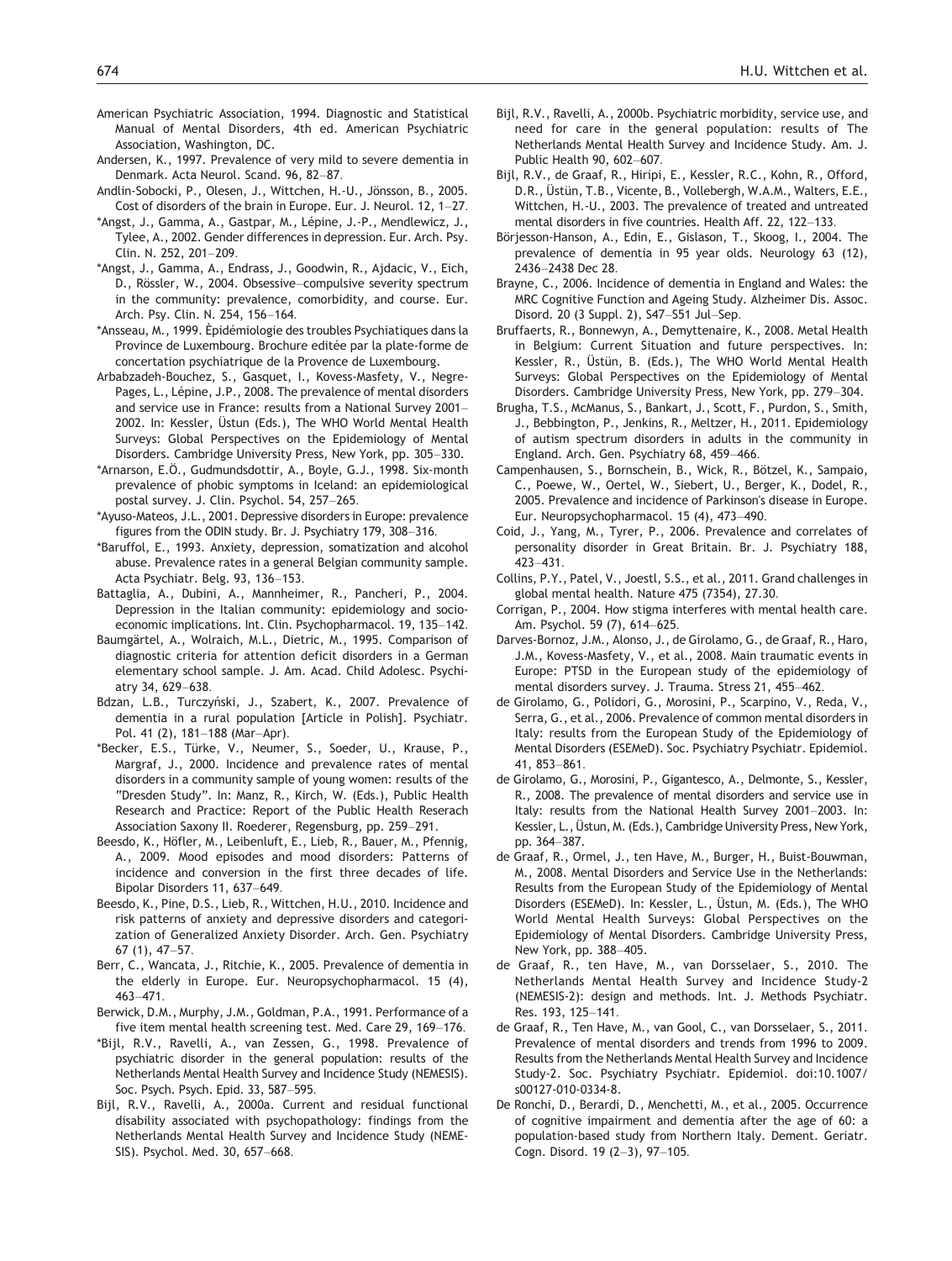- de Vries, G.J., Olff, M., 2009. The lifetime prevalence of traumatic events and posttraumatic stress disorder in the Netherlands. J. Trauma. Stress 22, 259–267.
- Desai, A.V., Cherkas, L.F., Spector, T.D., Williams, A.J., 2004. Genetic influences in self-reported symptoms of obstructive sleep apnoea and restless legs: a twin study. Twin Res 7 (6), 589–595 (Dec).
- Döpfner, M., Görtz-Dorten, A., Lehmkuhl, G., 2008a. Diagnostik-System für psychische Störungen nach ICD-10 und DSM-IV für Kinder und Jugendliche — II. Testzentrale, Göttingen.
- Döpfner, M., Breuer, D., Wille, N., Erhart, M., Ravens-Sieberer, U., 2008b. How often do children meet ICD-10/DSM-IV criteria of attention deficit-/hyperactivity disorder and hyperkinetic disorder? Parent-based prevalence rates in a national sample — results of the BELLA study. Eur. Child Adolesc. Psychiatry 17 (Suppl. 1), 59–70.
- \*Dubini, A., Mannheimer, R., Pancheri, P., 2001. Depression in the community: results of the first Italian survey. Int. Clin. Psychopharmacol. 16, 49–53.
- Durkin, M., 2002. The epidemiology of developmental disabilities in low-income countries. Ment. Retard. Dev. Disabil. Res. Rev. 8, 206–211.
- EMCDDA, 2010. Annual Report 2010, the State of the Drugs Problem in Europe. Publications Office of the European Union.
- ESEMeD/MHEDEA 2000 Investigators, 2002. The European Study of the Epidemiology of mental Disorders (ESEMeD/MHEDEA 2000). Project: rationale and methods. Int. J. Methods Psychiatr. Res. 11, 55–67.
- \*ESEMeD/MHEDEA 2000 Investigators, 2004a. Prevalence of mental disorders in Europe: results from the European Study of the Epidemiology of Mental Disorders (ESEMeD) project. Acta Psychiatr. Scand. 109 (suppl. 1), 21–27.
- ESEMeD/MHEDEA 2000 investigators, 2004b. Disability and quality of life impact of mental disorders in Europe: results from the European Study of the Epidemiology of Mental Disorders (ESEMeD) project. Acta Psychiatr. Scand., 109. Suppl. 1.
- ESEMeD/MHEDEA 2000 Investigators, 2004c. Use of mental health services in Europe: results from the European Study of the Epidemiology of Mental Disorders (ESEMeD) project. Acta Psychiatr. Scand. 109 (Suppl. 1), 47–54.
- Esser, G., Schmidt, H., Woerner, W., 1990. Epidemiology and course of psychiatric disorders in school age children: results of a longitudinal study. J. Child Psychol. Psychiatry 31, 243–263.
- \*Faravelli, C., Abrardi, L., Bartolozzi, D., Cecchi, C., Cosci, F., D'Adamo, D., Lo Iacono, B., Ravaldi, C., Scarpato, M.A., Truglia, E., Rossi Prodi, P.M.S., Ros, S., 2004. The Sesto Fiorentino Study: point and one year prevalences of psychiatric disorders in an Italian community sample using clinical interviewers. Psychother. Psychosom. 73, 226–234.
- Ferini-Strambi, L., Zucconi, M., Palazzi, S., Castronovo, V., Oldani, A., Della, M.G., et al., 1994. Snoring and nocturnal oxygen desaturations in an Italian middle-aged male population. Epidemiologic study with an ambulatory device. Chest 105 (6), 1759–1764 Jun.
- Ferini-Strambi, L., Zucconi, M., Castronovo, V., Garancini, P., Oldani, A., Smirne, S., 1999. Snoring & sleep apnea: a population study in Italian women. Sleep 22 (7), 859–864 Nov 1.
- First, M.B., Gibbon, M., Spitzer, R.L., et al., 1997. Structured Clinical Interviews for DSM-IV Axis-II Personality Disorders. American Psychiatric Press, Washington, DC.
- Florescu, S., Moldovan, M., Mihaescu-Pintia, C., Ciutan, M., Sorel, G.E., 2009. The Mental Health Study. Romania 2007. Prevalence, severity, and treatment of 12-month DSM-IV disorders. Manag. Health 13, 23–31.
- Fombonne, E., 2009. Epidemiology of pervasive developmental disorders. Pediatr. Res. 65, 591–598.
- Ford, T., Goodman, R., Meltzer, H., 2003. The British Child and Adolescent Mental Health Survey 1999: the prevalence of DSM-IV disorders. J. Am. Acad. Child Adolesc. Psychiatry 42, 1203–1211.
- Fryers, T., Brugha, T., Morgan, Z., Smith, J., Hill, T., Carta, M., Lehtinen, V., Kovess, V., 2004. Prevalence of psychiatric disorder in Europe: the potential and reality of meta-analysis. Soc. Psychiatry Psychiatr. Epidemiol. 39, 899–905.
- Gascón-Bayarri, J., Reñé, R., Del Barrio, J.L., et al., 2007. Prevalence of dementia subtypes in El Prat de Llobregat, Catalonia, Spain: the PRATICON study. Neuroepidemiology 28 (4), 224–234.
- Ghorayeb, I., Loundou, A., Auquier, P., Dauvilliers, Y., Bioulac, B., Tison, F., 2007. A nationwide survey of excessive daytime sleepiness in Parkinson's disease in France. Mov Disord 22 (11), 1567–1572 Aug 15.
- Gislason, T., Almqvist, M., Eriksson, G., Taube, A., Boman, G., 1988. Prevalence of sleep apnea syndrome among Swedish men  $-$  an epidemiological study. J. Clin. Epidemiol. 41 (6), 571–576.
- Goldberg, D.P., Hillier, V.F., 1979. A scaled version of the general health questionnaire. Psychol. Med. 9, 139–145.
- Goldberg, D., Huxley, P., 1980. Mental illness in the community: the pathway to psychiatric care. Tavistock, London.
- Gomez-Beneyeto, M., Bonet, A., Catala, M.A., 1994. Prevalence of mental disorders among children in Valencia, Spain. Acta Psychiatr. Scand. 89, 352–357.
- Goncalves, D.C., Pachana, N.A., Byrne, G.J., 2011. Prevalence and correlates of generalized anxiety disorder among older adults in the Australian National Survey of Mental Health and Well-Being. J. Affect. Disord. 132, 223–230.
- Gostynski, M., Ajdacic-Gross, V., Gutzwiller, F., et al., 2002. Prevalence of dementia in the City of Zurich. Soz. Praventivmed. 47 (5), 330–335 (German).
- Grant, B.F., Hasin, D.S., Stinson, F.S., et al., 2004. Prevalence, correlates, and disability of personality disorders in the United States: results from the National Epidemiologic Survey on Alcohol and Related Conditions. J. Clin. Psychiatry 65, 948–958.
- Grant, B.F., Chou, S.P., Goldstein, R.B., et al., 2008. Prevalence, correlates, disability, and comorbidity of DSM-IV borderline personality disorder: results from the Wave 2 National Epidemiologic Survey on Alcohol and Related Conditions. J. Clin. Psychiatry 69 (4), 533–545.
- Greenberg, P.E., Kessler, R.C., Nells, T.L., Finkelstein, S.N., Berndt, E.R., 1996. Depression in the workplace: an economic perspective. In: Feighner, J.P., Boyer, W.F. (Eds.), Selective Serotonin Reuptakers: Advances in Basic Research and Clinical Practice. Wiley, New York.
- Greenberg, P.E., Sisitsky, T., Kessler, R.C., Finkelstein, S.N., Berndt, E.R., Davidson, J.R.T., Ballenger, J.C., Fyer, A.J., 1999. The economic burden of anxiety disorders in the 1990s. J. Clin. Psychiatry 60, 427–435.
- \*Hällström, T., Damström, T., Thakker, K., Forsell, Y., Lundber, I., Tinghög, P., 2003. The PART Study. A population based study of mental health in the Stockholm county: study design. Phase, 1. Samhällsmedicin, Stockholm (1998–2001).
- Hansen, A.B.G., Hvidtfeldt, U.A., Gronbaek, M., Backer, U., Nielsen, A.S., Tolstrup, J.S., 2011. The number of persons with alcohol problems in the Danish population. Scand. J. Public Health 39, 128–136.
- Hapke, U., Scumann, A., Rumpf, H.U., John, U., Meyer, C., 2006. Post-traumatic stress disorder. The role of trauma, pre-exicting psychiatric disorders, and gender. Eur. Arch. Psychiatry Clin. Neurosci. 256, 299–306.
- Harma, M., Tenkanen, L., Sjoblom, T., Alikoski, T., Heinsalmi, P., 1998. Combined effects of shift work and life-style on the prevalence of insomnia, sleep deprivation and daytime sleepiness. Scand J Work Environ Health 24 (4), 300–307 Aug.
- Haro, J.M., Arbabzadeh-Bouchez, S., Brugha, T.S., de Girolamo, D., Guyer, M.E., jin,, R., L'epine, J.P., Mazzi, F., Reneses, B., Saiz, G.V.,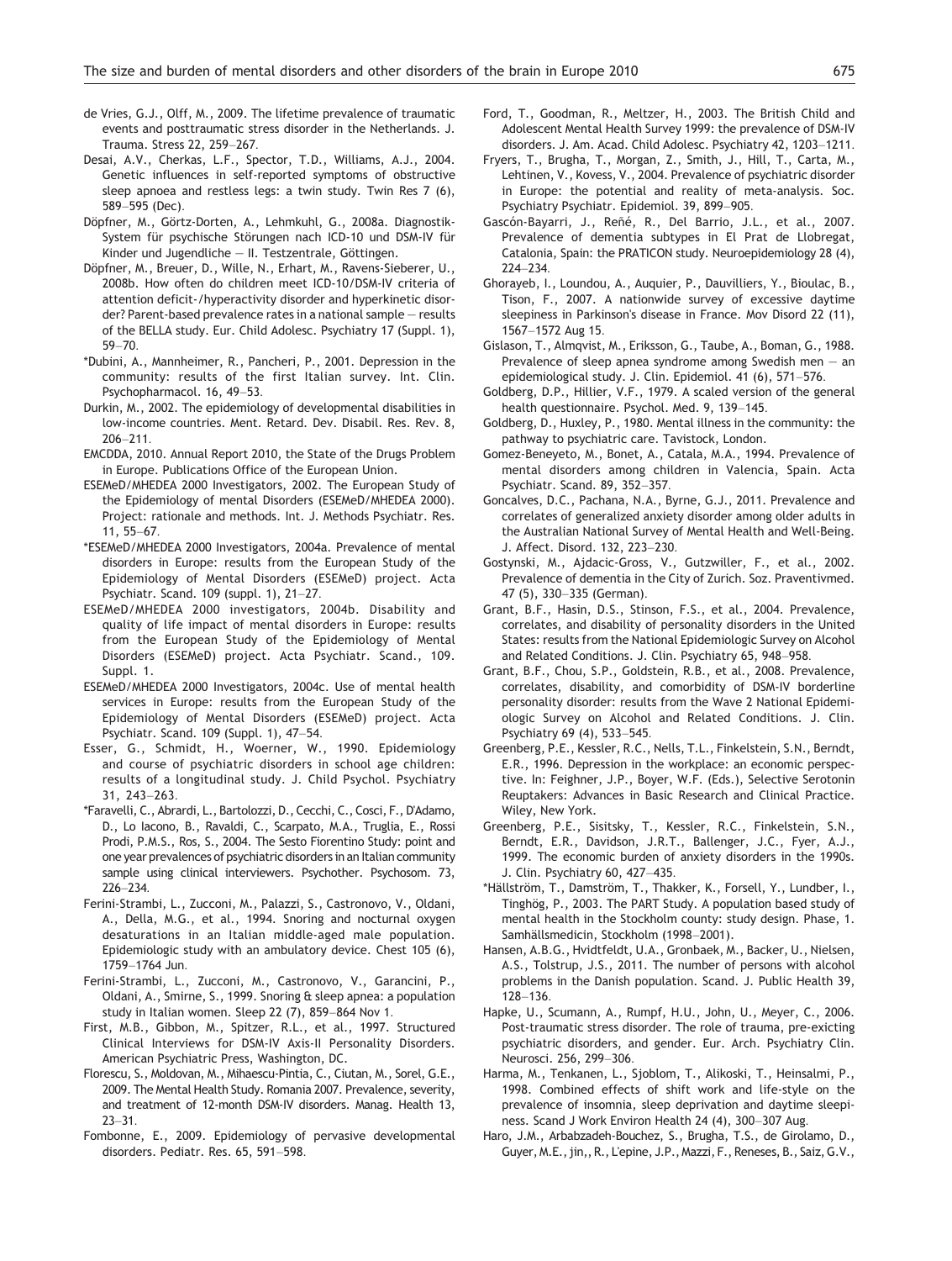- Heier, M.S., Evsiukova, T., Wilson, J., Abdelnoor, M., Hublin, C., Ervik, S., 2009. Prevalence of narcolepsy with cataplexy in Norway. Acta Neurol Scand 120 (4), 276–280 Oct.
- Helmer, C., Pérès, K., Letenneur, L., et al., 2006. Dementia in subjects aged 75 years or over within the PAQUID cohort: prevalence and burden by severity. Dement. Geriatr. Cogn. Disord. 22 (1), 87–94.
- Huang, Y., Kotov, R., de Girolamo, G., et al., 2009. DSM-IV personality disorders in the WHO World Mental Health Surveys. Br. J. Psychiatry 195, 46–53.
- Hublin, C., Kaprio, J., Partinen, M., Koskenvuo, M., Heikkila, K., Koskimies, S., et al., 1994. The prevalence of narcolepsy: an epidemiological study of the Finnish Twin Cohort. Ann Neurol 35 (6), 709–716 Jun.
- Jacobi, F., Wittchen, H.-U., Holting, C., Sommer, S., Lieb, R., Höfler, M., Pfister, H., 2002. Estimating the prevalence of mental and somatic disorders in the community: aims and methods of the German National Health Interview and Examination Survey. Int. J. Method. Psych. 11, 1–18.
- \*Jacobi, F., Wittchen, H.-U., Hölting, C., Höfler, M., Müller, N., Pfister, H., Lieb, R., 2004a. Prevalence, comorbidity and correlates of mental disorders in the general population: results from the German Health Interview and Examination Survey (GHS). Psychol. Med. 34, 597–611.
- Jacobi, F., Klose, M., Wittchen, H.-U., 2004b. Psychische Störungen in der Allgemeinbevölkerung: Inanspruchnahme von Gesundheitsleistungen und Ausfalltage. [Mental disorders in the community: Health care utilization and disability days]. Bundesgesundheitsblatt Gesundh. Forsch Gesundh.Schutz 47, 736–744.
- \*Jenkins, R., Lewis, G., Bebbington, P., Brugha, T., Farrell, M., Gill, B., Meltzer, H., 1997. The National Psychiatric Morbidity surveys of Great Britain — initial findings from the household survey. Psychol. Med. 27, 775–789.
- Jennum, P., Sjol, A., 1993. Snoring, sleep apnoea and cardiovascular risk factors: the MONICA II study. Int J Epidemiol 22 (3), 439–444 Jun.
- Kessler, Üstün (Eds.), 2008. The WHO World Mental Health Surveys: Global Perspectives on the Epidemiology of Mental Disorders. Cambridge University Press, New York.
- Kessler, R.C., Andrews, G., Mroczek, D., Üstün, T.B., Wittchen, H.-U., 1998. The World Health Organization Composite International Diagnostic Interview Short-Form (CIDI-SF). Int. J. Method. Psych. 74, 171–185.
- Kessler, R.C., Cox, B.J., Green, J.G., et al., 2011. The effects of latent variables in the development of comorbidity among common mental disorders. Depression and Anxiety 28 (1), 29–39.
- Kessler, R.C., Frank, R.G., 1997. The impact of psychiatric disorders on work loss days. Psychol. Med. 27, 861–873.
- Kessler, R.C., Merikangas, K.R., Berglund, P., Eaton, W.W., Koretz, D.S., Walters, E.E., 2003. Mild disorders should not be eliminated from the DSM-V. Arch. Gen. Psychiatry 60, 1117–1122.
- Klin, A., Lemish, D., 2008. Mental disorders stigma in the media: review of studies on production, content, and influences. J. Health Commun. 13, 434–449.
- Klutmann, M., Winkels, W., Simon, H., 1995. Incidence and probable detection of sleep apnea in a hospital internal medicine department. Pneumologie 49 (Suppl. 1), 142–144 Mar.
- Knapp, M., McDaid, D., Amaddeo, F., Constantopoulos, A., Oliveira, M., Salvador-Carulla, L., Zechmeister, I., MHEEN Group, 2007. Financing mental health care in Europe. J. Ment. Health 1616 (2), 167–180 C:\ SPS\Documents and Settings\Usuario\Documents and Settings\Luis\ Escritorio\usbSept107\title~content=t713432595~db=all~tab= issueslist~branches=16.
- Knauper, B., Wittchen, H.U., 1994. Diagnosing major depression in the elderly — evidence for response bias in standardized diagnostic interviews. J. Psychiatr. Res. 28, 147–164.
- \*Kringlen, E., Torgersen, S., Cramer, V., 2001. A Norwegian Psychiatric Epidemiological Study. Am. J. Psychiatry 158, 1091–1098.
- Kroenke, K., Spitzer, R.L., Williams, J.B., 2001. The PHQ-9: validity of a brief depression severity measure. J. Gen. Intern. Med. 16, 606–613.
- Kroes, M., Kalff, A.C., Kessels, A.G.H., Stevaert, J., Feron, F., van Sommeren, A., Hurks, P., Hendriksen, J., van Zeban, T., Rozendaal, N., Crolla, I., Troost, J., Jolles, J., Vles, J., 2001. Child psychiatric diagnoses in a population of Dutch schoolchildren aged 6 to 8 years. J. Am. Acad. Child Adolesc. Psychiatry 40, 1401–1409.
- Kurz, X., 2001. Dementia in Belgium: prevalence in aged patients consulting in general practice. Rev. Med. Liege 56 (12), 835–839 Dec.
- Landgren, M., Pettersson, R., Kjellman, B., Gillberg, C., 1996. ADHD, DAMP and other neurodevelopmental/psychiatric disorders in 6-year-old children: epidemiology and co-morbidity. Dev. Med. Child Neurol. 38, 891–906.
- Larsson, L.G., Lindberg, A., Franklin, K.A., Lundback, B., 2003. Gender differences in symptoms related to sleep apnea in a general population and in relation to referral to sleep clinic. Chest 124 (1), 204–211 Jul.
- Latvala, A., Tuulio-Henriksson, A., Perälä, J., Saarni, S., Aalto-Setälä, T., Aro, H., et al., 2009. Prevalence and correlates of alcohol and other substance use disorders in young adulthood: a population-based study. BMC Psychiatry 9 (9), 73.
- Leger, D., Guilleminault, C., Dreyfus, J.P., Delahaye, C., Paillard, M., 2000. Prevalence of insomnia in a survey of 12,778 adults in France. J. Sleep Res. 9 (1), 35–42 Mar.
- Leger, D., Partinen, M., Hirshkowitz, M., Chokroverty, S., Hedner, J., 2010. Characteristics of insomnia in a primary care setting: EQUINOX survey of 5293 insomniacs from 10 countries. Sleep Med. 11 (10), 987–998 Dec.
- Leiknes, K.-A., Finset, A., Moum, T., Sandanger, I., 2007. Current somatoform disorders in Norway: prevalence, risk factors and comorbidity with anxiety, depression and musculosketal disorders. Soc. Psychiatry Psychiatr. Epidemiol. 42, 698–710.
- Leonardi, M., 2010. Measuring health and disability: supporting policy development. The European MHADIE project. Disabil. Rehabil. 32 (Suppl. 1), S1–S8.
- Leonardi, M., Chatterji, S., Ayuso-Mateos, J.L., Hollenweger, J., Ustün, B., Kostanjsek, N.F., Newton, A., Björck-Åkesson, E., Francescutti, C., Alonso, J., Matucci, M., Samoilescu, A., Good, A., Cieza, A., Svestkova, O., Bullinger, M., Marincek, C., Burger, H., Raggi, A., Bickenbach, J.E., 2010. Integrating research into policy planning: MHADIE policy recommendations. Disabil. Rehabil. 32 (Suppl. 1), S139–S147.
- \*Lepine, J.P., Gastpar, M., Mendlewicz, J., Tylee, A., 1997. Depression in the community: the first pan-European study DEPRES (Depression Research in European Society). Int. Clin. Psychopharmacol. 12, 19–29.
- \*Lieb, R., Pfister, H., Mastaler, M., Wittchen, H.-U., 2000a. Somatoform syndromes and disorders in a representative population sample of adolescents and young adults: prevalence, comorbidity and impairments. Acta Psychiatr. Scand. 101, 194–208.
- Lieb, R., Isensee, B., von Sydow, K., Wittchen, H.-U., 2000b. The Early Developmental Stages of Psychopathology Study (EDSP): a methodological update. Eur. Addict. Res. 6, 170–182.
- \*Lindal, E., Stefansson, J.G., 1993. The lifetime prevalence of anxiety disorders in Iceland as estimated by the US National Institute of Mental Health. Diagnostic Interview Schedule. Acta Psychiatr. Scand. 88 (1), 29–34.
- \*Lindeman, S., Hamalainen, J., Isometsa, E., Kaprio, J., Poikolainen, K., Heikkinen, M., Aro, H., 2000. The 12 month prevalence and risk factors for major depressive episode in Finland: representative sample of 5993 adults. Acta Psychiatr. Scand. 102, 178–184.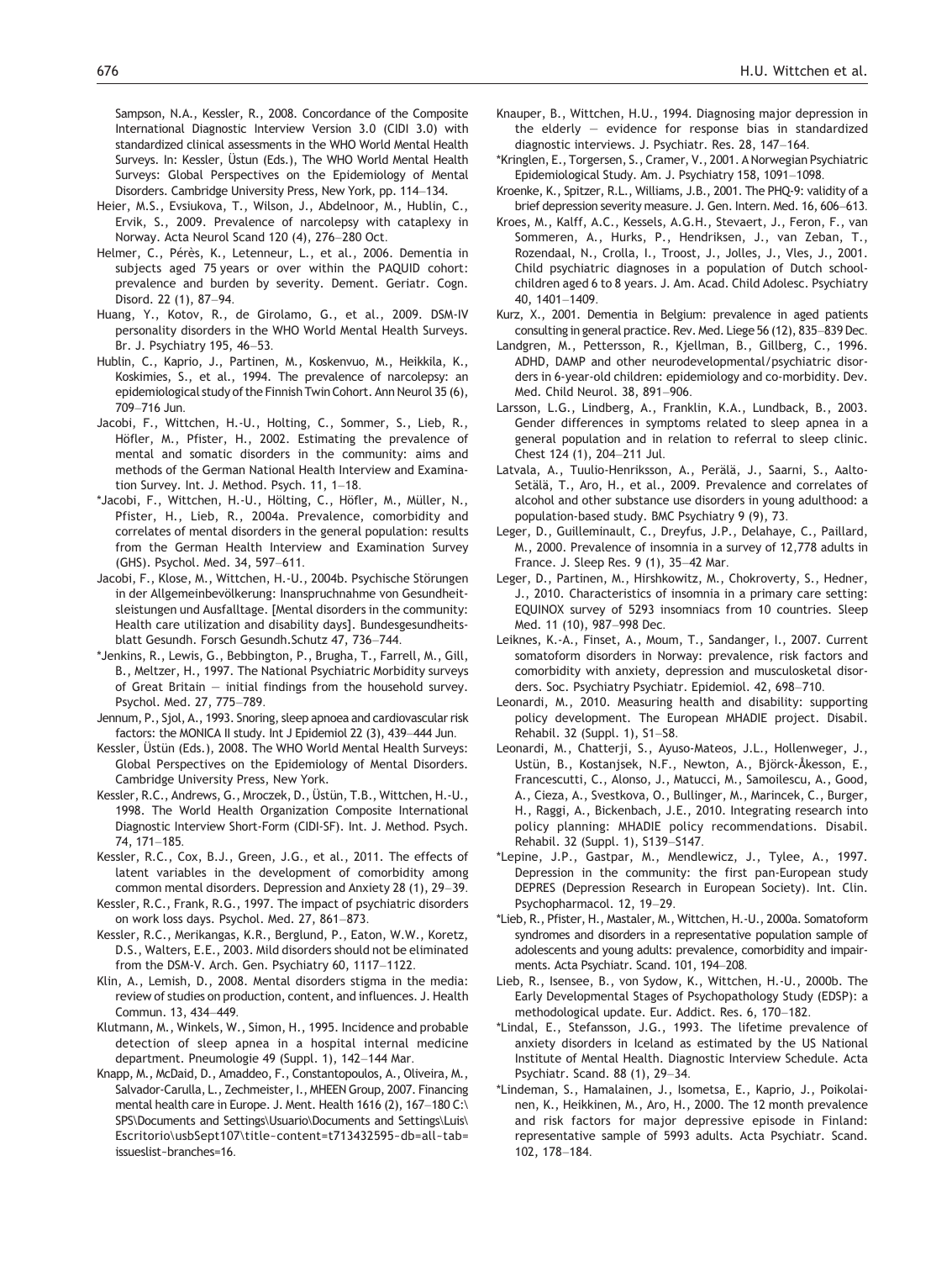- Maercker, A., Forstmeier, S., Wagner, B., Glaesmer, H., Brahler, E., 2008a. Post-traumatic stress disorder in Germany. Results of a nationwide epidemiological study. Nervenarzt 79, 577–586.
- Maercker, A., Forstmeier, S., Enzler, A., Krusi, G., Horler, E., Maier, C., et al., 2008b. Adjustment disorders, posttraumatic stress disorder, and depressive disorders in old age: findings from a community survey. Compr. Psychiatry 49, 113–120.
- Maulick, P.K., Mascarenhas, M.N., Mathers, C.D., Dua, T., Saxena, S., 2011. Prevalence of intellectual disability: a meta-analysis of population-based studies. Res. Dev. Disabil. 32, 419–436.
- \*McConnell, P., Bebbington, P., McClelland, R., Gillespie, K., Houghton, S., 2002. Prevalence of psychiatric disorder and the need for psychiatric care in Nothern Ireland. Population study in the District of Derry. Br. J. Psychiatry 181, 214–219.
- McManus, S., Meltzer, H., Wesseley, S., 2009a. Posttraumatic stress disorder. In: McManus, S., et al. (Ed.), Adult Psychiatric Morbidity in England 2007. NHS: The Health & Social Care Information Centre.
- McManus, S., Meltzer, H., Brugha, T., Bebbington, P., Jenkins, R. (Eds.), 2009b. Adult Psychiatric Morbidity in England, 2007: Results of a Household Survey. The Health & Social Care Information Centre, Social Care Statistics.
- \*Meyer, C., Rumpf, H.-J., Hapke, U., John, U., 2001. Prevalence of DSM-IV psychiatric disorders including nicotine dependence in the general population: results from the northern German TACOS study. Neurol. Psychiatr. Br. 9, 75–80.
- Moffitt, T.E., Caspi, A., Taylor, A., et al., 2010. How common are common mental disorders? Evidence that lifetime prevalence rates are doubled by prospective versus retrospective ascertainment. Psychol. Med. 40 (6), 899–909.
- Murray, C.J., Lopez, A.D., 1996. Evidence-based health policy lessons from the Global Burden of Disease Study. Science 274, 740–743.
- NHS, 2009. The NHS Information Centre, Lifestyles Statistics: Statistics on Alcohol: Online: http://www.ic.nhs.uk/webfiles/publications/ alcoholeng2009/Final%20Format%20draft%202009%20v7.
- Nugent, A.M., Gleadhill, I., McCrum, E., Patterson, C.C., Evans, A., MacMahon, J., 2001. Sleep complaints and risk factors for excessive daytime sleepiness in adult males in Northern Ireland. J. Sleep Res. 10 (1), 69–74 Mar.
- Ohayon, M.M., Bader, G., 2010. Prevalence and correlates of insomnia in the Swedish population aged 19–75 years. Sleep Med. 11 (10), 980–986 Dec.
- Ohayon, M.M., Sagales, T., 2010. Prevalence of insomnia and sleep characteristics in the general population of Spain. Sleep Med. 11 (10), 1010–1018 Dec.
- Ohayon, M.M., Smirne, S., 2002. Prevalence and consequences of insomnia disorders in the general population of Italy. Sleep Med. 3 (2), 115–120 Mar.
- Ohayon, M.M., Guilleminault, C., Priest, R.G., Caulet, M., 1997. Snoring and breathing pauses during sleep: telephone interview survey of a United Kingdom population sample. BMJ 314 (7084), 860–863 Mar 22.
- Ohayon, M.M., Priest, R.G., Zulley, J., Smirne, S., Paiva, T., 2002. Prevalence of narcolepsy symptomatology and diagnosis in the European general population. Neurology 58 (12), 1826–1833 Jun 25.
- Olesen, J., Leonardi, M., 2003. The burden of brain diseases in Europe. Eur. J. Neurol. 10, 471–477.
- \*Olsen, J., 2004. Prevalence of major depression and stress indicators in the Danish general population. Acta Psychiatr. Scand. 109, 96–103.
- Ott, A., Breteler, M.M., van Harskamp, F., et al., 1995. Prevalence of Alzheimer's disease and vascular dementia: association with education. The Rotterdam study. BMJ 15, 970–973.
- Pakriev, S., Vasar, V., Aluoja, A., Saarma, M., Shlik, J., 1998. Prevalence of mood disorders in the rural population of Udmurtia. Acta Psychiatr. Scand. 97, 169–174.
- Pallesen, S., Nordhus, I.H., Nielsen, G.H., Havik, O.E., Kvale, G., Johnsen, B.H., et al., 2001. Prevalence of insomnia in the adult Norwegian population. Sleep 24 (7), 771–779 Mar.
- Perälä, J., Suvisaari, J., Saarni, S., et al., 2007. Lifetime Prevalence of Psychotic and Bipolar I Disorders in a General Population. Arch. Gen. Psychiatry 64, 19–28.
- Philip, P., Sagaspe, P., Lagarde, E., Leger, D., Ohayon, M.M., Bioulac, B., et al., 2010. Sleep disorders and accidental risk in a large group of regular registered highway drivers. Sleep Med. 11 (10), 973–979 Dec.
- \*Pirkola, S., Isometsä, E., Suvisaari, J., Aro, H., Joukamaa, M., Poikolainen, K., Koskinen, S., Aromaa, A., Lönnqvist, J., 2005. DSM-IV mood-, anxiety and alcohol use disorders and their comorbidity in the Finnish general population. Results from the Health 2000 Study. Soc. Psych. Psych. Epid. 40, 1–10.
- Plywaczewski, R., Bednarek, M., Jonczak, L., Zielinski, J., 2008. Sleep-disordered breathing in a middle-aged and older Polish urban population. J. Sleep Res. 17 (1), 73–81 Mar.
- Preisig, M., Waeber, G., Vollenweider, P., et al., 2009. The PsyCoLaus study: methodology and characteristics of the sample of a population-based survey on psychiatric disorders and their association with genetic and cardiovascular risk factors. BMC Psychiatry 9:9 doi:10.1186/1471-244X-9-9.
- Preti, A., Girolamo, G., et al., 2009. The epidemiology of eating disorders in six European countries: results of the ESEMeD-WMH project. J. Psychiatr. Res. 43 (14), 1125–1132.
- Priebe, S., Bogic, M., Ajdukovic, D., Franciskovic, T., Galeazzi, G.M., et al., 2010. Mental disorders following war in the Balkans. Arch. Gen. Psychiatry 67, 518–528.
- Prince, M., Patel, V., Saxena, S., 2007. No health without mental health. Lancet 9590, 859–877.
- Puura, K., Almqvist, F., Tamminen, T., Piha, J., Rasanen, E., Kumpulainen, K., Koivisto, A.M., 1998. Psychiatric disturbances among prepubertal children in southern Finland. Soc. Psychiatry Psychiatr. Epidemiol. 33, 310–318.
- Rahkonen, 2003. Dementia with Lewy bodies according to the consensus criteria in general population aged 75 years or older. J. Neurol. Neurosurg. Psychiatry 74, 720–724.
- Rehm, J., Room, R., van den Brink, W., Jacobi, F., 2005a. Alcohol use disorders in EU countries and Norway: an overview of the epidemiology. Eur. Neuropsychopharmacol. 15 (4), 377–388.
- Rehm, J., Room, R., van den Brink, W., Kraus, L., 2005b. Problematic drug use and drug use disorders in EU countries and Norway: an overview of the epidemiology. Eur. Neuropsychopharmacol. 15 (4), 389–397.
- Riedel-Heller, G., 2001. Prevalence of dementia according to DSM-III-R and ICD-10. Results of the Leipzig Longitudinal Study of the Aged (LEILA 75 +). Part 1. Br. J. Psychiatry 179, 250–254.
- Riedel-Heller, S., Busse, A., Angermeyer, C., 2006. The state of mental health in old-age across the "old" European Union  $-$  a systematic review. Acta Psychiatrica Scandinavia 113, 388–401.
- Rice, D.P., Miller, L.S., 1998. Health economics and cost implications of anxiety and other mental disorders in the United States. Br. J. Psychiatr. 173 (Suppl. 34), 4–9.
- \*Rihmer, Z., Szadoczky, E., Furedi, J., Kiss, K., Papp, Z., 2001. Anxiety disorders comorbidty in bipolar I, bipolar II and unipolar major depression: results from a population-based study in Hungary. J. Affect. Disord. 67, 175–179.
- Robins, L.N., Helzer, J.E., Croughan, J., Ratcliff, K.S., 1981. National Institute of Mental Health Diagnostic Interview Schedule: its history, characteristics and validity. Arch. Gen. Psychiatry 38, 381–389.
- Robins, L.N., Wing, J., Wittchen, H.-U., Helzer, J.E., Babor, T.F., Burke, J., Farmer, A., Jablenski, A., Pickens, R., Regier, D.A., Sartorius, N., Towle, L.H., 1988. The Composite International Diagnostic Interview: an epidemiological instrument suitable for use in conjunction with different diagnostic systems and in different cultures. Arch. Gen. Psychiatry 45, 1069–1077.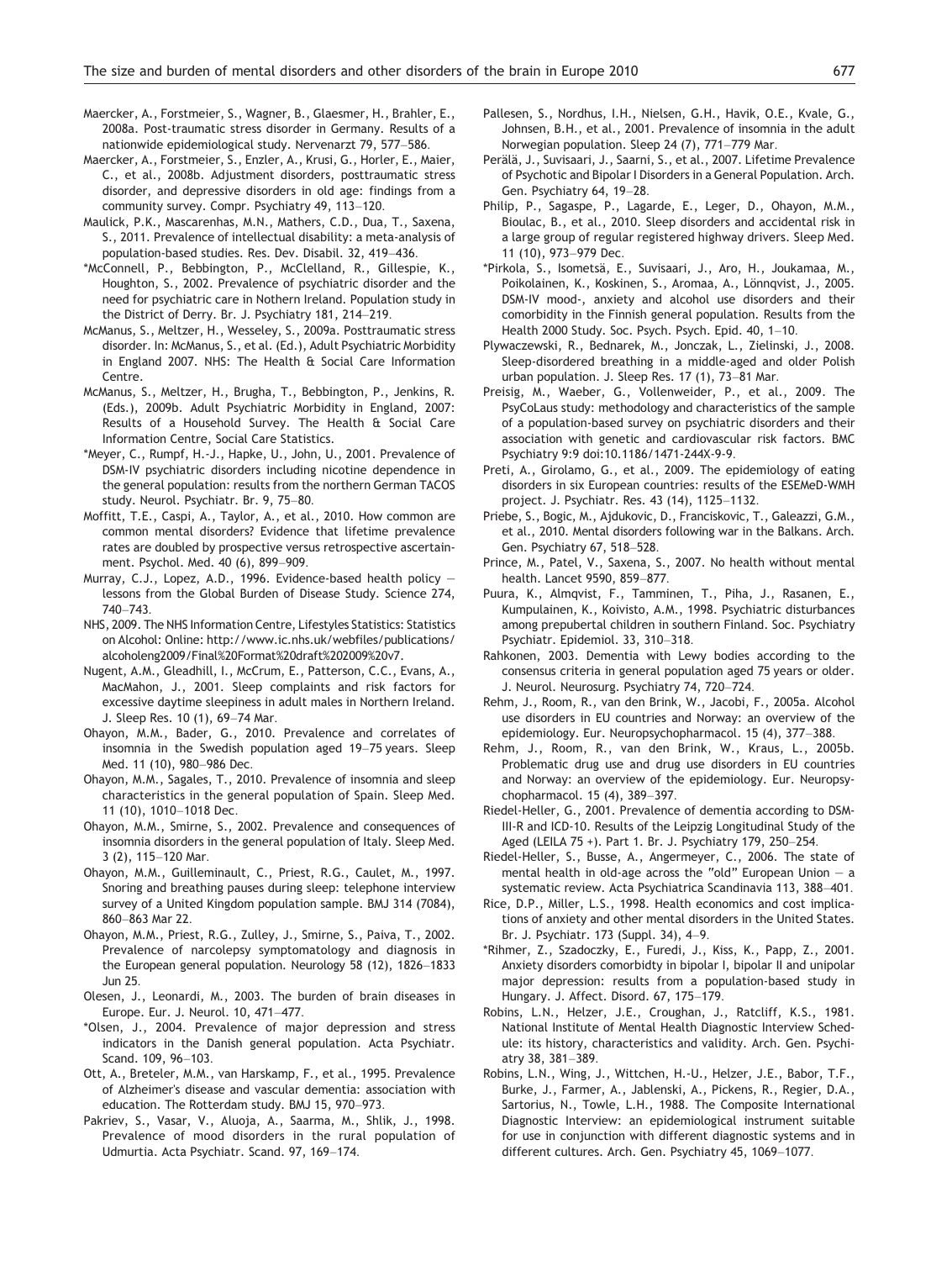- Rothman, K.J., Greenland, S., Lash, T.L., 2008. Modern Epidemiology, 3 rd ed. Lippincott, Williams & Wilkins, Philadelphia, USA.
- Salvador-Carulla, L., Bertelli, M., 2008. 'Mental retardation' or 'intellectual disability': time for a conceptual change. Psychopathology 41, 10–16 (+ original data from POMONA study).
- Salvador-Carulla, L., Reed, G.M., Vaez-Azizi, L.M., Cooper, S.A., Martinez-Leal, R., Bertelli, M., Adnams, C., Cooray, S., Deb, S., Akuory-Dirani, L., Girimaji, S.C., Katz, G., Kwok, H., Luckasson, R., Simeonsson, R., Walsh, C., Munir, K., Saxena, S., in press. Intellectual developmental disorders: towards a new name, definition and framework for "mental retardation/intellectual disability" in ICD-11. World Psychiatry, 10 (3).
- Saxena, S., Thornicroft, G., Knapp, M., Whiteford, H., 2007. Global Mental Health  $2$  – resources for mental health: scarcity, inequity, and inefficency. Lancet 370, 878–889.
- \*Singleton, N., Bumpstead, R., O'Brien, M., Lee, A., Meltzer, H., 2001. Psychiatric morbidity among adults living in private households. National Statistics, 154. The Stationery Office, London.
- Schalock, R.L., Luckasson, R.A., Shorgren, K.A., 2007. The Remaining of Mental Retardation: Understanding the Change to the Term Intellectual Disability. Intellect. Dev. Disabil. 45 (2), 116–124.
- Spijker, J., de Graaf, R., Bijl, R.V., Beekman, A.T.F., Ormel, J., Nolen, W.A., 2004. Functional disability and depression in the general population. Results from the Netherlands Mental Health Survey and Incidence Study (NEMESIS). Acta Psychiatr. Scand. 110, 208–214.
- Stefánsson, J.-G., Líndal, E., 2009. The prevalence of mental disorders in the Greater-Reykjavik area. Laeknabladid 95, 559–564.
- \*Stefánsson, J.-G., Líndal, E., Björnsson, J.-K., Guômundsdóttir, Á., 1991. Lifetime prevalence of specific mental disorders among people born in Iceland in 1931. Acta Psychiatr. Scand. 84, 142–149.
- Steinhausen, H.-C., Winkler, M.C., Meier, M., Kannenberg, R., 1998. Prevalence of child and adolescent psychiatric disorders: the Zürich Epidemiological Study. Acta Psychiatr. Scand. 98, 262–271.
- Stouthard, M.E.A., Essink-Bot, M.L., Bonsel, G.J., Barendregt, J.J., Kramer, P.G., van de Water, H.P.A., Gunning-Schepers, L.J., van der Maas, P.J., 1997. Disability Weights for Diseases in the Netherlands. Erasmus University, Rotterdam.
- Stradling, J.R., Crosby, J.H., 1991. Predictors and prevalence of obstructive sleep apnoea and snoring in 1001 middle aged men. Thorax 46 (2), 85–90 Feb.
- Stradling, J.R., Barbour, C., Glennon, J., Langford, B.A., Crosby, J.H., 2000. Prevalence of sleepiness and its relation to autonomic evidence of arousals and increased inspiratory effort in a community based population of men and women. J. Sleep Res. 9 (4), 381–388 Dec.
- \*Szadoczky, E., Papp, Z., Vitrai, J., Rihmer, Z., Furedi, J., 1998. The prevalence of major depressive and bipolar disorders in Hungary. J. Affect. Disord. 50, 153–162.
- \*Szadoczky, E., Rihmer, Z., Papp, Z., Vitrai, J., Füredi, J., 2002. Gender differences in major depressive disorders in a Hungarian community survey. Int. J. Psychiatry. Clin. 6, 31–37.
- Taylor, E., Sandberg, S., 1991. The Epidemiology of Childhood Hyperactivity. Oxford University Press, Oxford.
- Teculescu, D., Mayeux, L., Montaut-Verient, B., Michaely, J.P., Mur, J.M., 1998. An epidemiologic study of sleep-disordered breathing in the male population of Lorraine: preliminary results. Sante Publique 10 (2), 177–190 Jun.
- ten Have, M., de Graaf, R., Vollebergh, W., Beekman, A., 2004. What depressive symptoms are associated with the use of care services? Results from the Netherlands Mental Health Survey and Incidence Study (NEMESIS). J. Affect. Disord. 80, 239–248.
- Tognoni, G., Ceravolo, R., Nucciarone, B., et al., 2005. From mild cognitive impairment to dementia: a prevalence study in a district of Tuscany. Acta Neurol. Scand. 112 (2), 65–71 (Aug).
- Torgersen, S., Kringlen, E., Cramer, V., 2001. The prevalence of personality disorders in a community sample. Arch. Gen. Psychiatry 58, 590–596.
- Torres, A.R., Prince, M.J., et al., 2006. Obsessive-compulsive disorder: prevalence, comorbidity, impact, and help-seeking in the British National Psychiatric Morbidity Survey of 2000. Am. J. Psychiatry 163 (11), 1978–1985.
- Tsolaki, M., Fountoulakis, C., Pavlopoulos, I., et al., 1999. Prevalence and incidence of Alzheimer disease and other dementing disorders in Pylea, Greece. Am. J. Alzheimers Dis. Other Demen. 14, 138.
- \*Tylee, A., Gastpar, M., Lepine, J.P., 1999. Identification of depressed patient types in the community and their treatment needs: findings from the DEPRES II (Depression Research in European Society II). Survey. Int. Clin. Psychopharmacol. 14, 153–165.
- Verhulst, F.C., van der Ende, J., Kasius, M.C., 1997. The prevalence of DSMIII-R diagnoses in a national sample of Dutch adolescents. Arch. Gen. Psychiatry 54, 326–329.
- Vicente, J., Klempova, D., Matias, J., Olszewski D., Simon, R., 2010. Prevalence of intensive forms of cannabis use in the European Union and Norway. Unpublished manuscript.
- von Strauss, E., Viitanen, M., De Ronchi, D., et al., 1999. Aging and the occurrence of dementia: findings from a population-based cohort with a large sample of nonagenarians. Arch. Neurol. 56 (5), 587–592.
- \*Wacker, H.-R., 1995. Anxiety and Depression. An Epidemiological Investigation. Huber, Bern.
- WHO Euro., 2010. European Status Report on Alcohol and Health 2010. WHO Euro, Copenhagen.
- Wing, J.K., Barbor, T., Brugha, T., Cooper, J.E., Giel, R., Jablenski, A., Regier, D., Sartorius, N., 1990. SCAN: Schedules for Clinical Assessment in Neuropsychiatry. Arch. Gen. Psychiatry 47, 589–593.
- Wittchen, H.-U., 2000. Met and unmet need for interventions in community cases with anxiety disorders. In: Andrews, G., Henderson, S. (Eds.), Unmet Need in Psychiatry. Problems, Resources, Responses. Cambridge University Press, Cambridge, pp. 256–276.
- Wittchen, H.-U., 2002. Generalized anxiety disorder: prevalence, burden and cost to society. Depress. Anxiety 16, 162–171.
- Wittchen, H.-U., Jacobi, F., 2005. Size and burden of mental disorders in Europe  $-$  a critical review and appraisal of 27 studies. Eur. Neuropsychopharmacol. 15 (4), 357–376.
- \*Wittchen, H.-U., Essau, C.-A., von Zerssen, D., Krieg, J.-C., Zaudig, M., 1992. Lifetime and six-month prevalence of mental disorders in the Munich Follow-Up Study. Eur. Arch. Psychiatry Clin. Neurosci. 241, 247–258.
- \*Wittchen, H.-U., Nelson, C.B., Lachner, G., 1998. Prevalence of mental disorders and psychosocial impairments in adolescents and young adults. Psychol. Med. 28, 109–126.
- Wittchen, H.U., Krause, P., Höfler, M., Pittrow, D., Winter, S., Spiegel, B., et al., 2001. NISAS-2000: the "Nationwide Insomnia Screening and Awareness Study". Prevalence and interventions in primary care. Fortschr. Med. Orig. 119 (1), 9–19.
- Wittchen, H.-U., Jönsson, B., Olesen, J., 2005. Editorial: towards a better understanding of the size and burden and cost of brain disorders in Europe. Eur. Neuropsychopharmacol. 15 (4), 355–356.
- World Health Organisation, 2001. The World Health Report 2001 Mental Health: New Understanding, New Hope. WHO, Geneva.
- World Health Organisation, 2002. World Health Report 2002. Reducing Risks, Promoting Healthy Life. WHO, Geneva.
- World Health Organisation, 2005. WHO Mental Health Atlas 2005 (Revised Edition). Mental Health: Evidence and Research. Department of Mental Health and Substance AbuseWHO, Geneva.